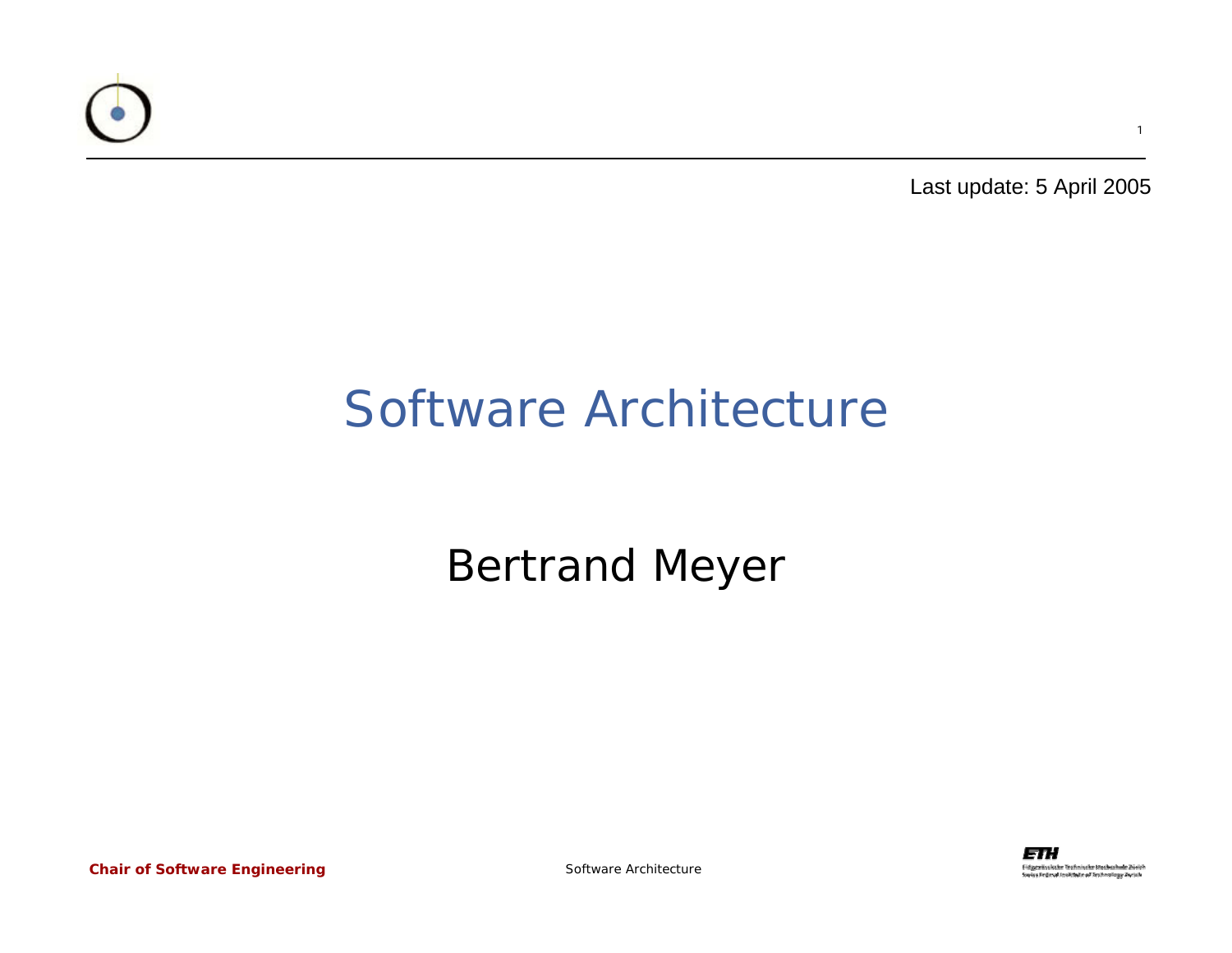## Reading assignment for next week

- OOSC2:
	- Chapter 3: Modularity
	- Chapter 6: Abstract Data Types

 $\overline{2}$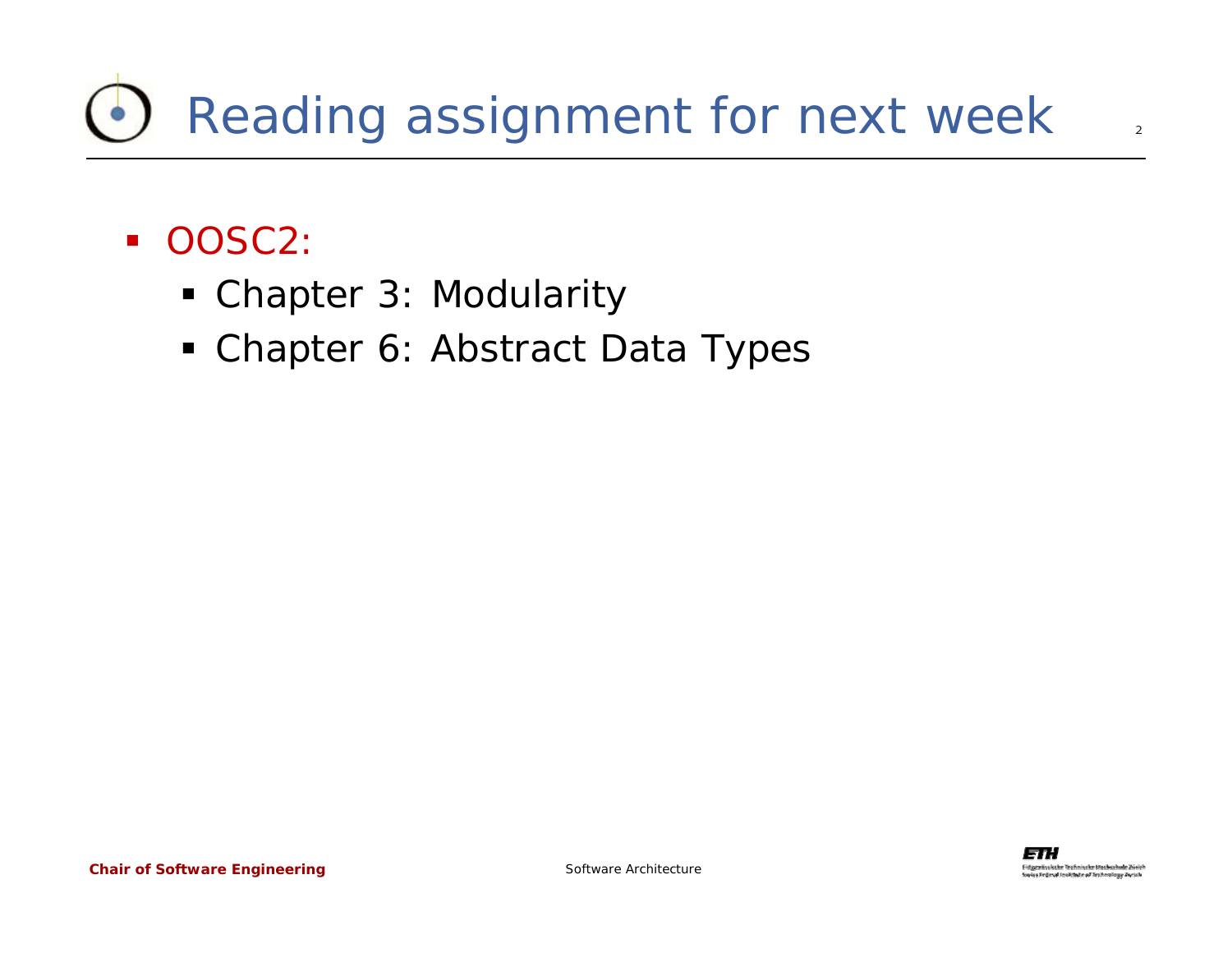

#### Lecture 3: Abstract Data Types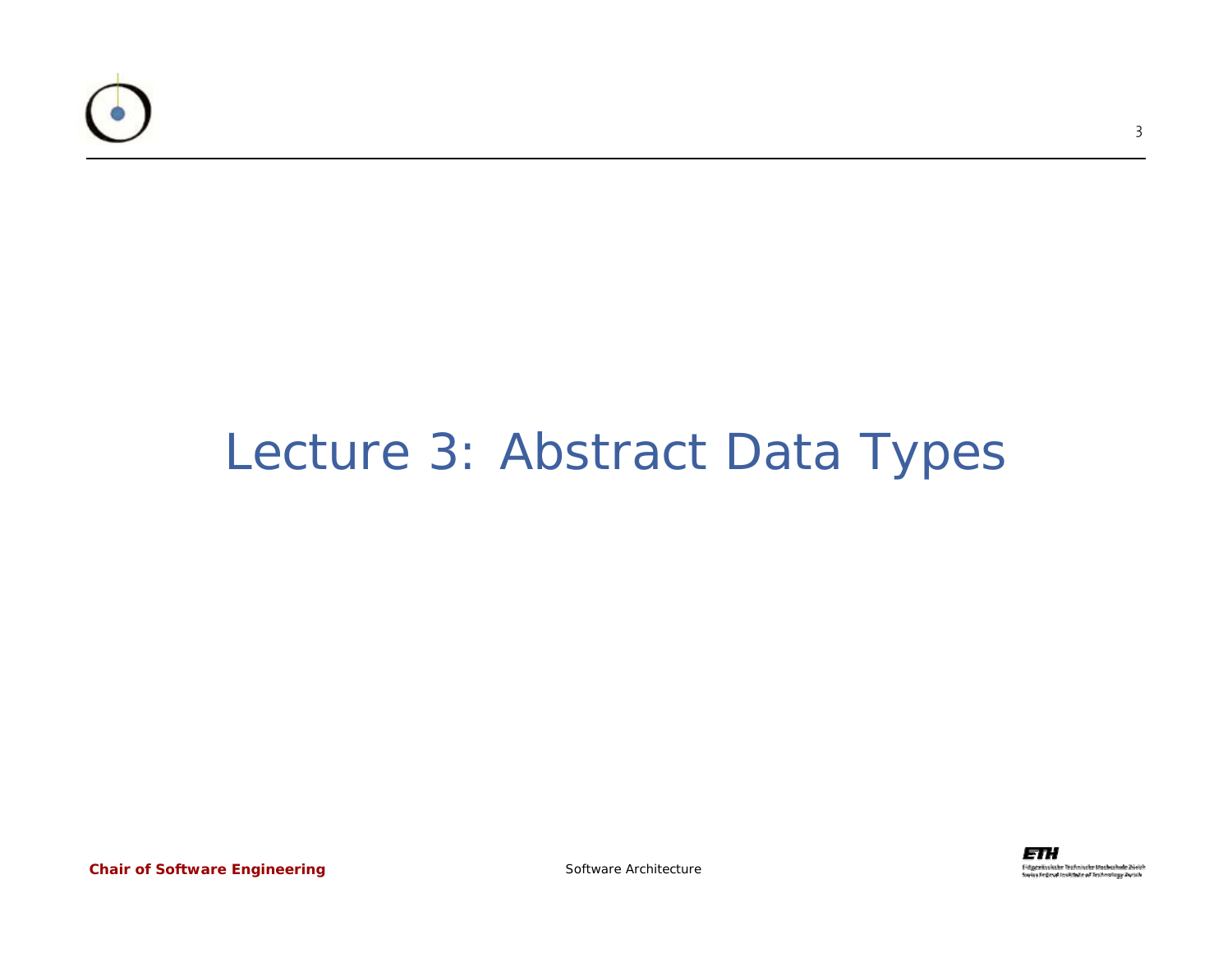#### Abstract Data Types (ADT)

- Why use the objects?
- The need for data abstraction
- ٠ Moving away from the physical representation
- $\blacksquare$ Abstract data type specifications
- **Applications to software design**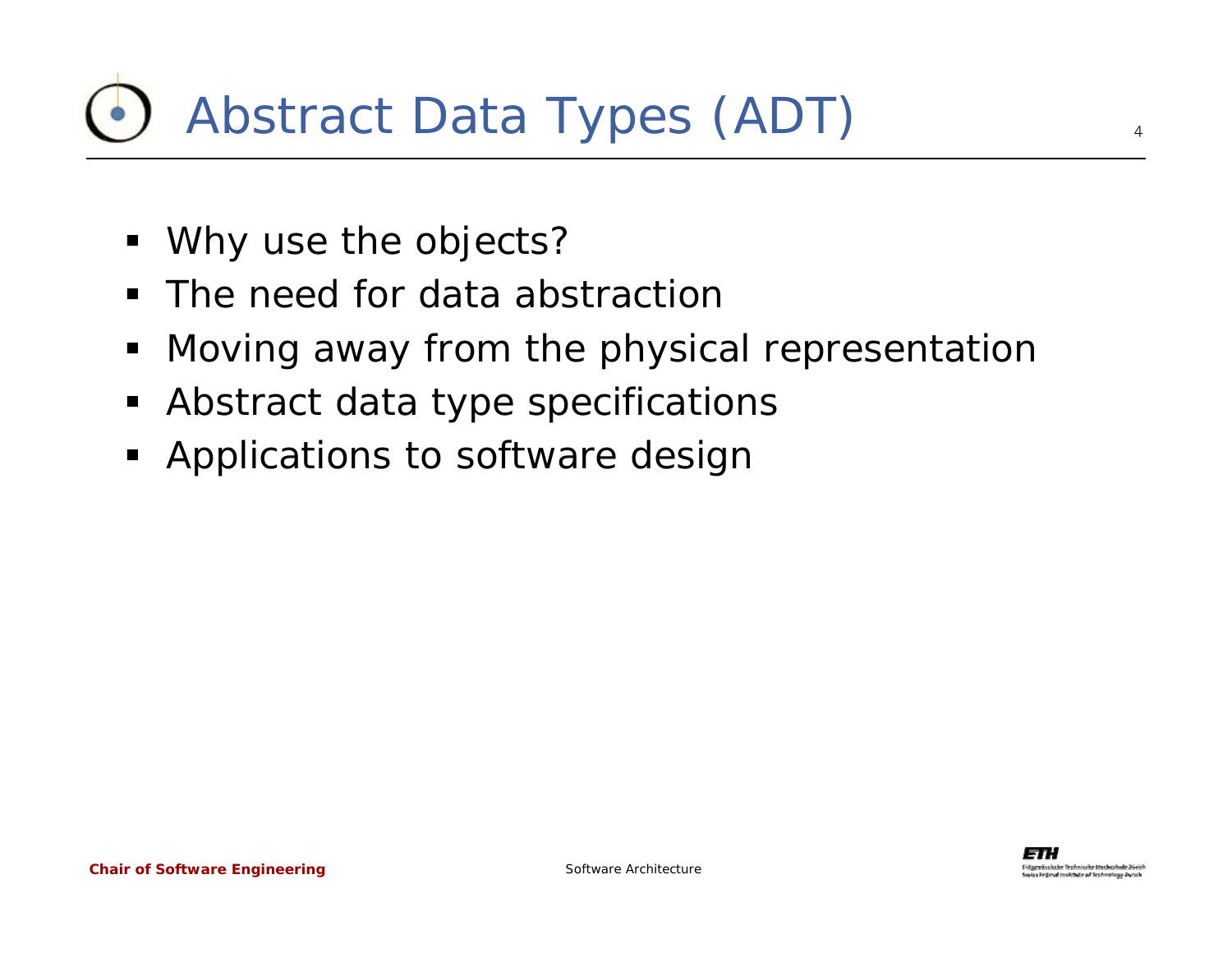

- $\blacksquare$ A system performs certain actions on certain data.
- $\blacksquare$  Basic duality:
	- **Functions [or: Operations, Actions]**
	- Objects [or: Data]

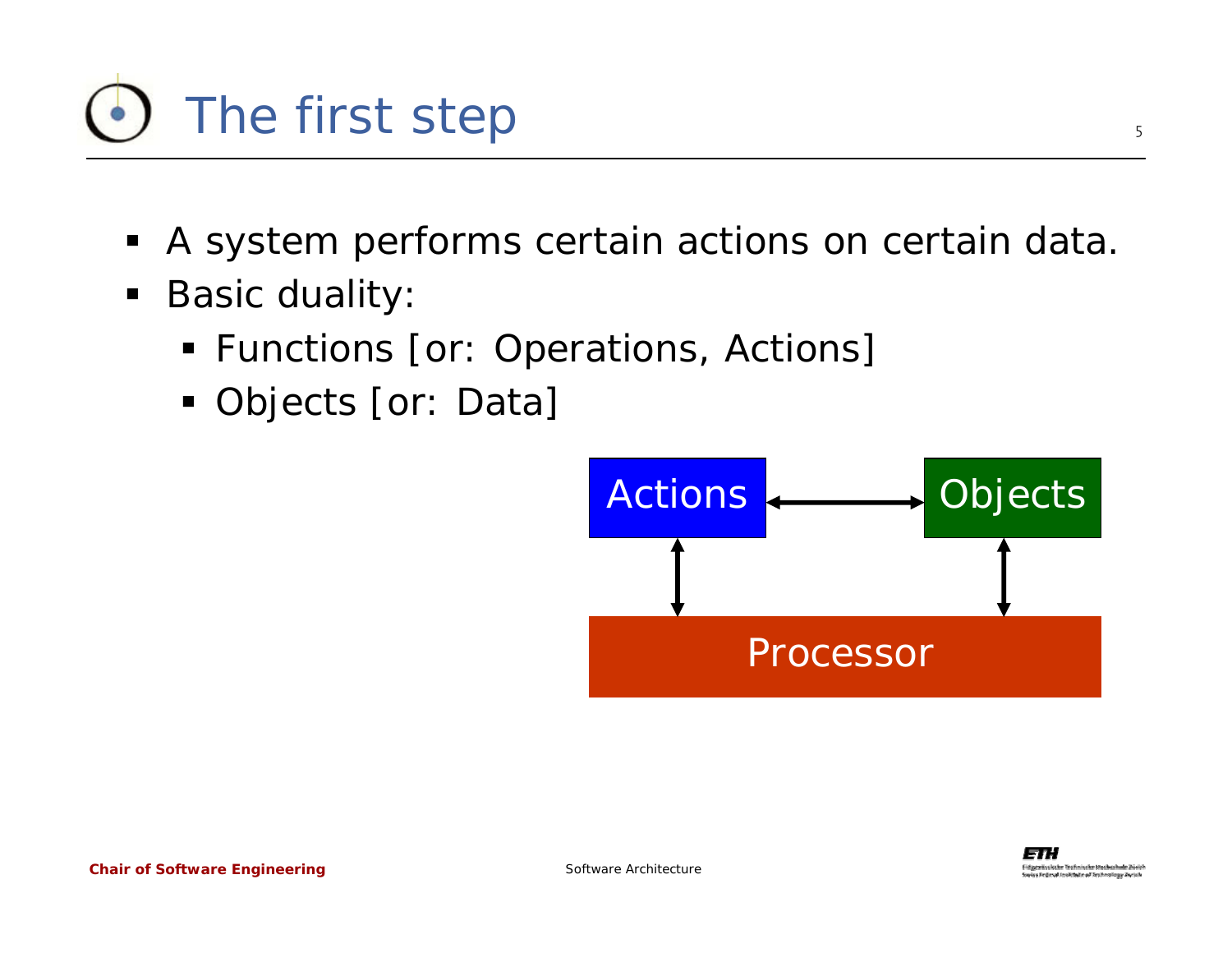#### Finding the structure

- The structure of the system may be deduced from an analysis of the functions (1) or the objects (2).
- $\mathcal{L}_{\mathcal{A}}$  Resulting analysis and design method:
	- **Process-based decomposition: classical** (routines)
	- Object-oriented decomposition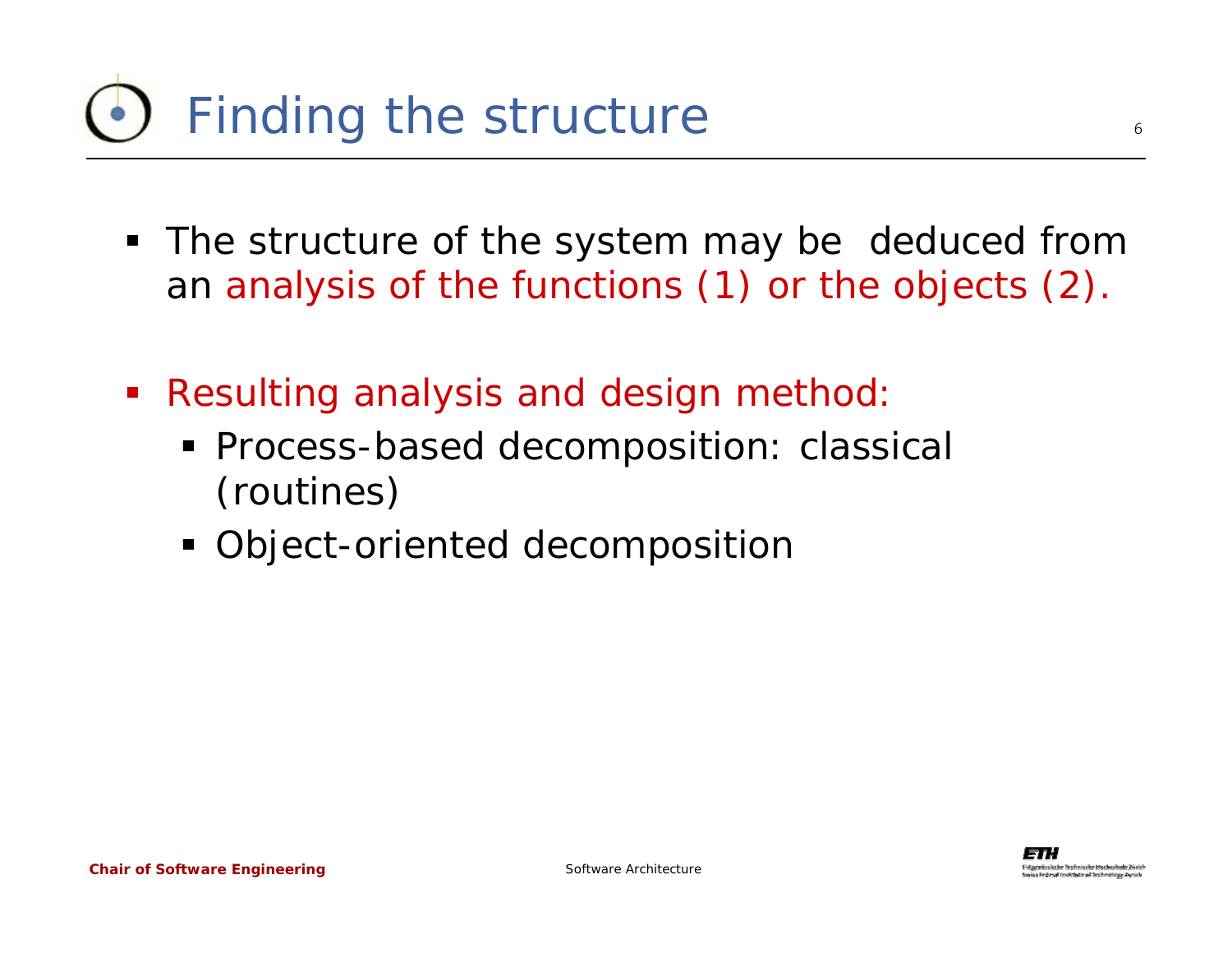#### Arguments for using objects

- **Reusability:** Need to reuse whole data structures, not just operations
- **Extendibility, Continuity: Objects remain more** stable over time.



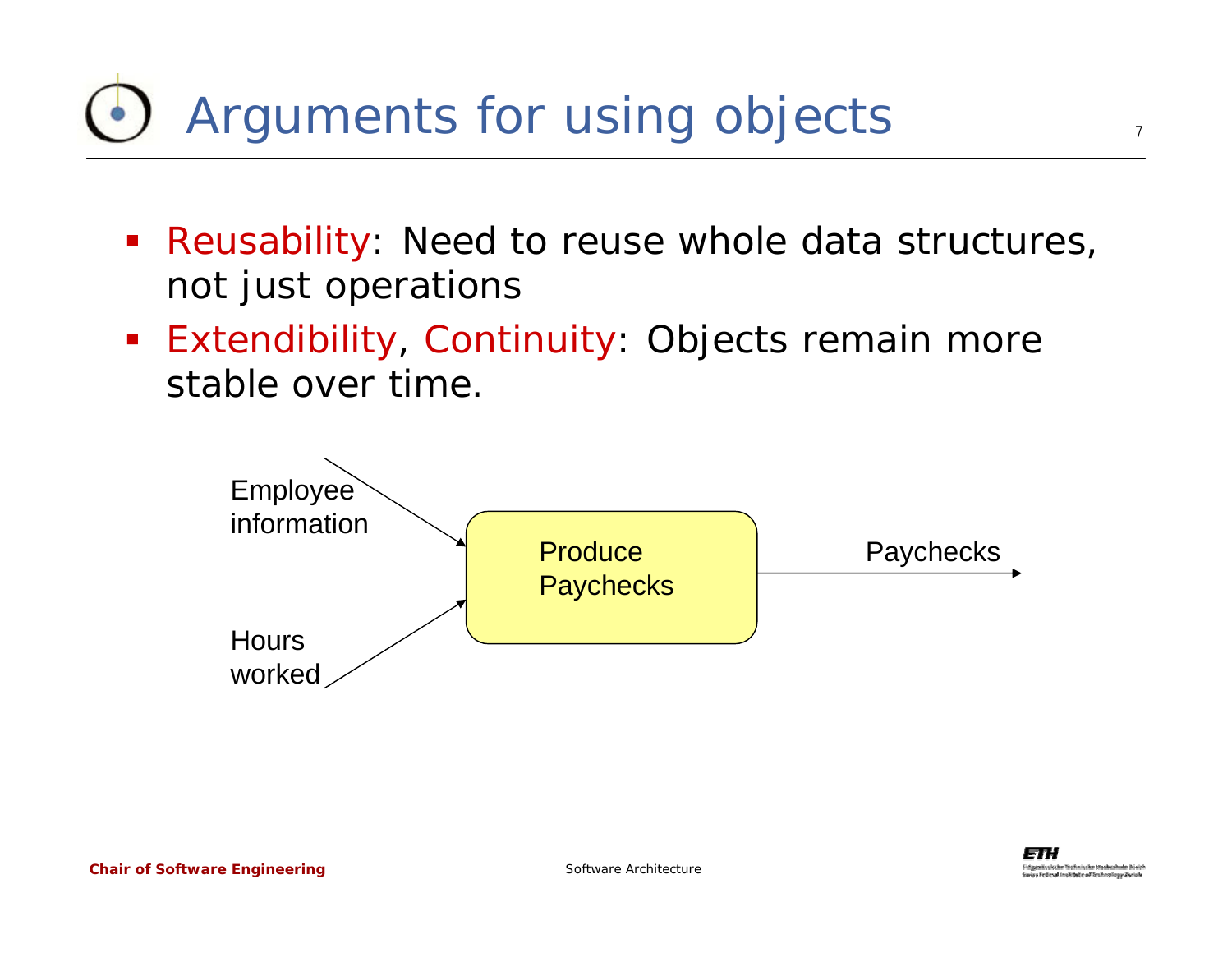# Object technology: A first definition

 Object-oriented software construction is the approach to system structuring that bases the architecture of software systems on the types of objects they manipulate — not on "the" function they achieve.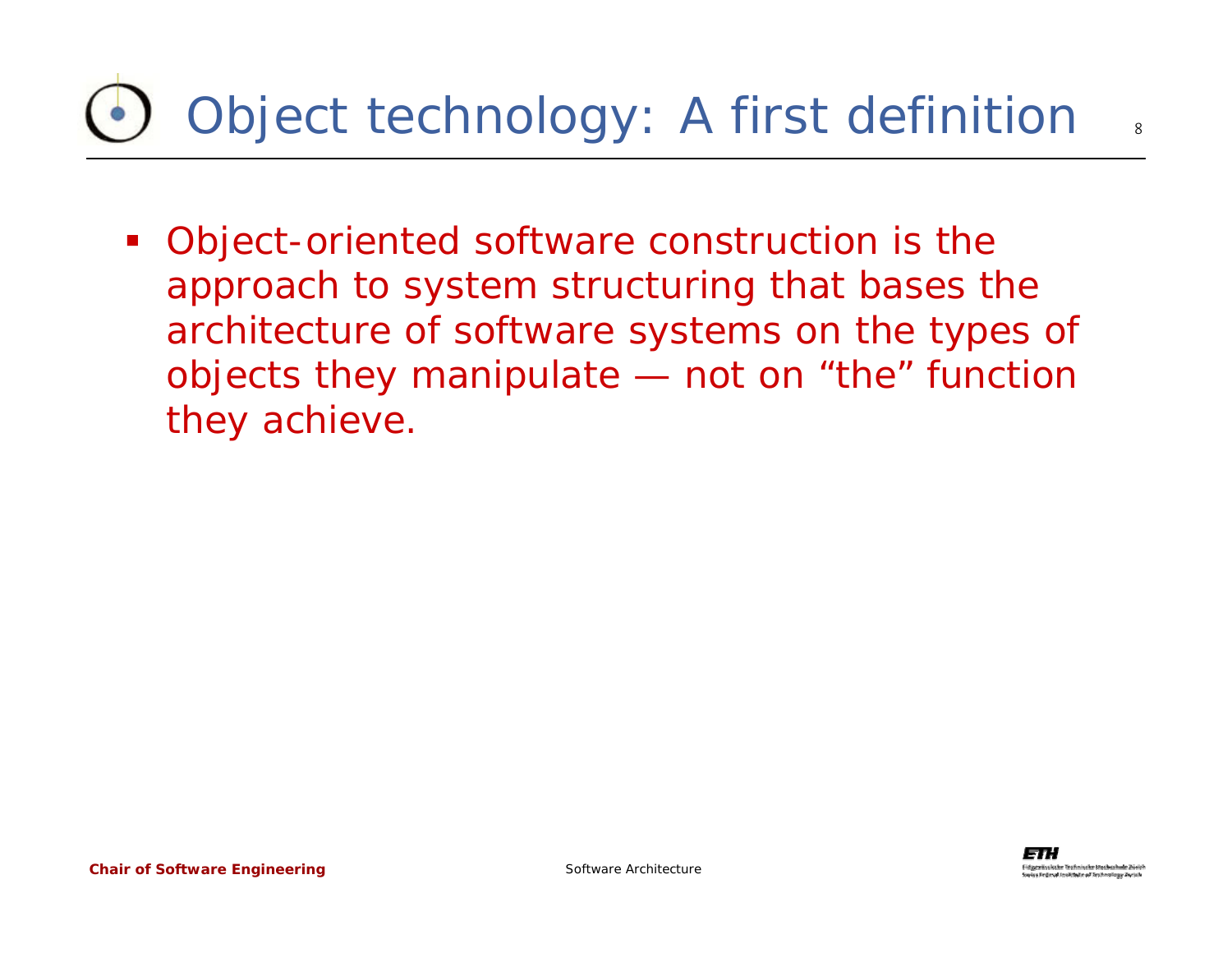#### The O-O designer's motto

Ask NOT first WHAT the system does:

Ask WHAT it does it TO!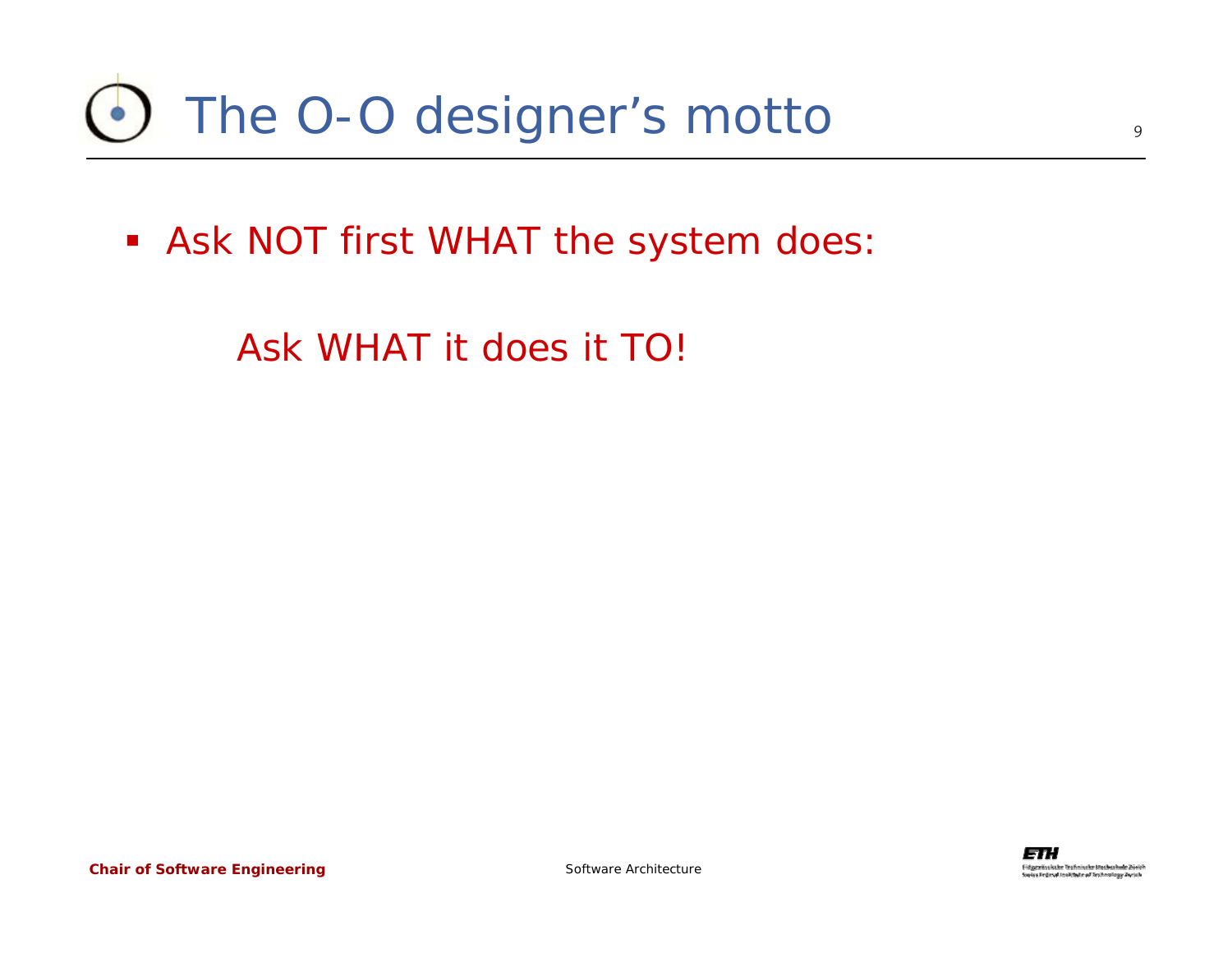#### Issues of object-oriented design

- $\blacksquare$  How to find the object types.
- How to describe the object types.
- $\blacksquare$  How to describe the relations and commonalities between object types.
- **How to use object types to structure programs.**

 $1<sub>O</sub>$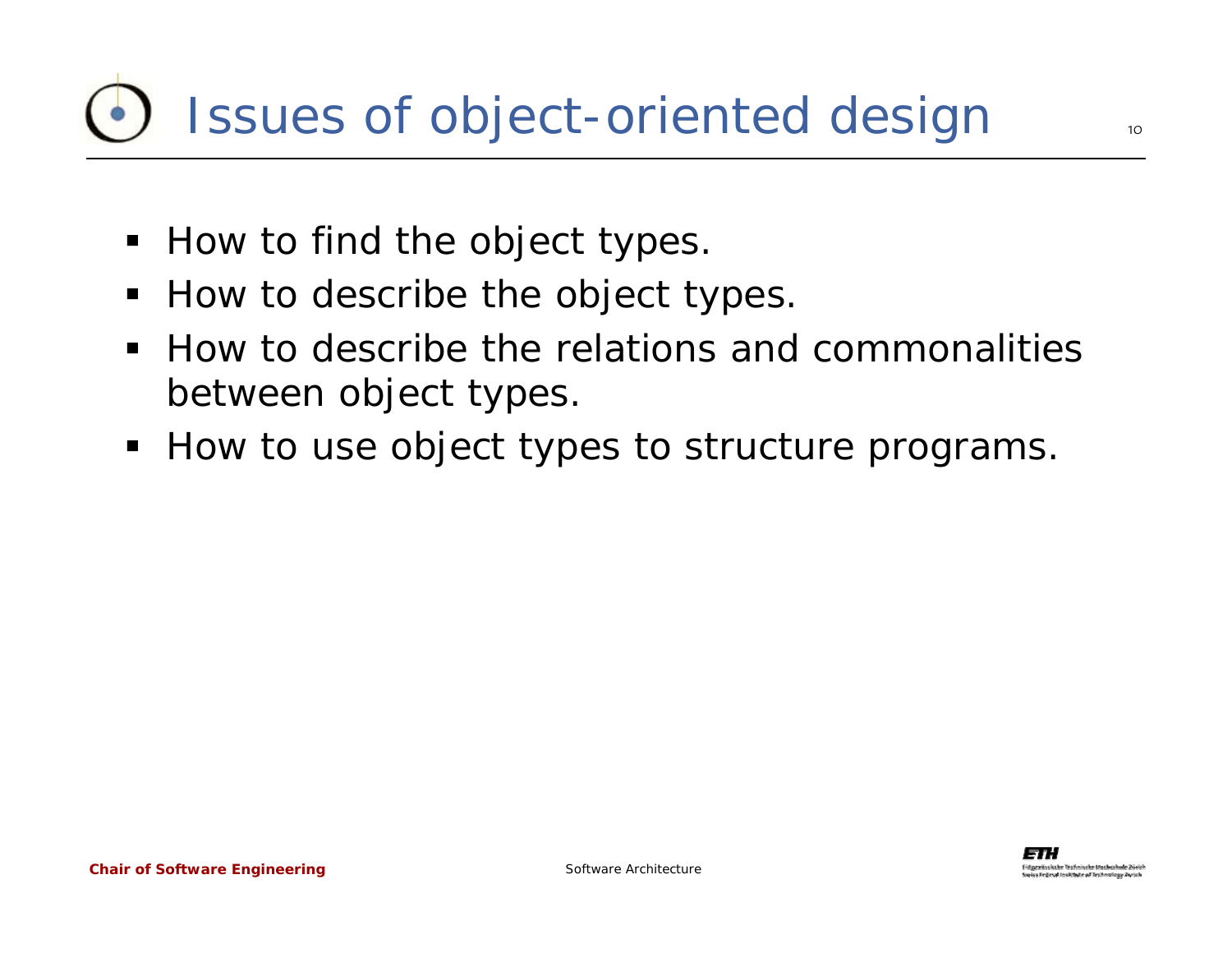#### Description of objects

- Consider not a single object but a type of objects with similar properties.
- Define each type of objects not by the objects' physical representation but by their behavior: the services (FEATURES) they offer to the rest of the world.
- $\mathcal{L}_{\text{max}}$ External, not internal view: ABSTRACT DATA TYPES

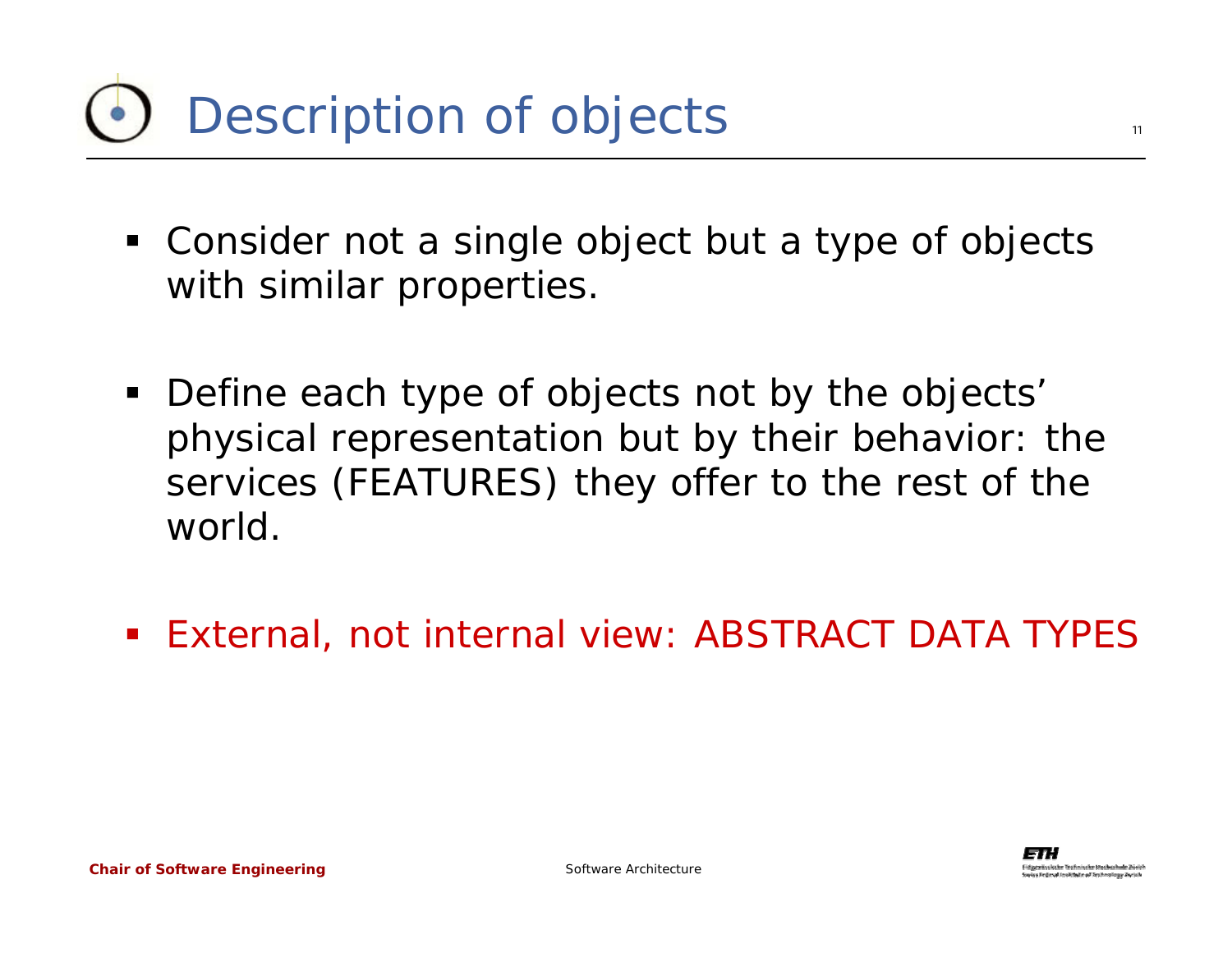#### The theoretical basis

- The main issue: How to describe program objects (data structures):
	- **Completely**
	- Unambiguously
	- Without overspecifying? (Remember information hiding)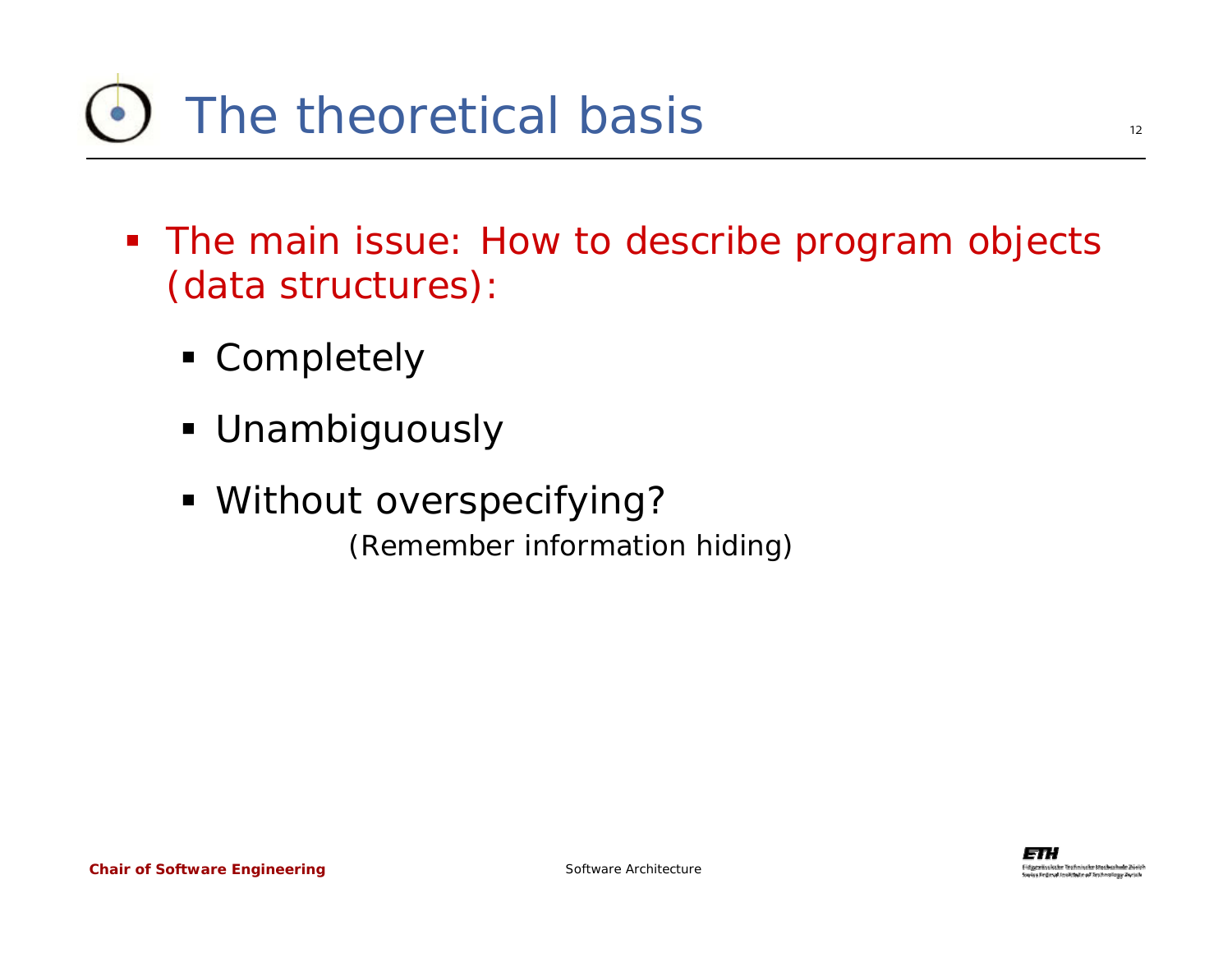#### A stack, concrete object



 "Push" *x* on stack *representation*: *representation* [*count*] := *<sup>x</sup> count* := *count* + 1 *<sup>x</sup> count*



*Chair of Software Engineering*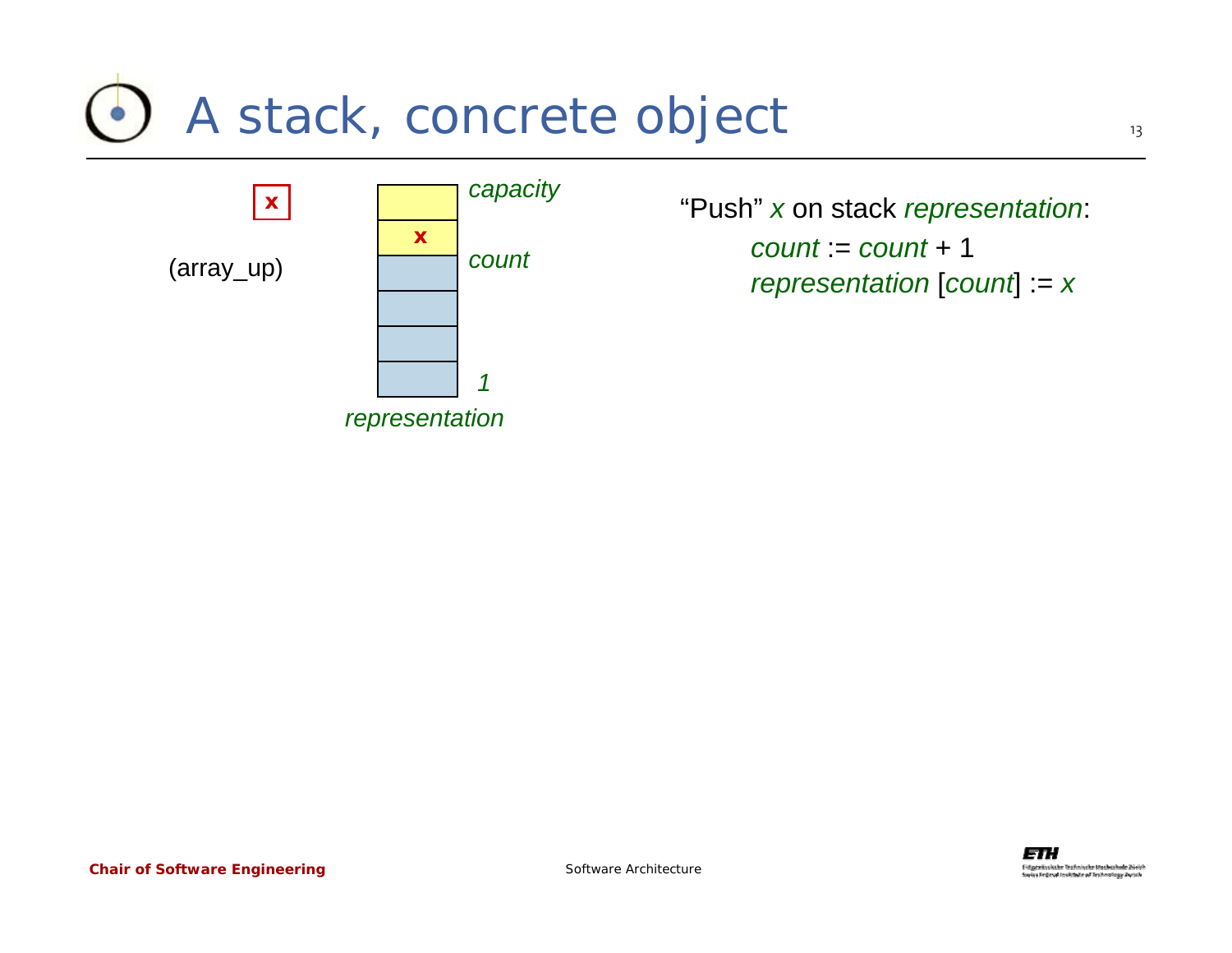#### A stack, concrete object



*capacity* "Push" *x* on stack *representation*: *representation* [*count*] := *<sup>x</sup> count* := *count* + 1

> "Push" *<sup>x</sup>* on stack *representation*:  $free = free - 1$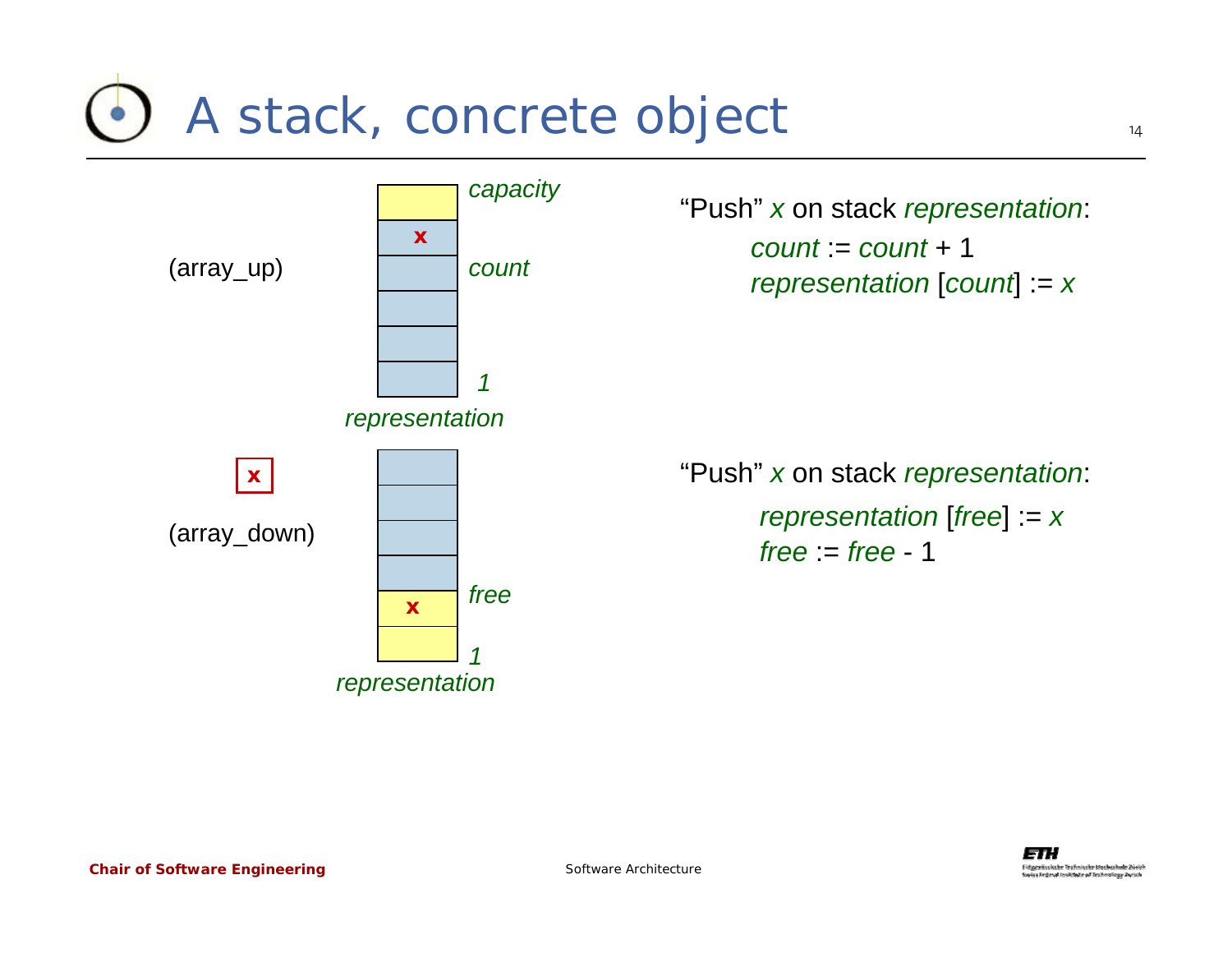#### A stack, concrete object

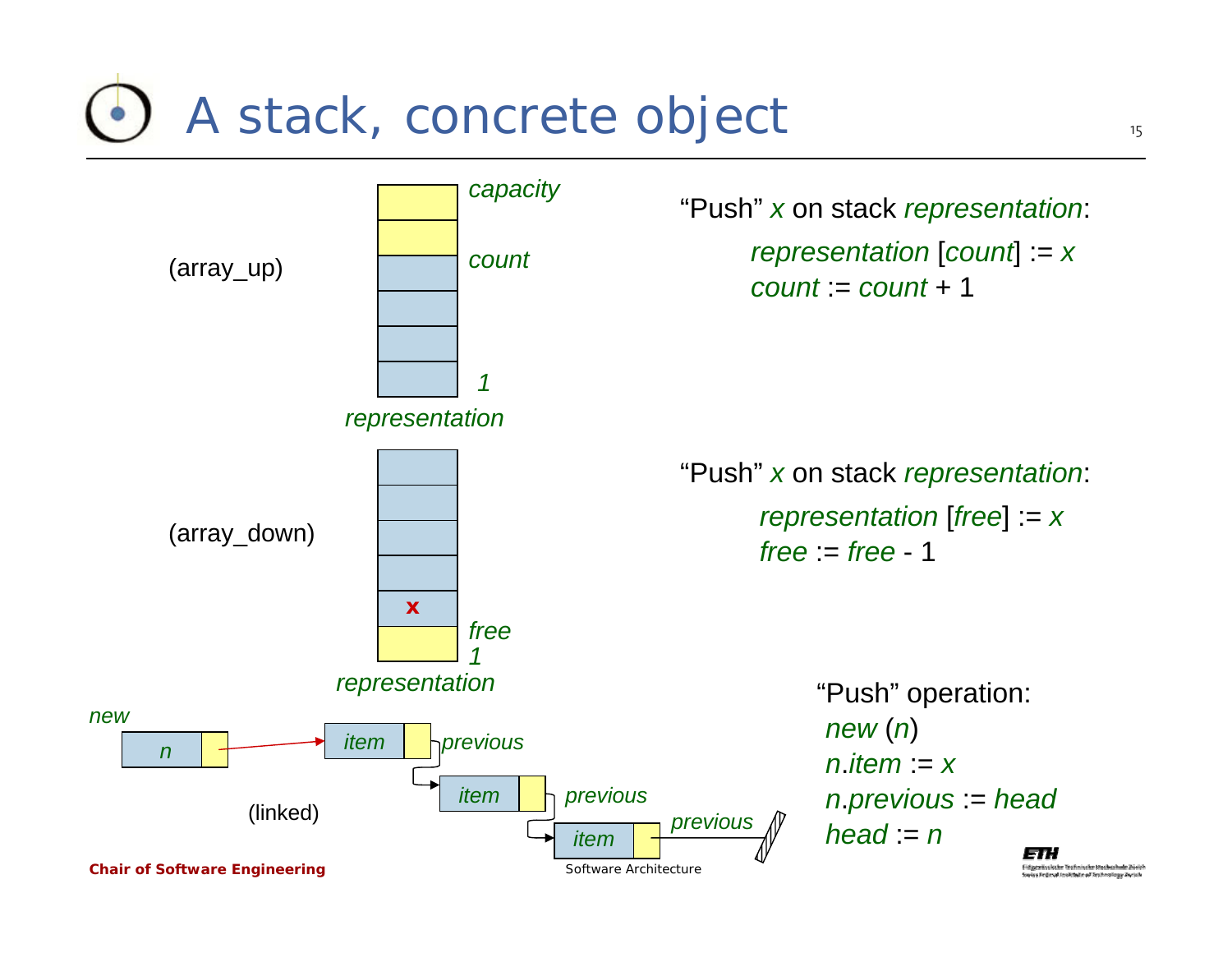## Stack: An Abstract Data Type (ADT)

**Types:** 

*STACK* [*G*] --*G*: Formal generic parameter

 Functions (Operations): *put*:  $STACK[G] \times G \rightarrow STACK[G]$ *remove*: *STACK* [*G*] <sup>→</sup> *STACK* [*G*] *item*: *STACK* [*G*] <sup>→</sup> *G empty*: *STACK* [*G*] <sup>→</sup> *BOOLEAN new*: *STACK* [*G*]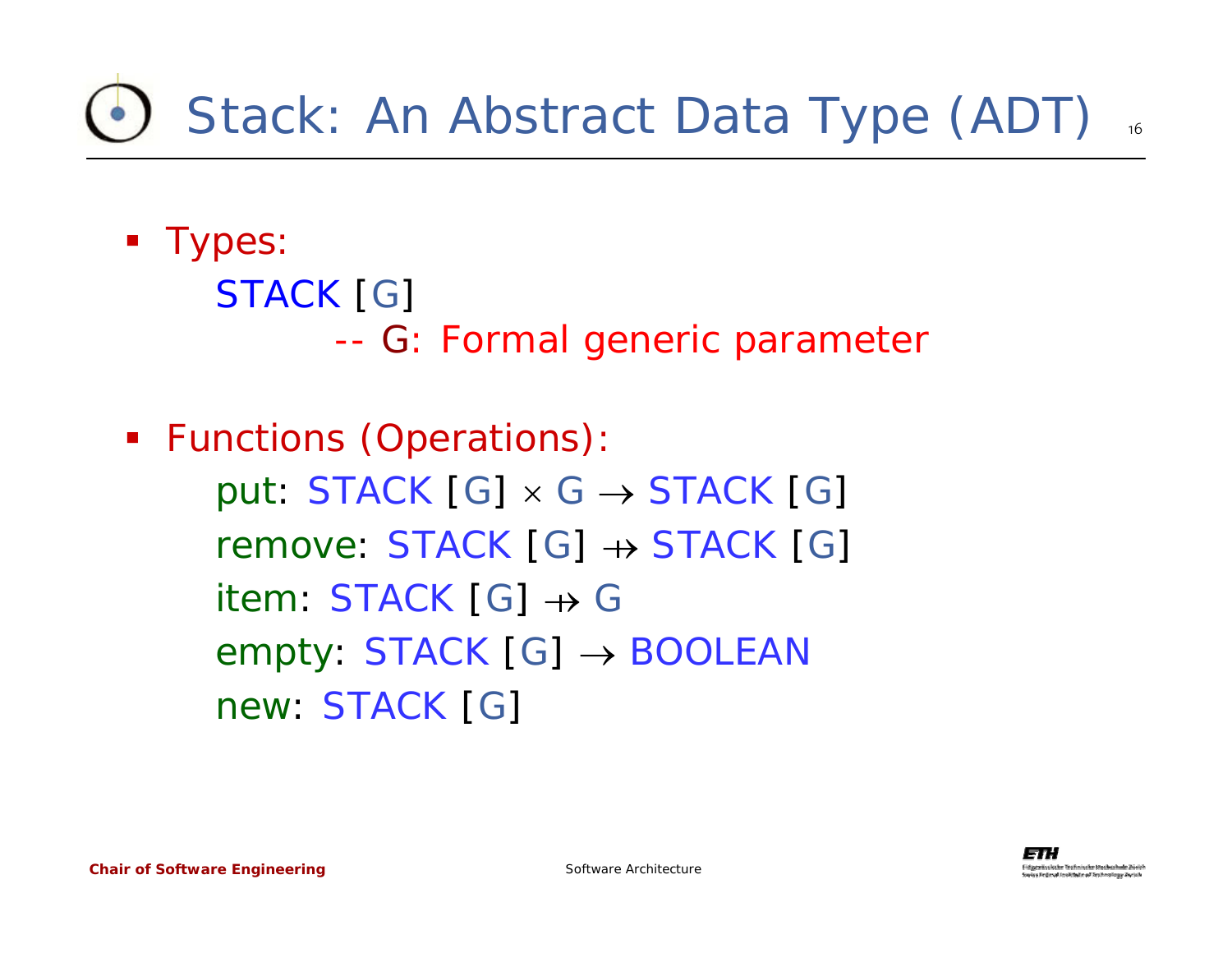#### Using functions to model operations  $\frac{1}{17}$

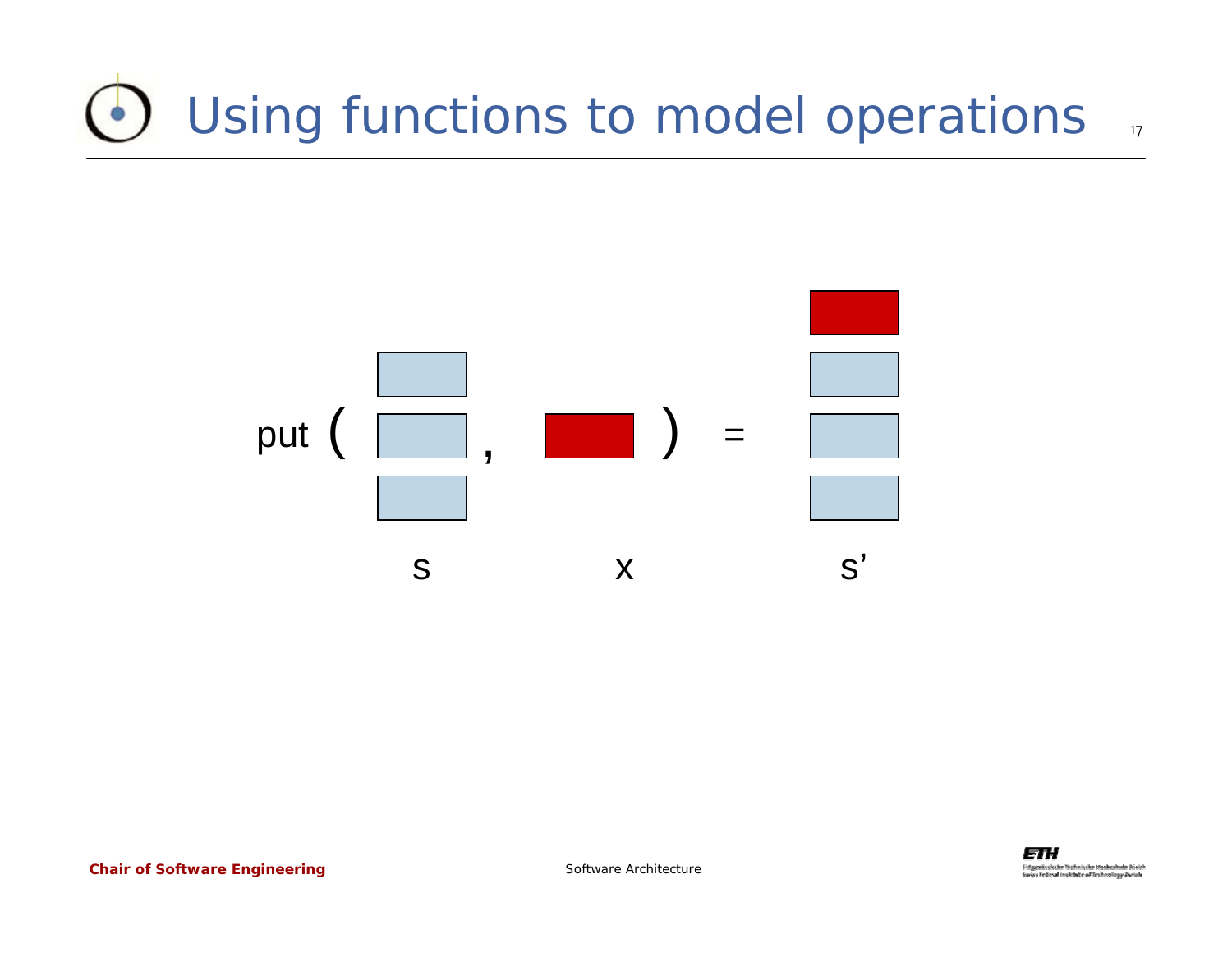- A partial function, identified here by  $\leftrightarrow$ , is a function that may not be defined for all possible arguments.
- Example from elementary mathematics:
	- inverse:  $\mathfrak{R} \rightarrow \mathfrak{R}$ , such that

*inverse* (*x*) *<sup>=</sup>*1 / *<sup>x</sup>*

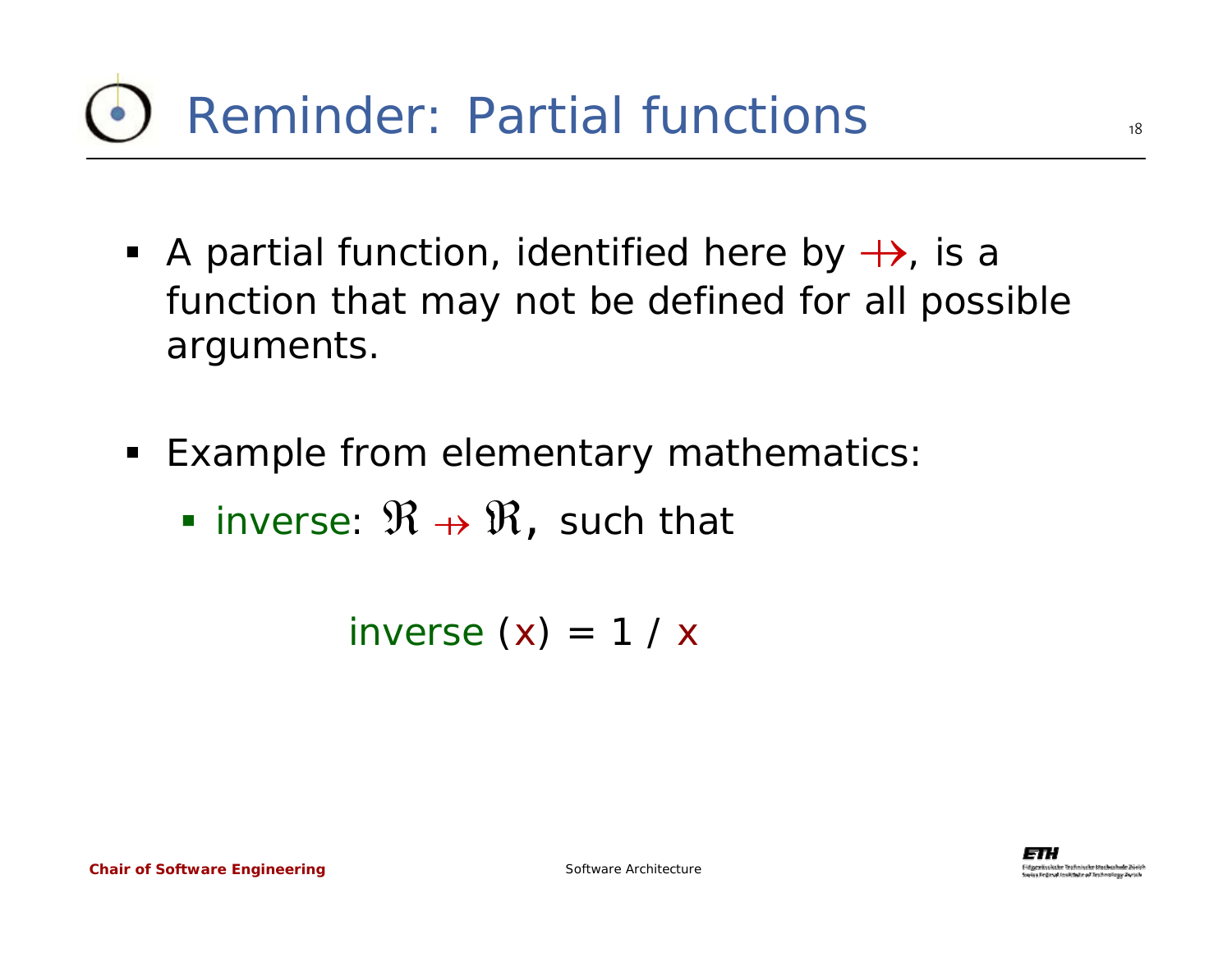**Preconditions:** 

*remove* (*<sup>s</sup>*: *STACK* [*G*]) **require not** *empty* (*s*) *item* (*<sup>s</sup>*: *STACK* [*G*]) **require not** *empty* (*s*)

 Axioms: For all *x*: *G*, *s*: *STACK* [*G*] *item* (*put* (*s, x*)) *= x remove* (*put* (*s, x*)) *= s empty* (*new*) (or: *empty* (*new*) *<sup>=</sup>***True**) **not** *empty* (*put* (*<sup>s</sup>*, *<sup>x</sup>*)) (or: *empty* (*put* (*<sup>s</sup>*, *<sup>x</sup>*)) = **False**)

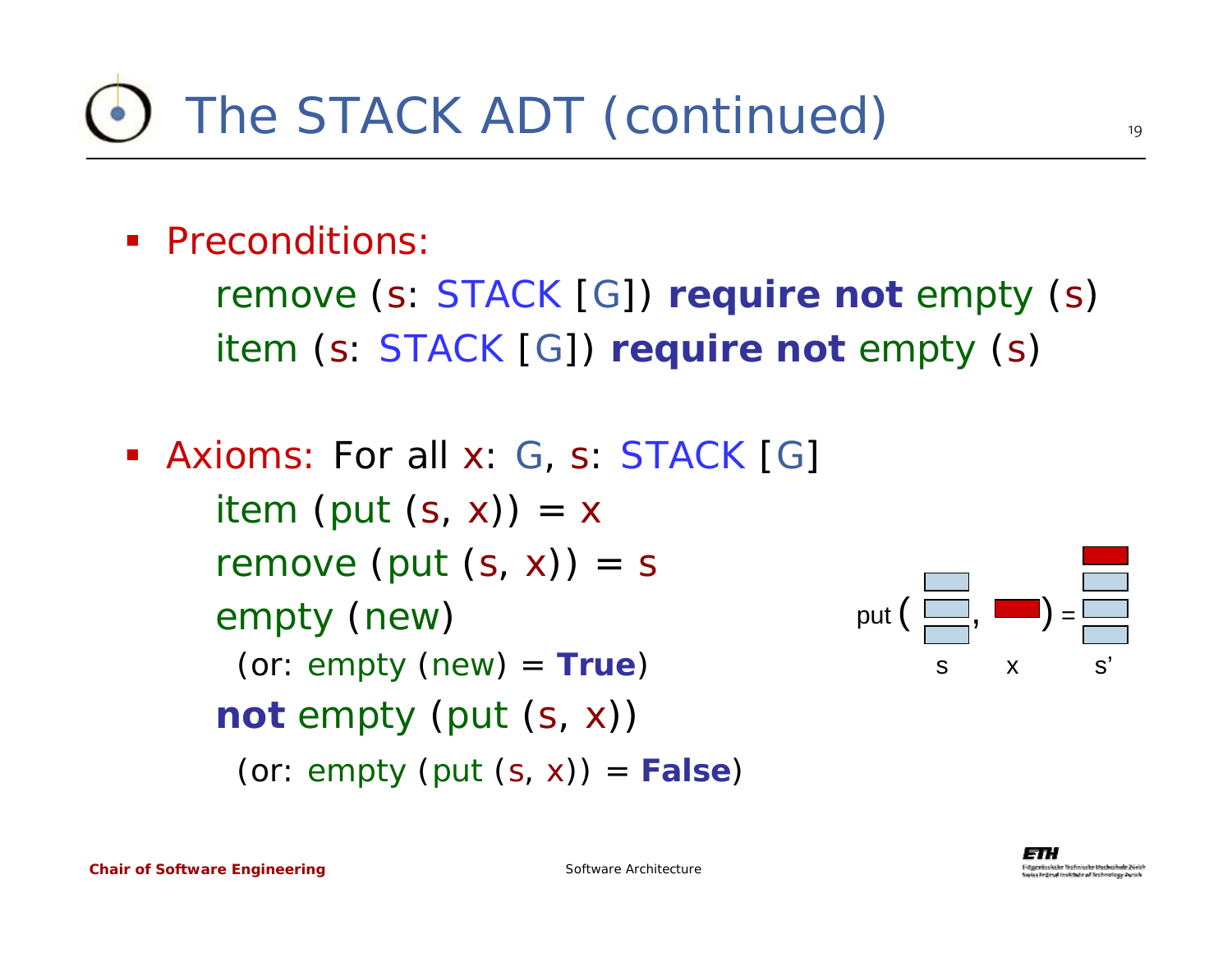

- Adapt the preceding specification of stacks (LIFO, Last-In First-Out) to describe queues instead (FIFO).
- Adapt the preceding specification of stacks to account for bounded stacks, of maximum size capacity.
	- Hint: *put* becomes a partial function.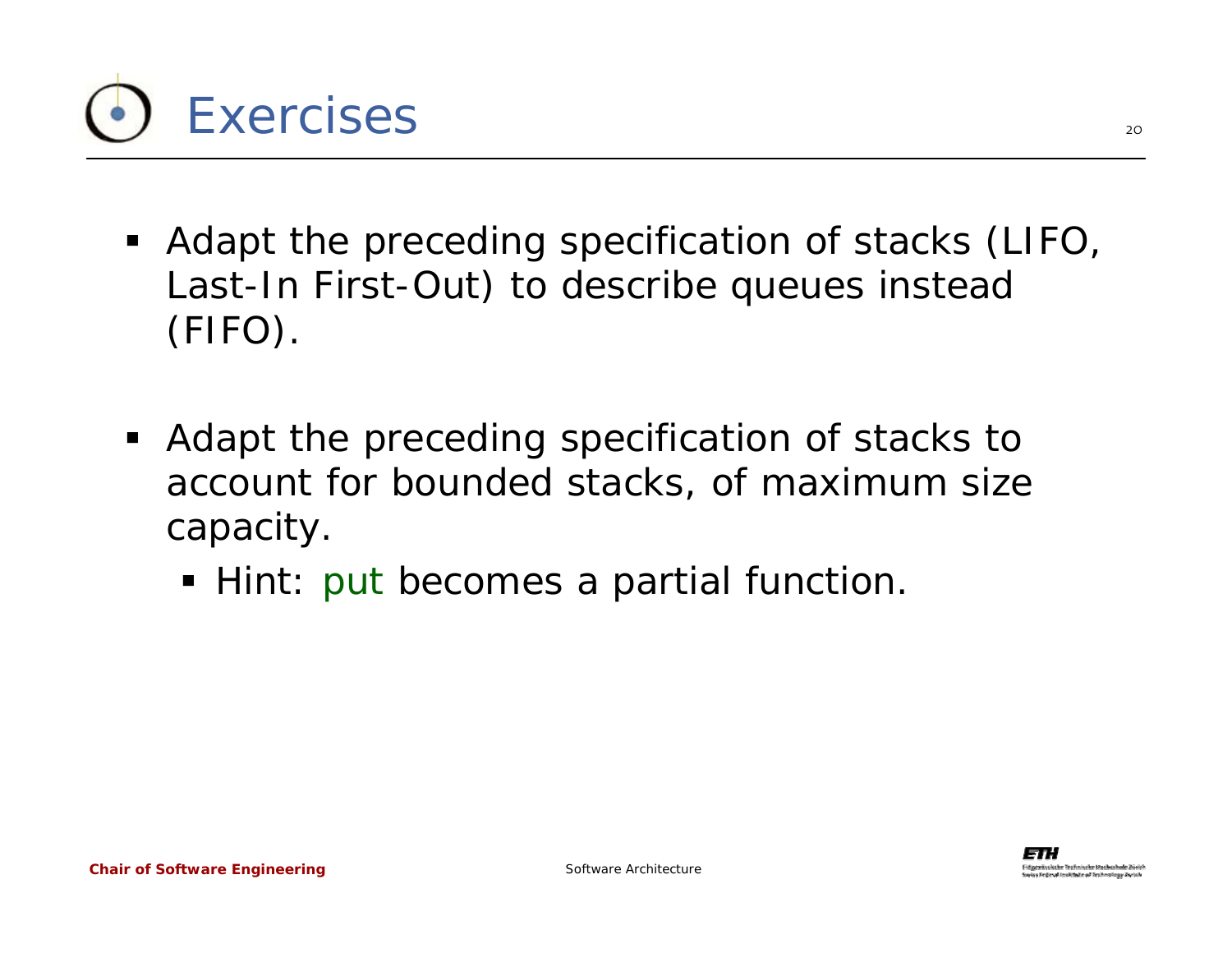*value* = *item* (*remove* (*put* (*remove* (*put* (*put* (*remove* (*put* (*put* (*put* (*new*, *x8*), *x7*), *x6*)), *item* (*remove* (*put* (*put* (*new*, *x5*), *x4*)))), *x2*)), *x1*)))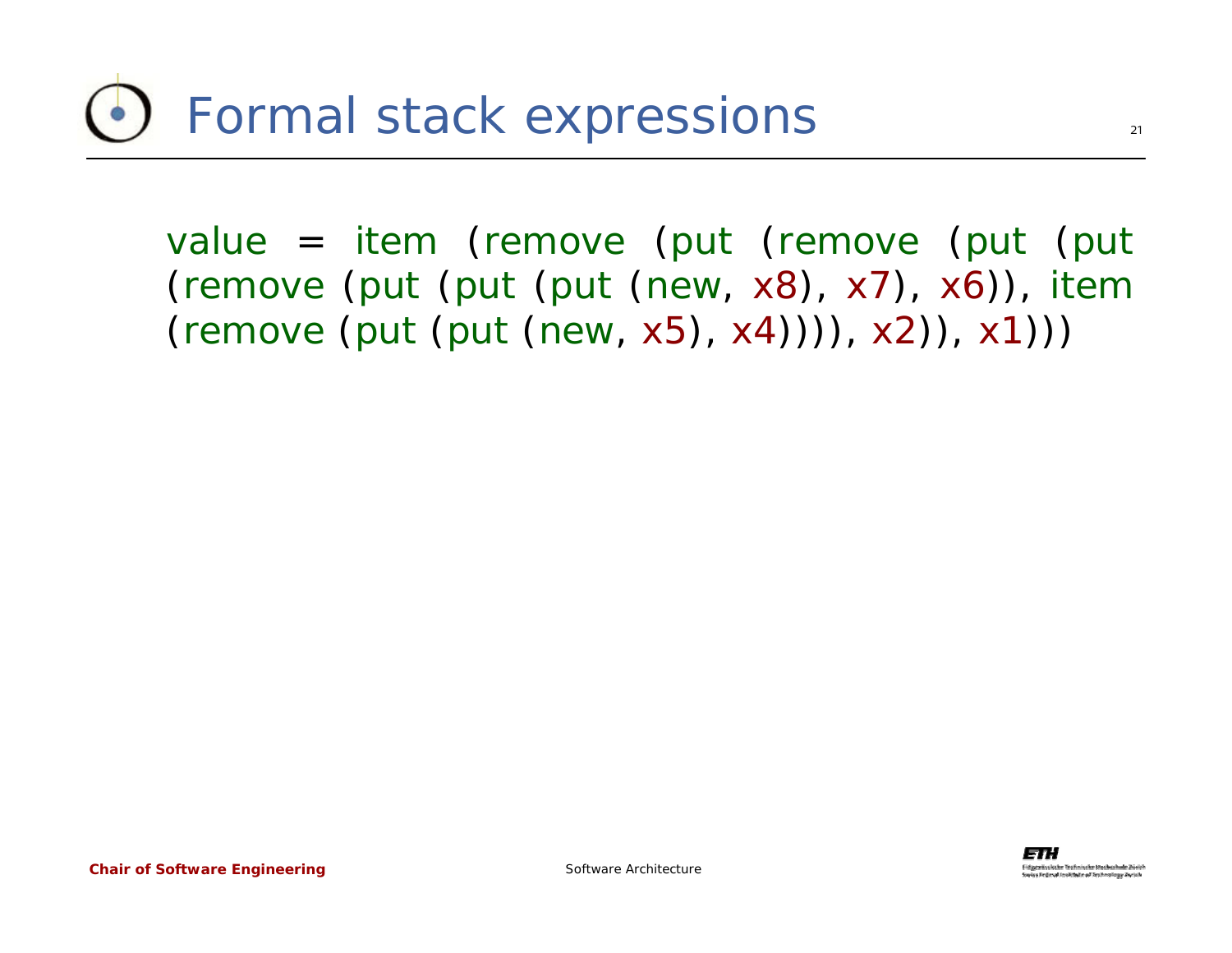## Expressed differently

*value* = *item* (*remove* (*put* (*remove* (*put* (*put* (*remove* (*put* (*put* (*put* (*new*, *x8*), *x7*), *x6*)), *item* (*remove* (*put* (*put* (*new*, *x5*), *x4*)))), *x2*)), *x1*)))

- ٠ *s1* <sup>=</sup>*new*
- ш *s2* <sup>=</sup>*put* (*put* (*put* (*s1*, *x8*), *x7*), *x6*)
- $\mathcal{L}_{\mathcal{A}}$ *s3* <sup>=</sup>*remove* (*s2*)
- $\mathcal{L}_{\mathcal{A}}$ *s4* <sup>=</sup>*new*
- $\mathcal{L}_{\mathcal{A}}$ *s5* <sup>=</sup>*put* (*put* (*s4*, *x5*), *x4*)
- $\overline{\phantom{a}}$ *s6* <sup>=</sup>*remove* (*s5*)
- $\mathcal{L}_{\mathcal{A}}$ *y<sup>1</sup>* <sup>=</sup>*item* (*s6*)
- $\overline{\phantom{a}}$ *s7* <sup>=</sup>*put* (*s3*, *y1*)
- $\mathcal{L}_{\mathcal{A}}$ *s8* <sup>=</sup>*put* (*s7*, *x2*)
- $\mathcal{C}$ *s9* <sup>=</sup>*remove* (*s8*)
- $\mathcal{L}_{\mathcal{A}}$ *s10* <sup>=</sup>*put* (*s9*, *x1*)
- u. *s11* <sup>=</sup>*remove* (*s10*)
- $\mathcal{L}_{\mathcal{A}}$ *value* <sup>=</sup>*item* (*s11*)

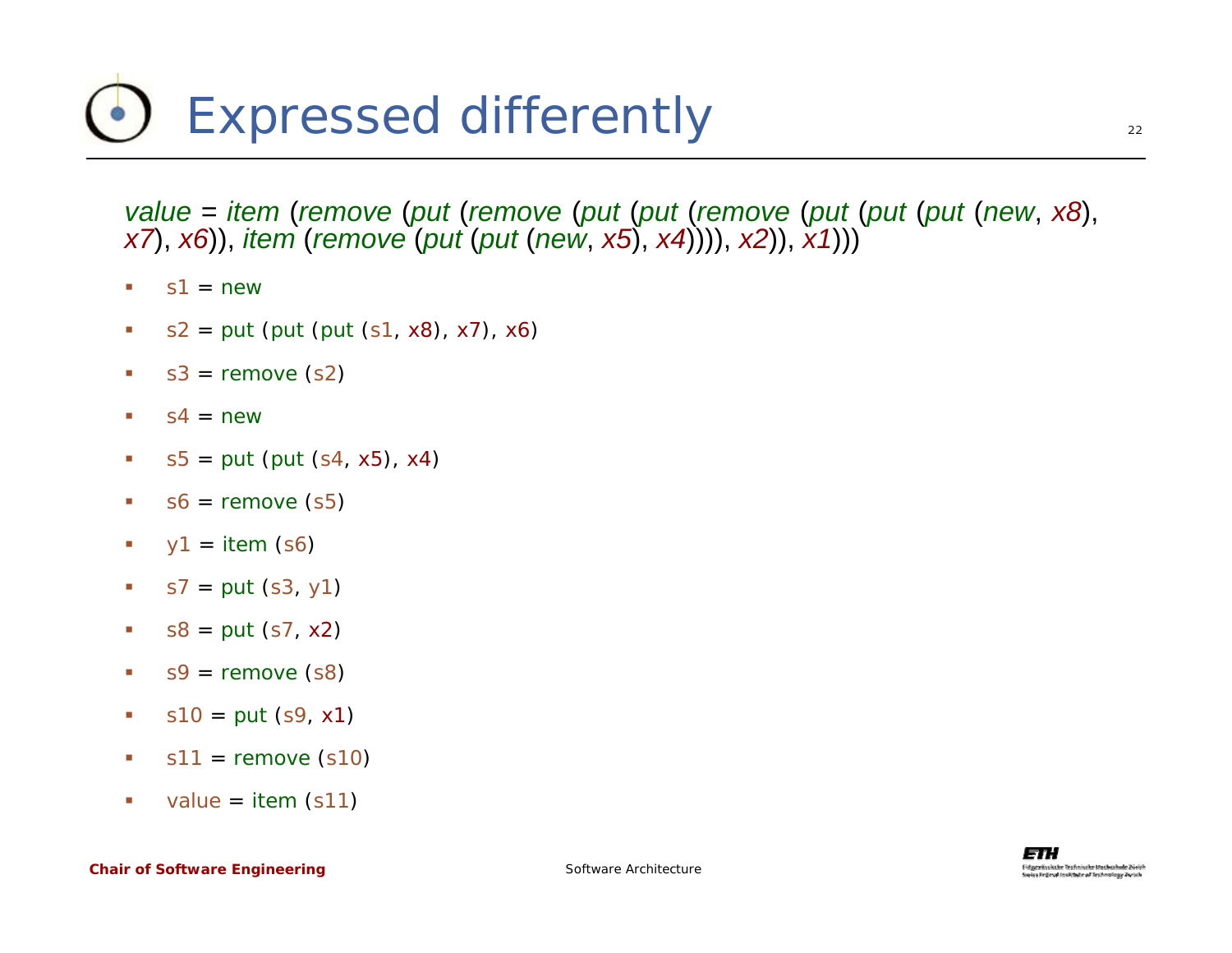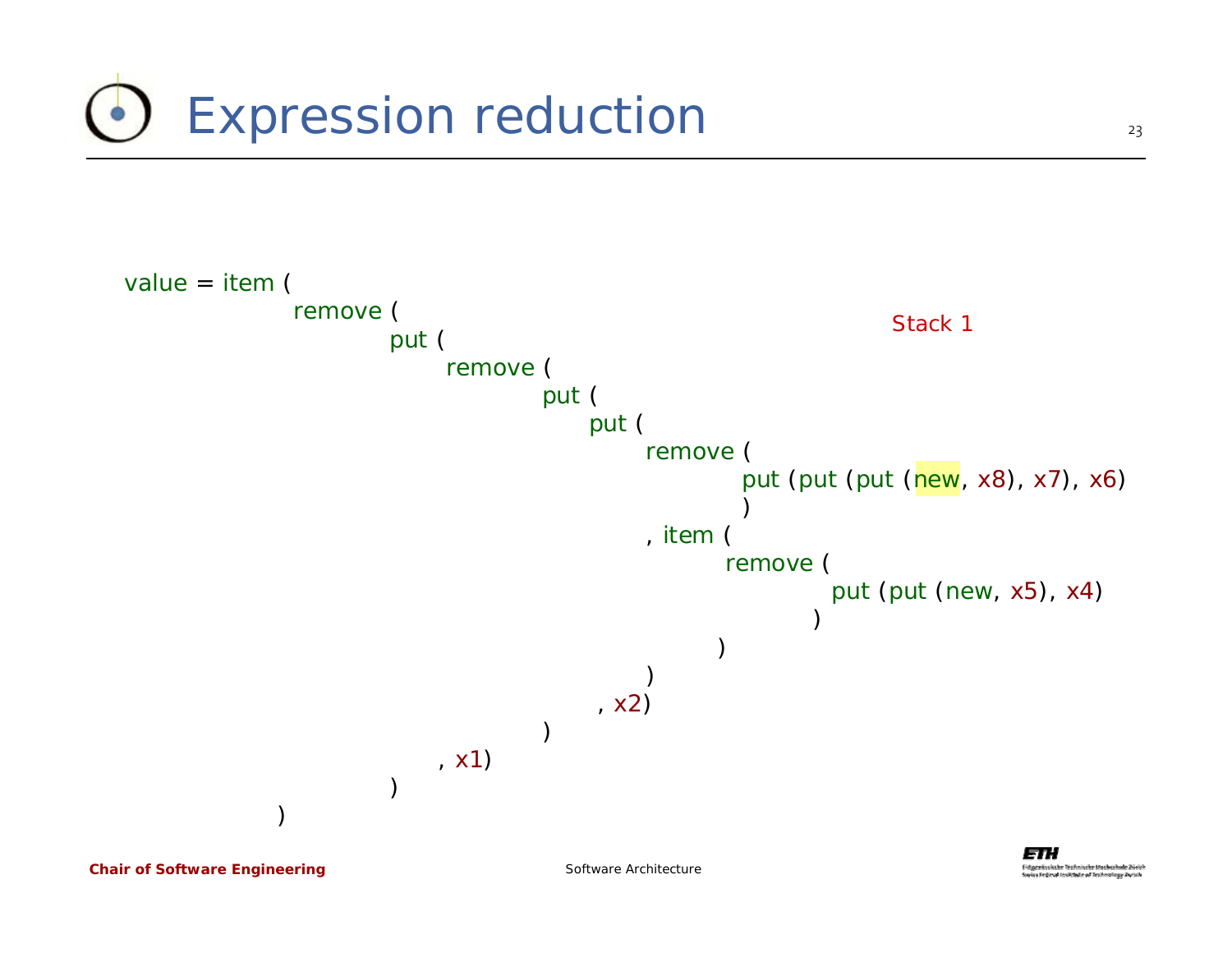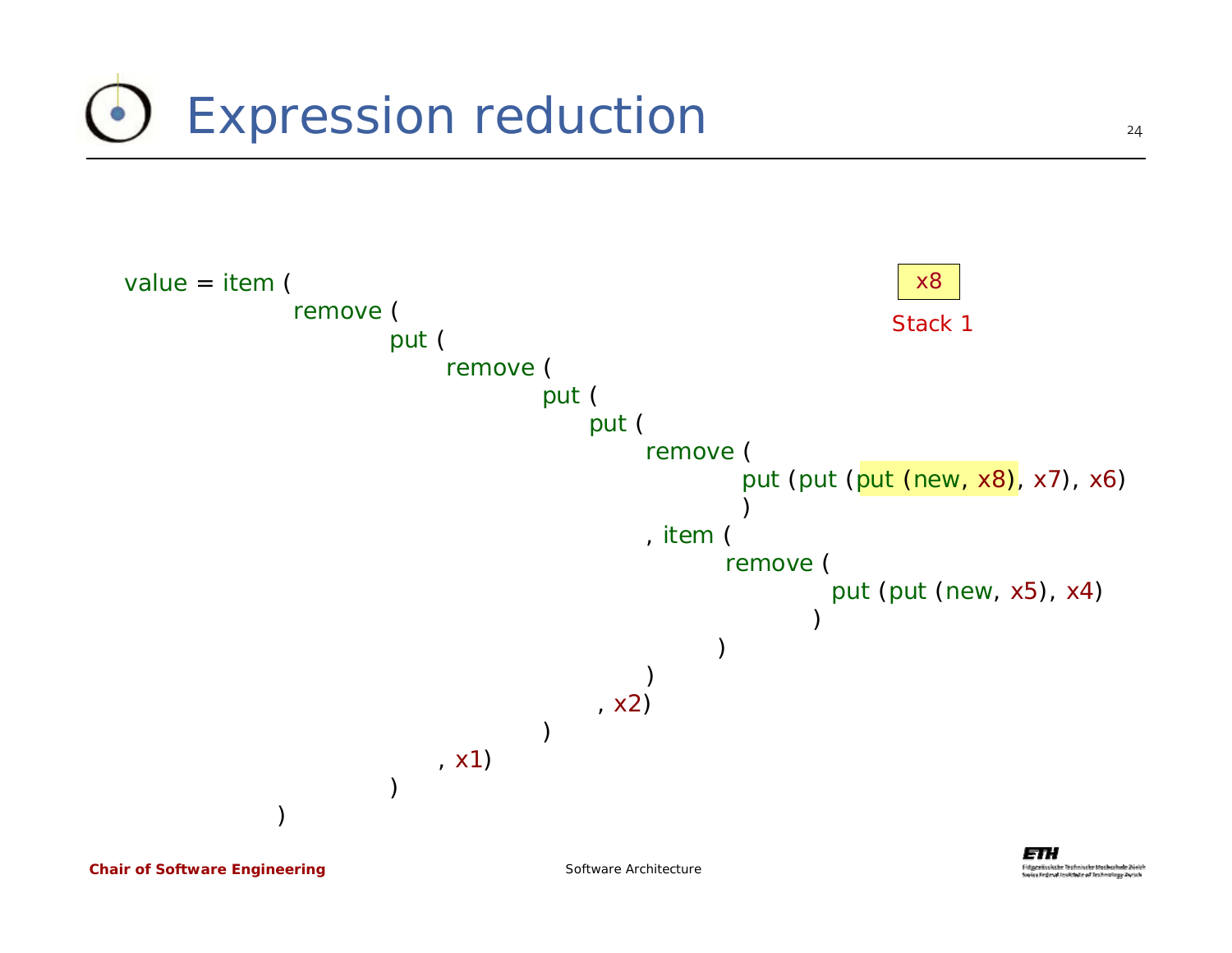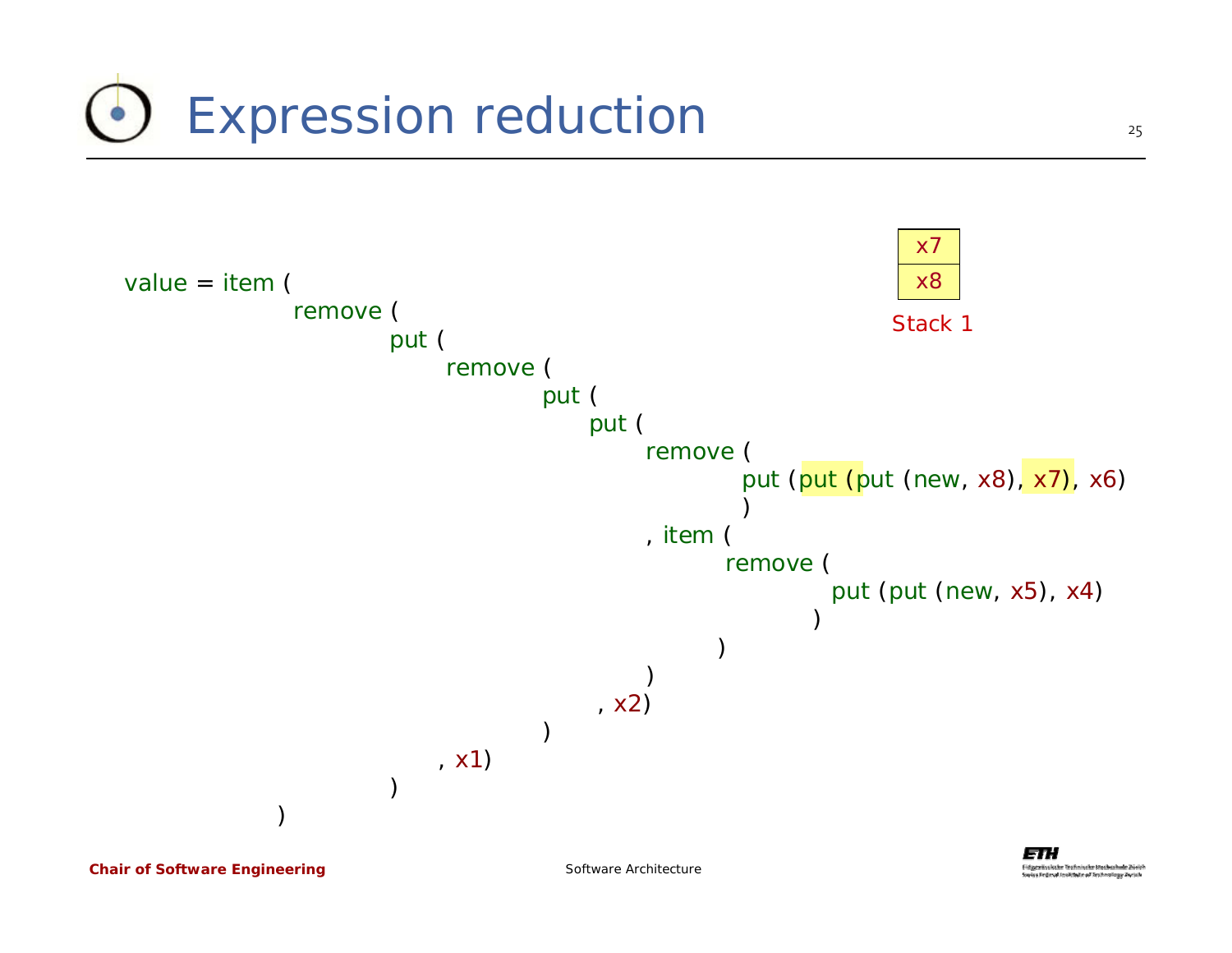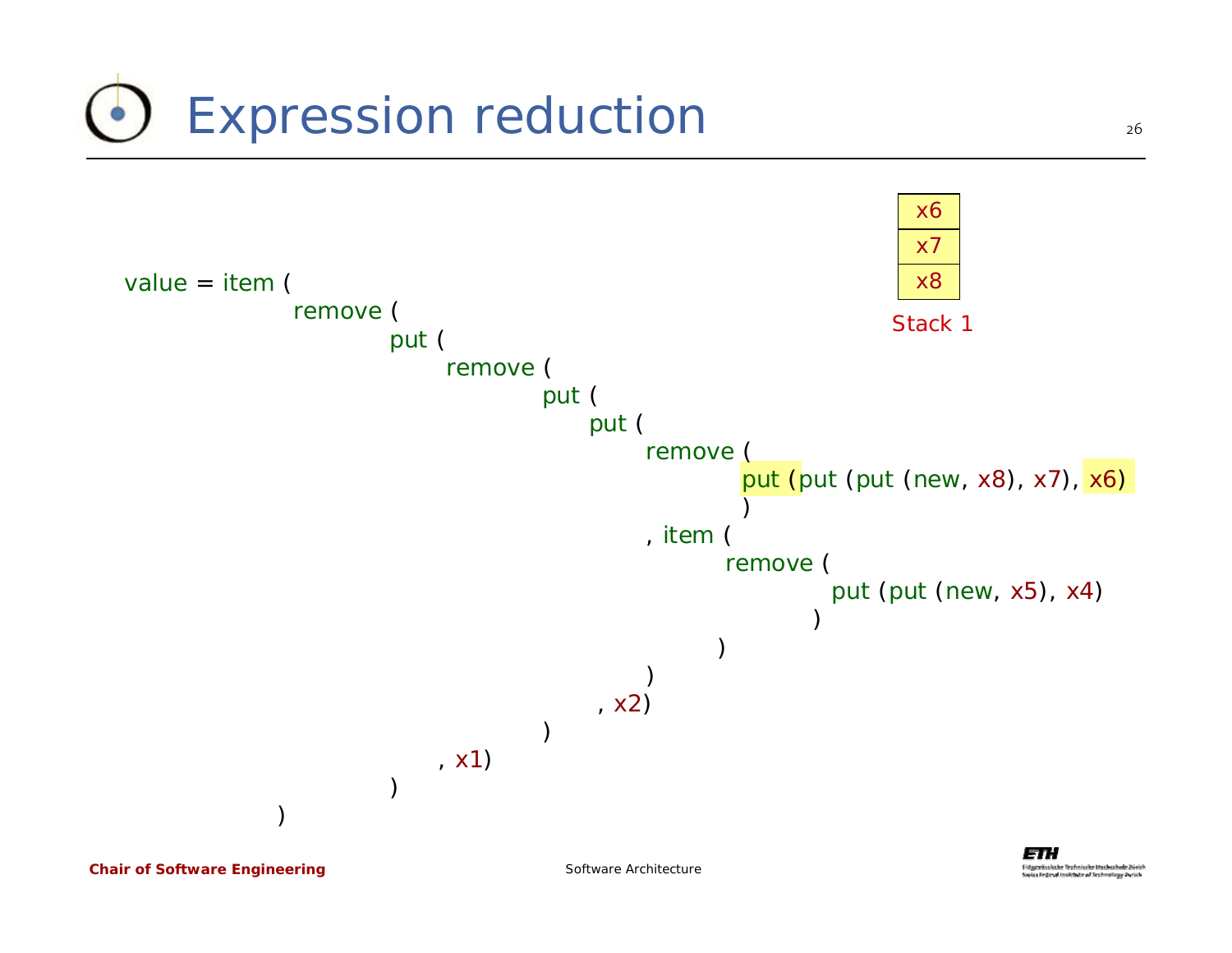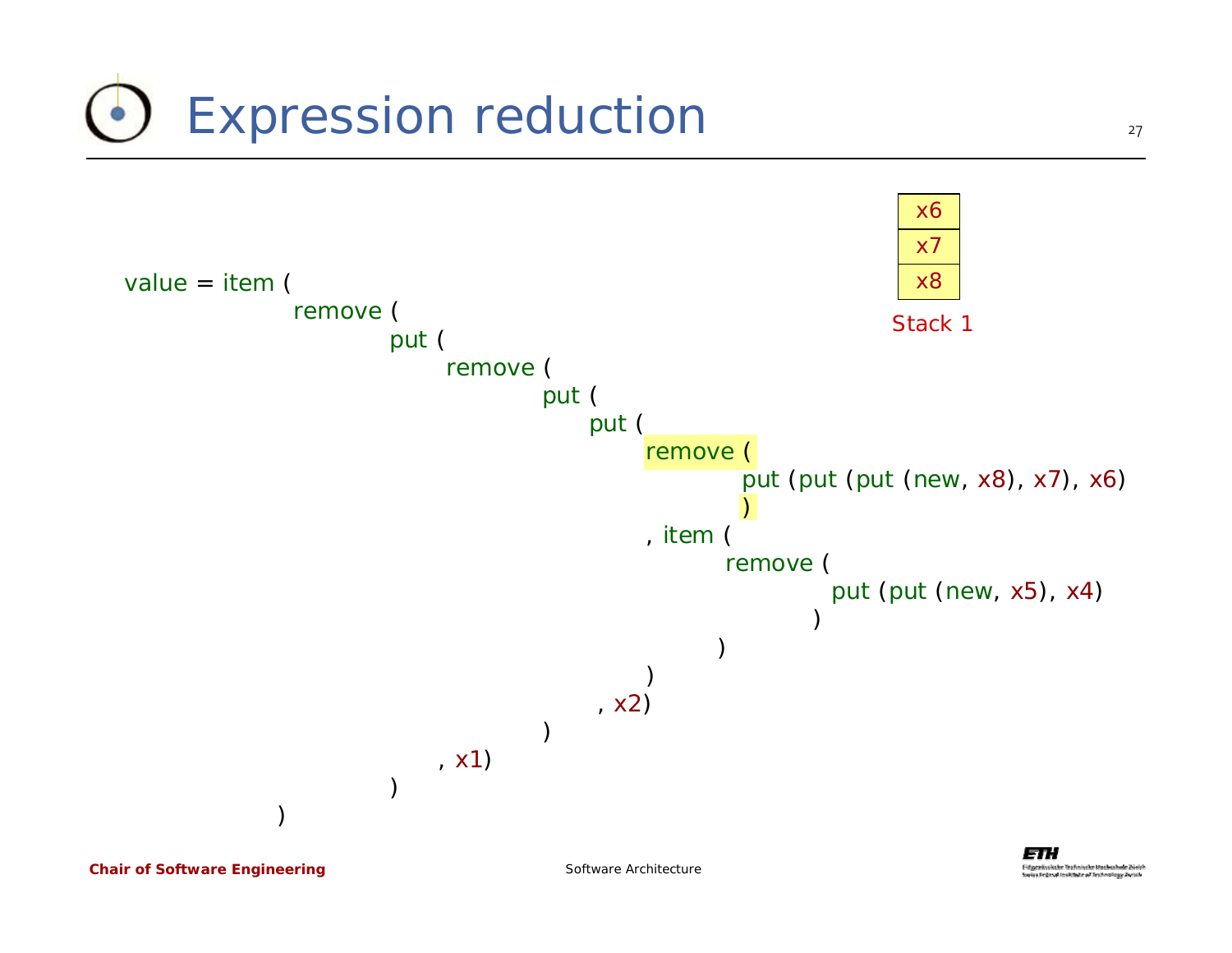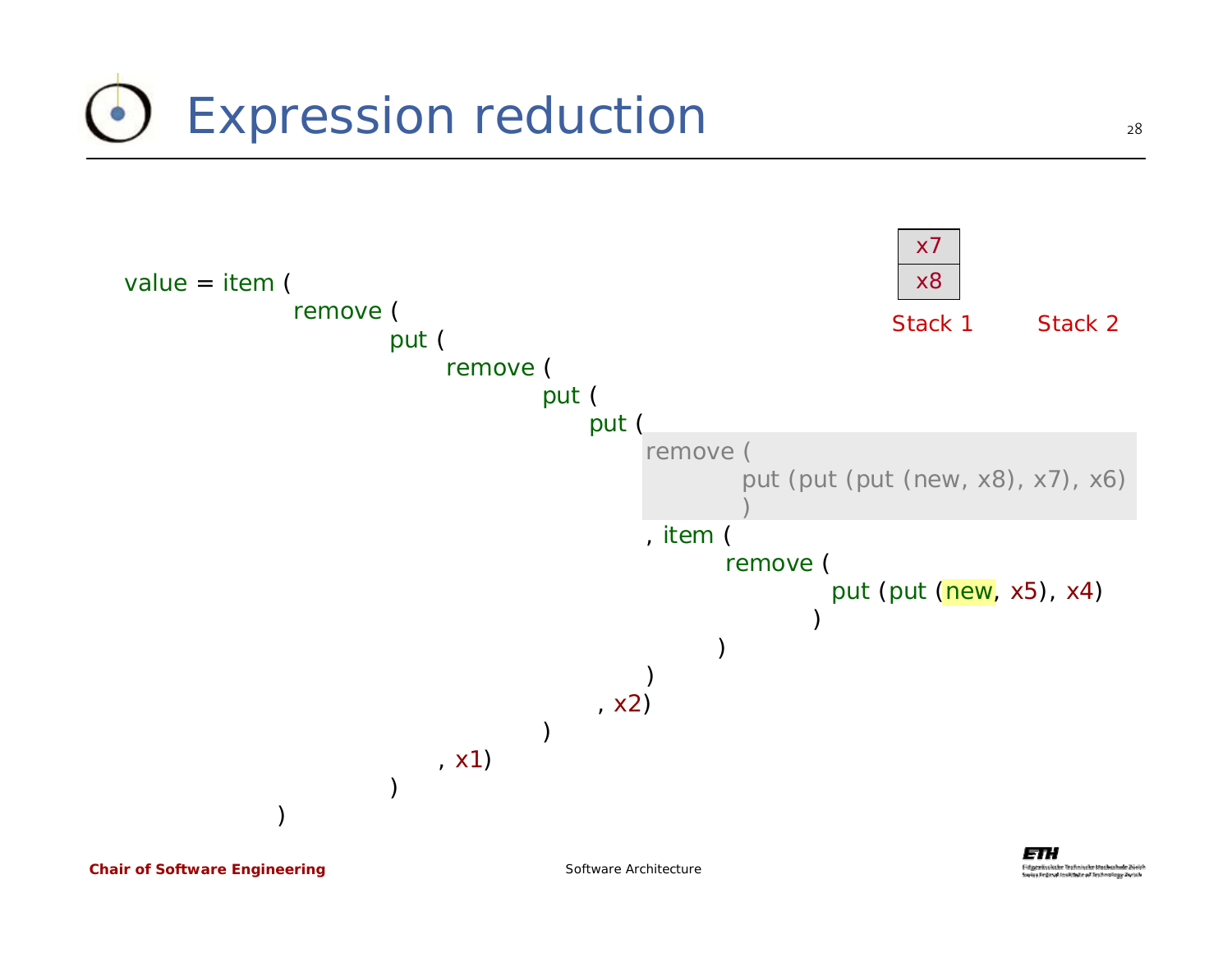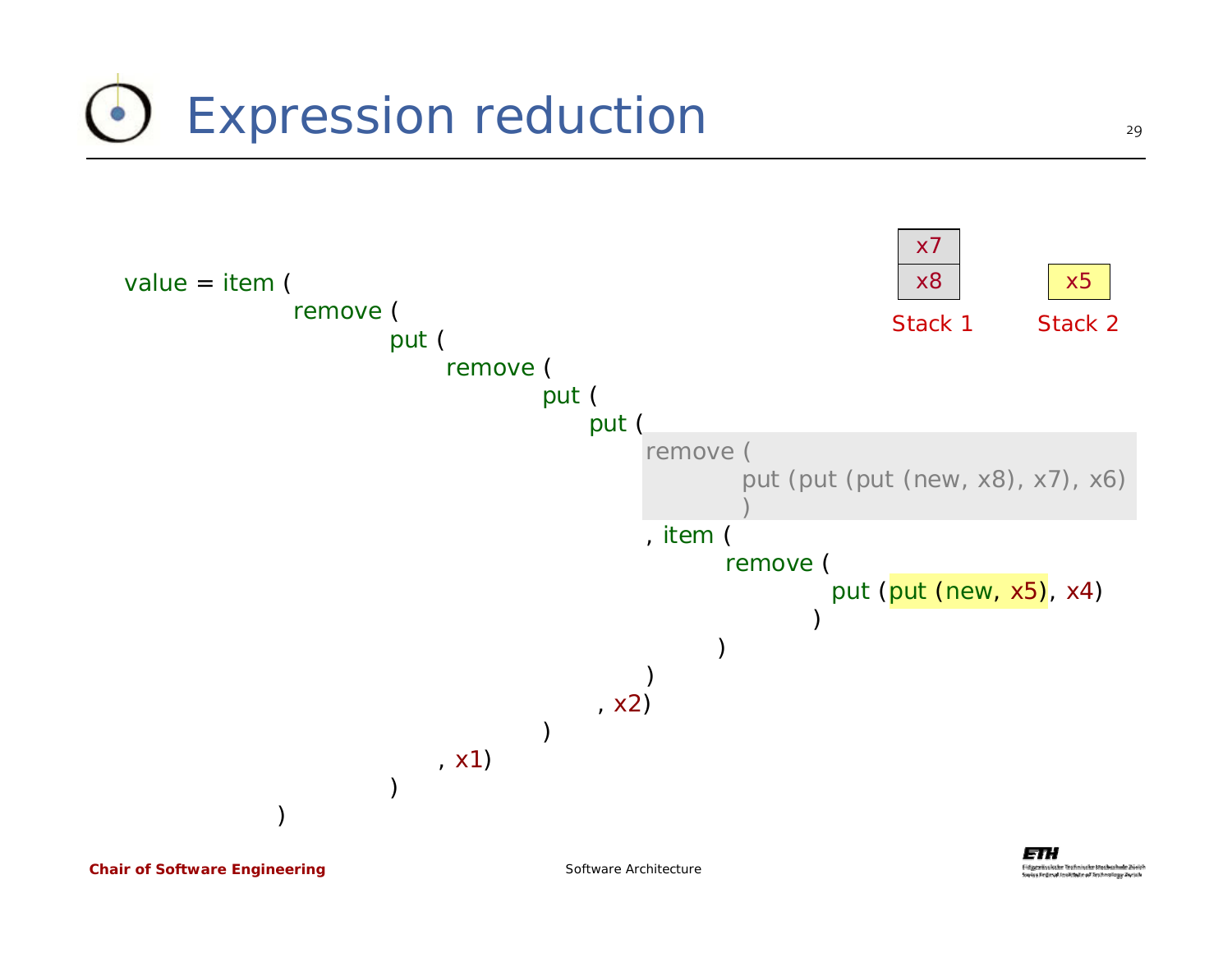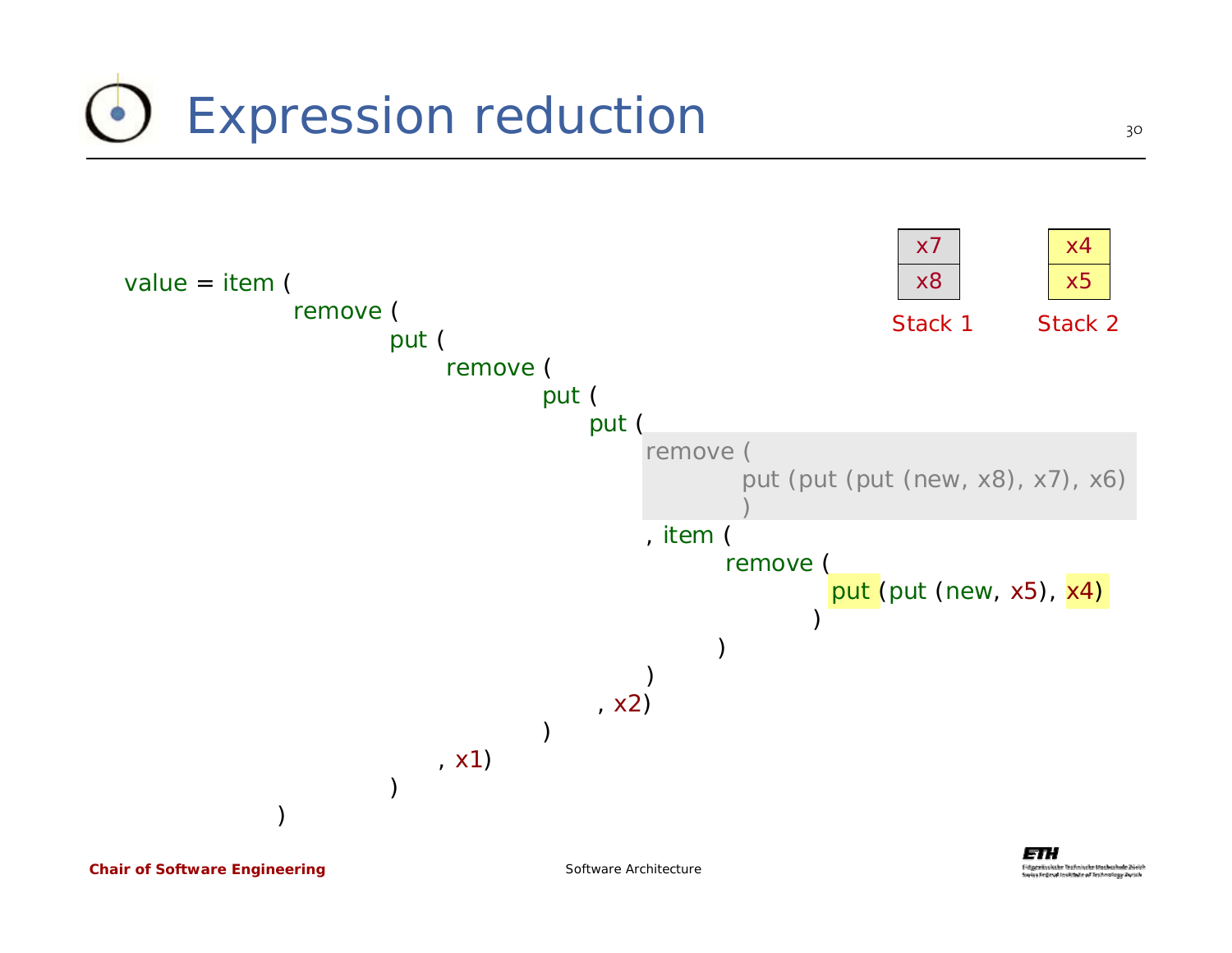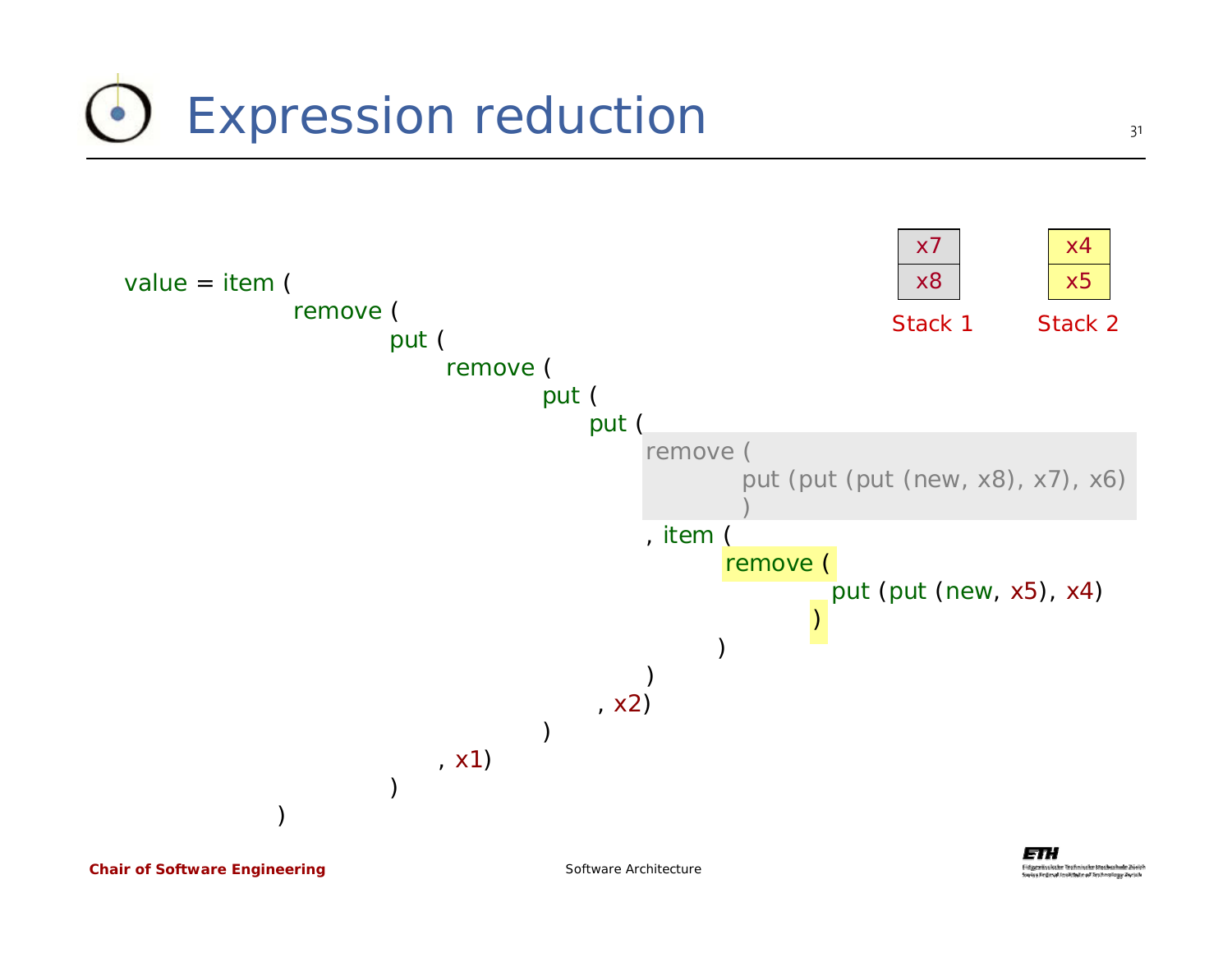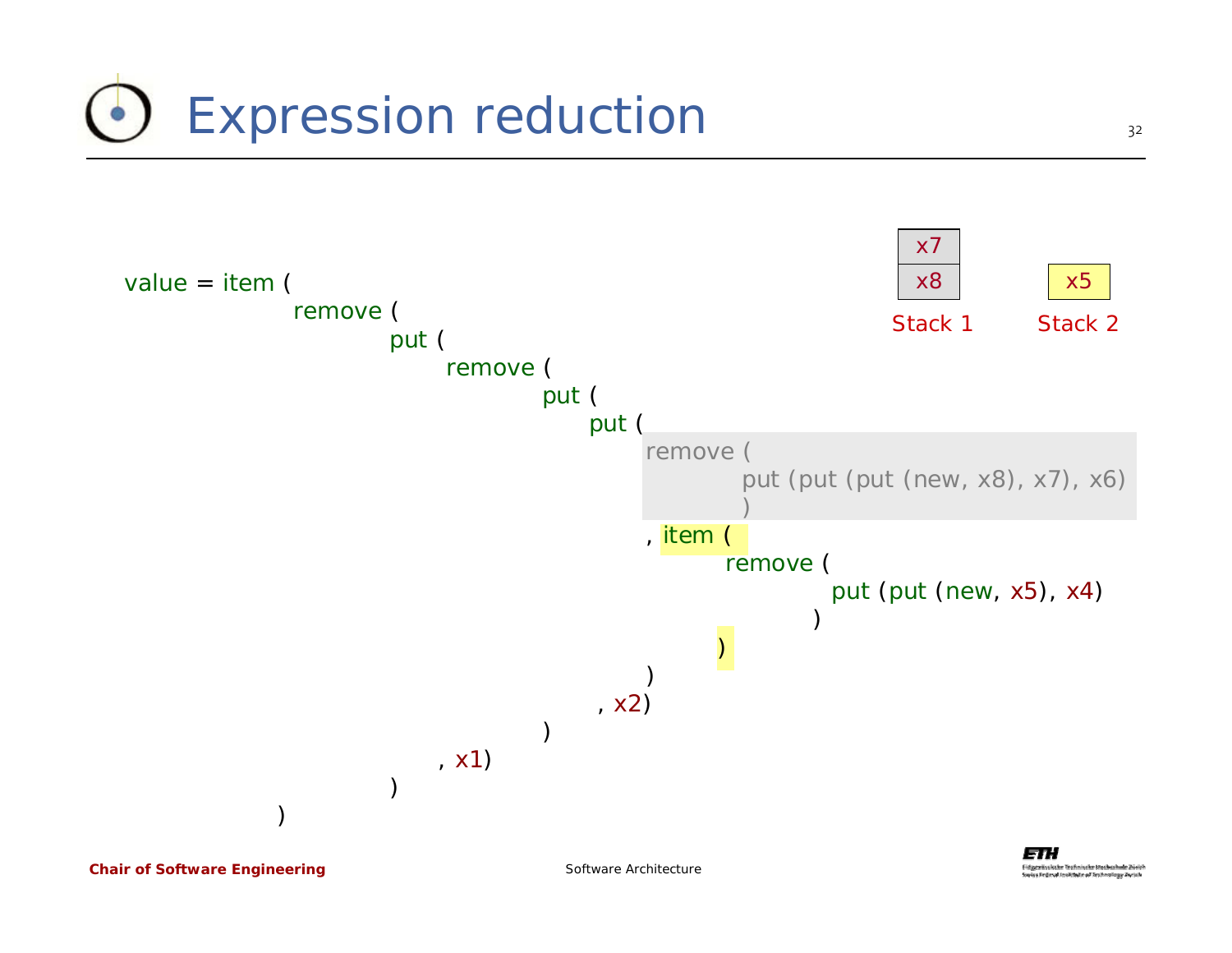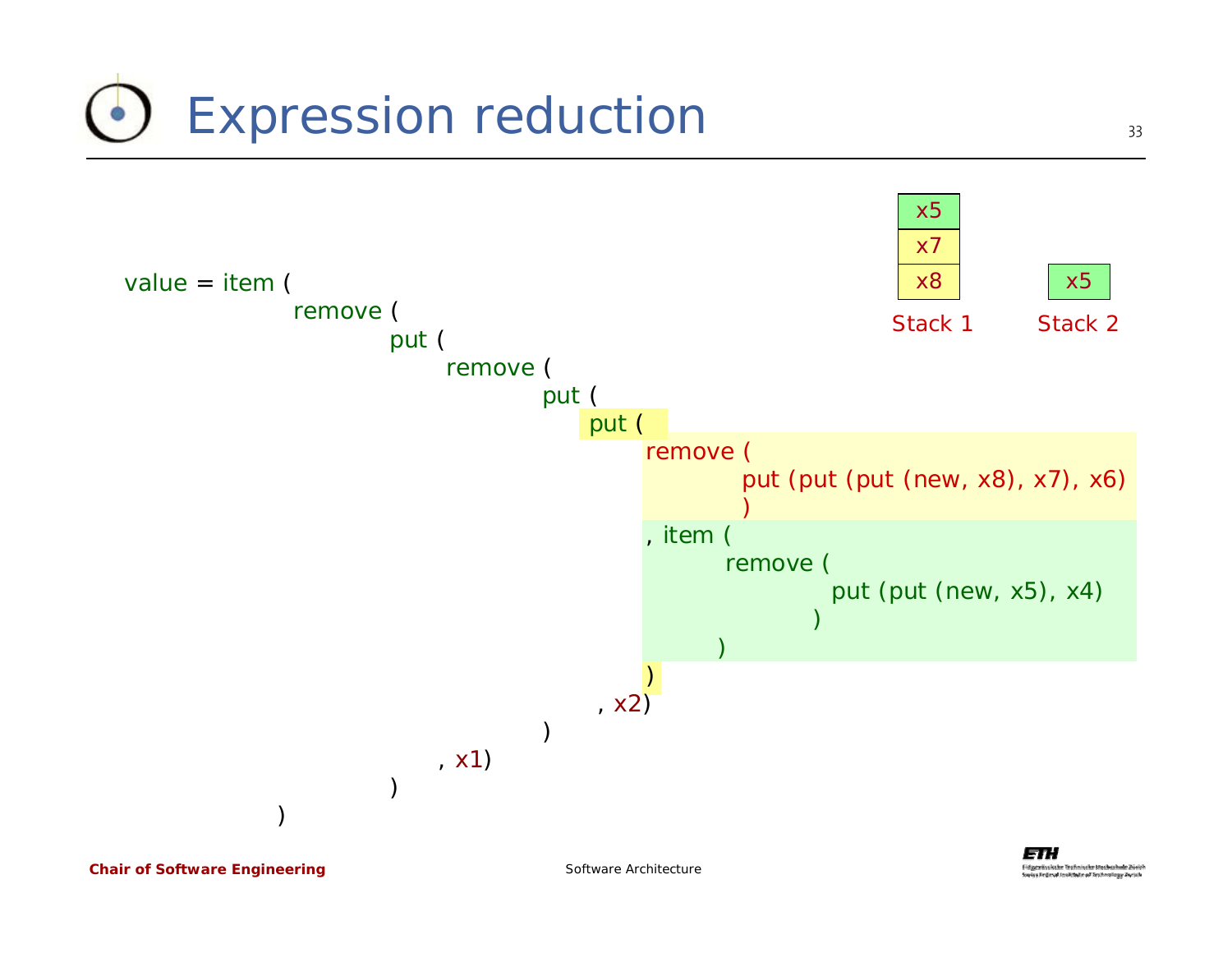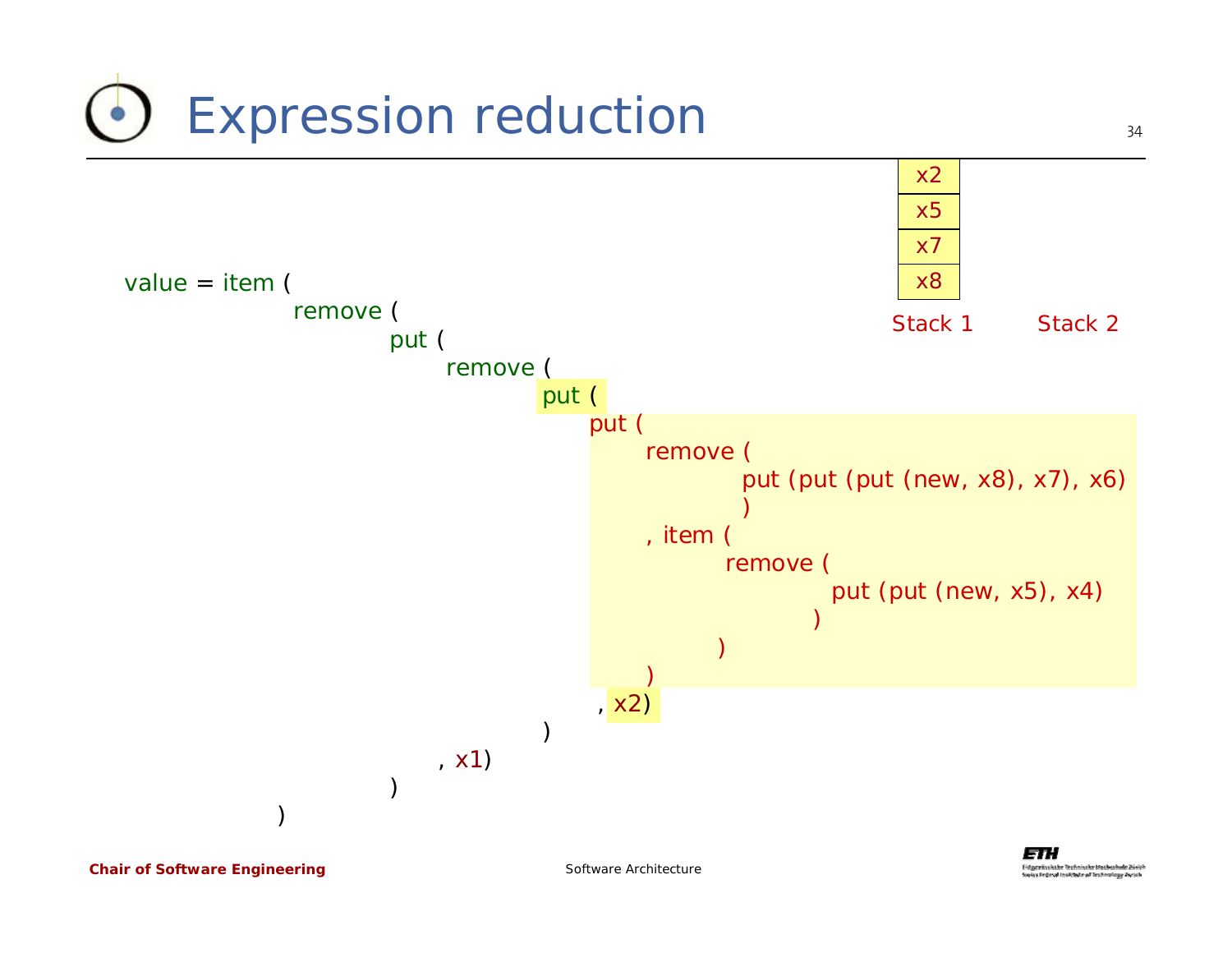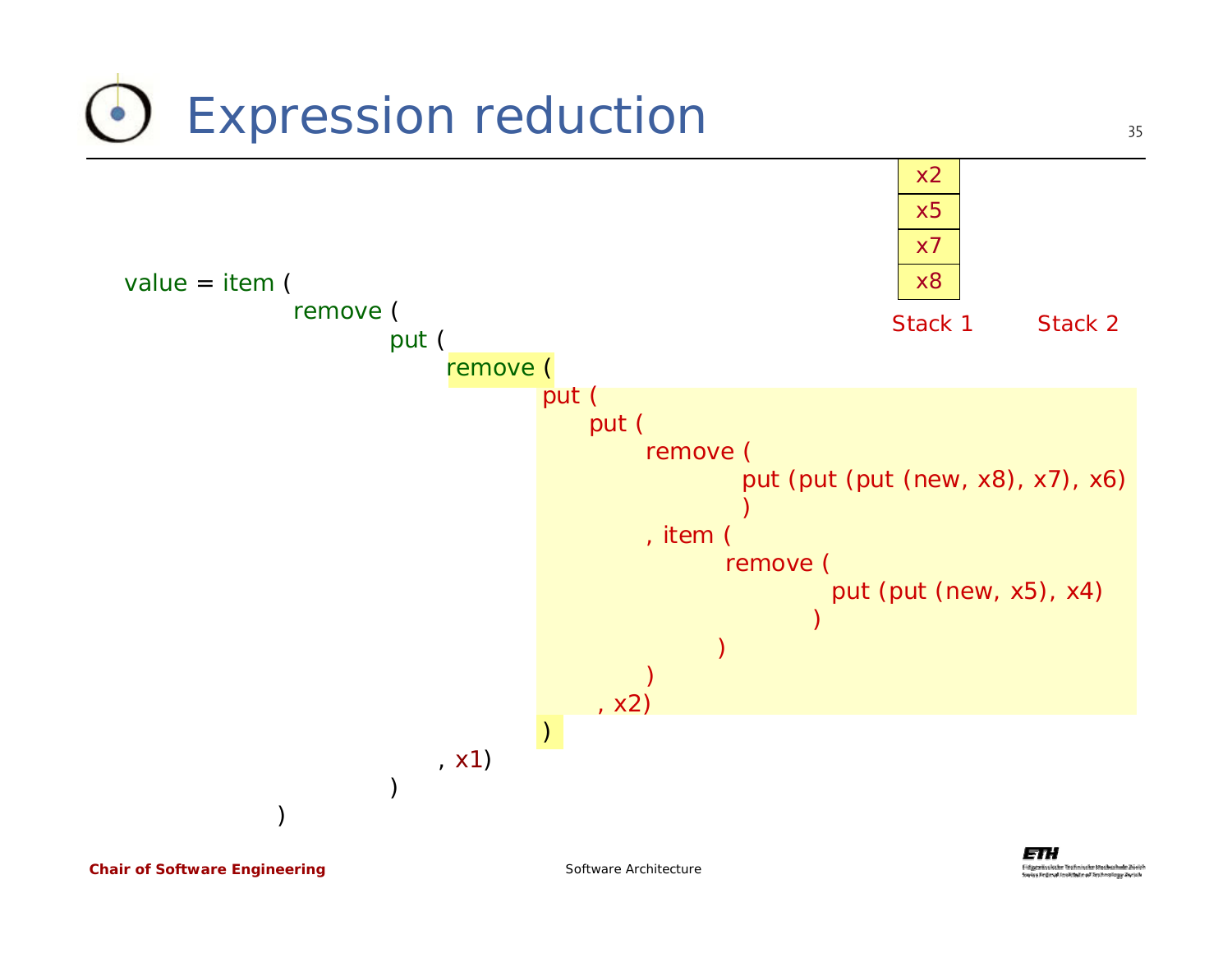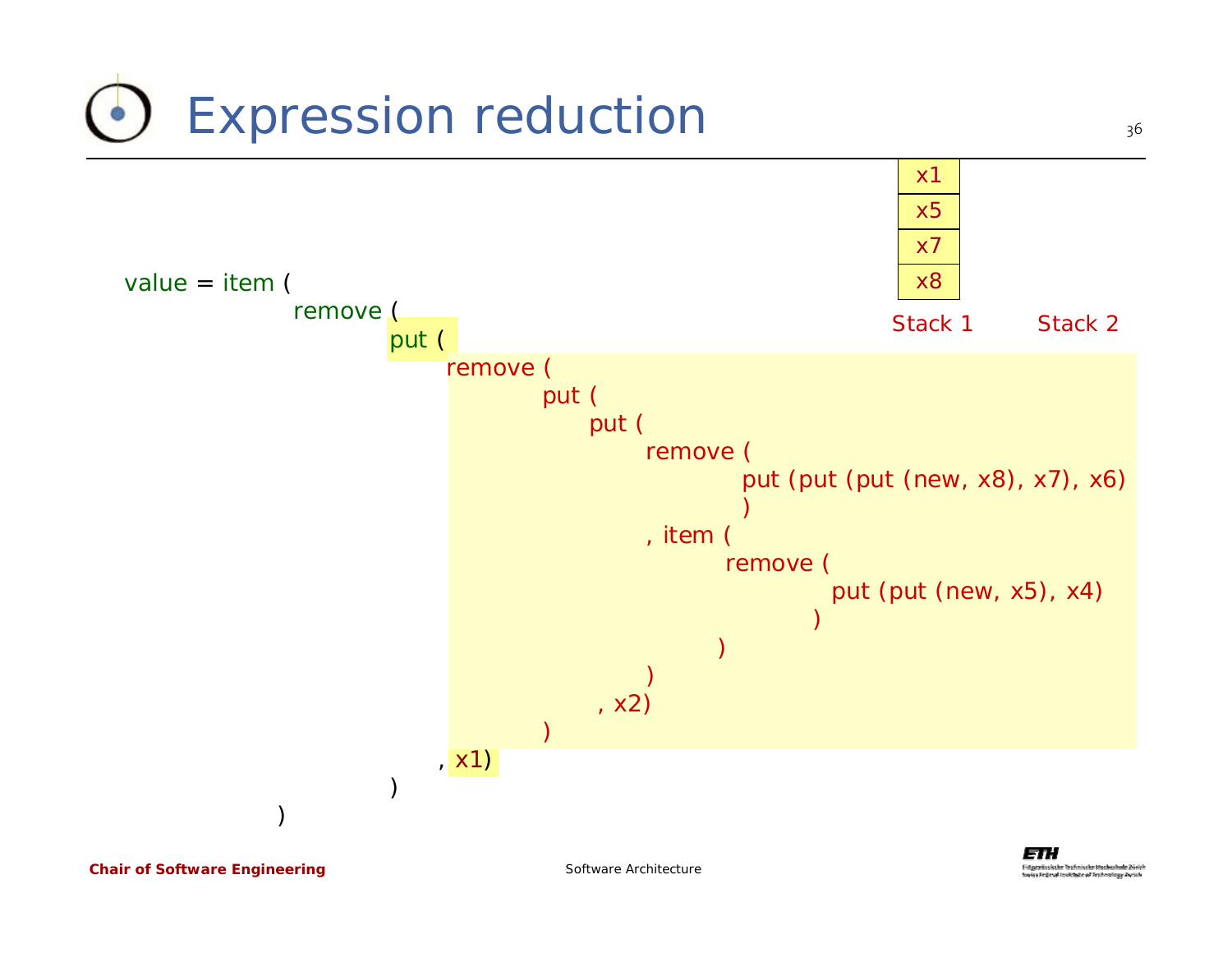

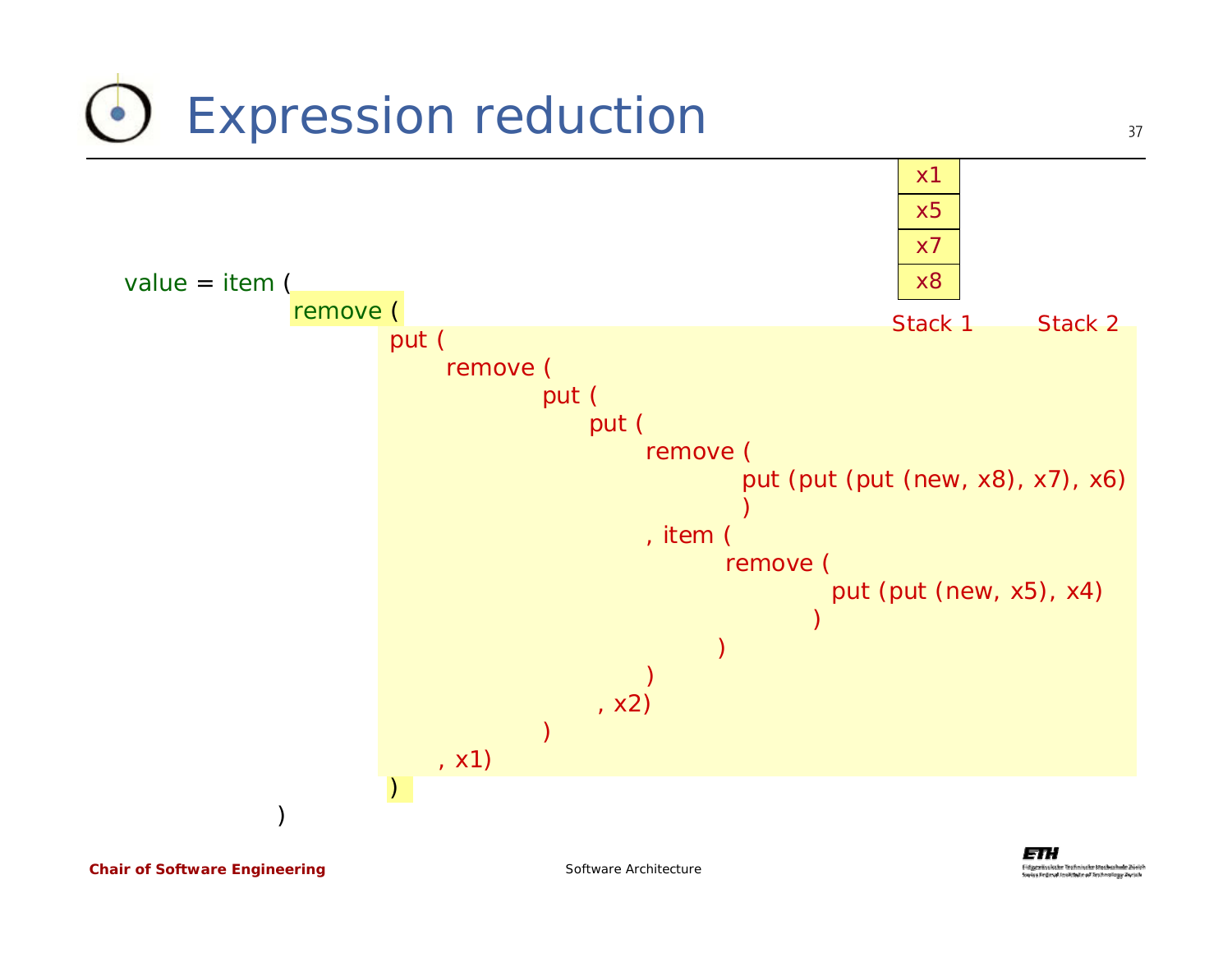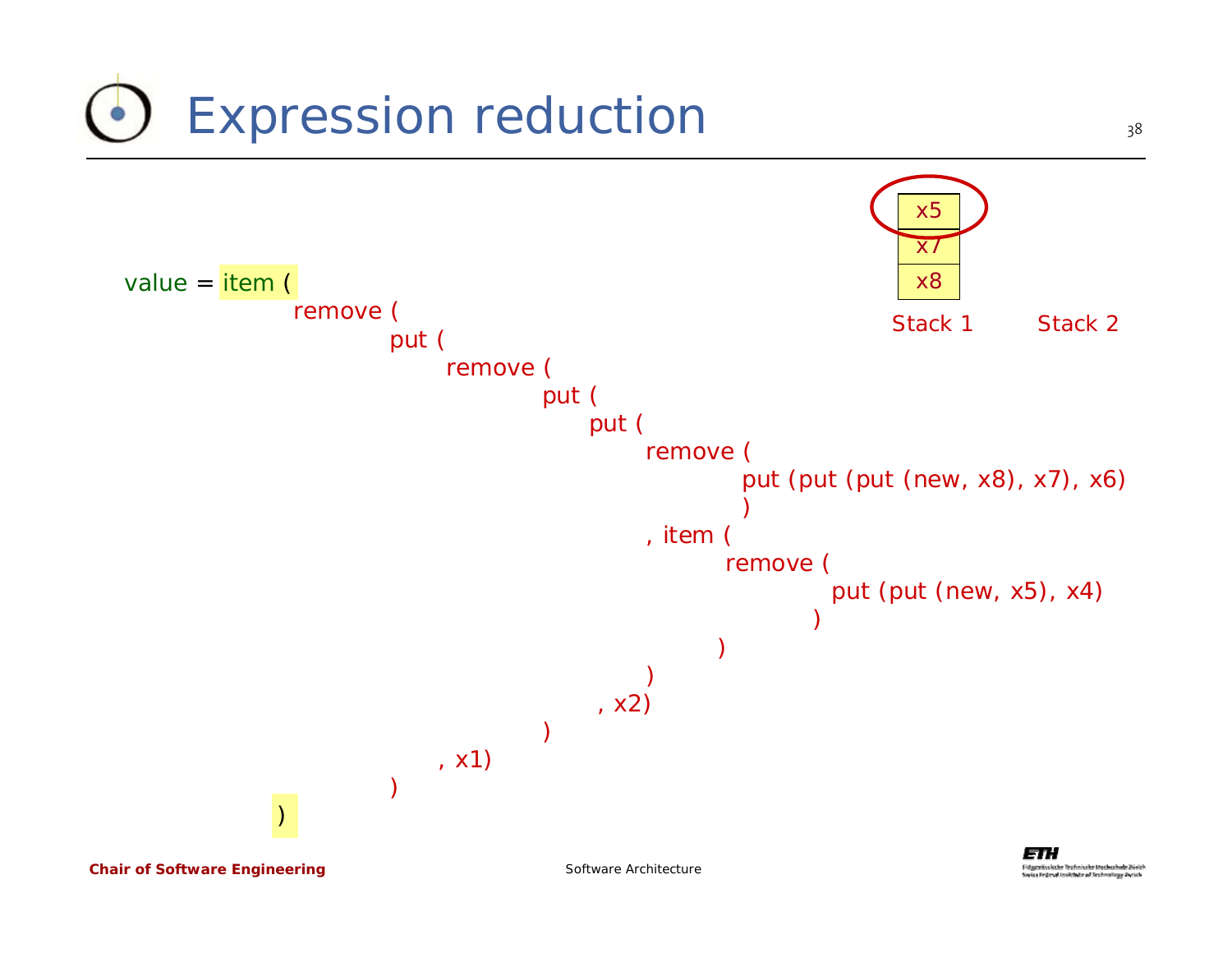## Expressed differently

*value* = *item* (*remove* (*put* (*remove* (*put* (*put* (*remove* (*put* (*put* (*put* (*new*, *x8*), *x7*), *x6*)), *item* (*remove* (*put* (*put* (*new*, *x5*), *x4*)))), *x2*)), *x1*)))

- ٠ *s1* <sup>=</sup>*new*
- ш *s2* <sup>=</sup>*put* (*put* (*put* (*s1*, *x8*), *x7*), *x6*)
- $\mathcal{L}_{\mathcal{A}}$ *s3* <sup>=</sup>*remove* (*s2*)
- $\mathcal{L}_{\mathcal{A}}$ *s4* <sup>=</sup>*new*
- $\mathcal{L}_{\mathcal{A}}$ *s5* <sup>=</sup>*put* (*put* (*s4*, *x5*), *x4*)
- $\overline{\phantom{a}}$ *s6* <sup>=</sup>*remove* (*s5*)
- $\mathcal{L}_{\mathcal{A}}$ *y<sup>1</sup>* <sup>=</sup>*item* (*s6*)
- $\overline{\phantom{a}}$ *s7* <sup>=</sup>*put* (*s3*, *y1*)
- $\mathcal{L}_{\mathcal{A}}$ *s8* <sup>=</sup>*put* (*s7*, *x2*)
- $\mathcal{C}$ *s9* <sup>=</sup>*remove* (*s8*)
- $\mathcal{L}_{\mathcal{A}}$ *s10* <sup>=</sup>*put* (*s9*, *x1*)
- u. *s11* <sup>=</sup>*remove* (*s10*)
- $\mathcal{L}_{\mathcal{A}}$ *value* <sup>=</sup>*item* (*s11*)

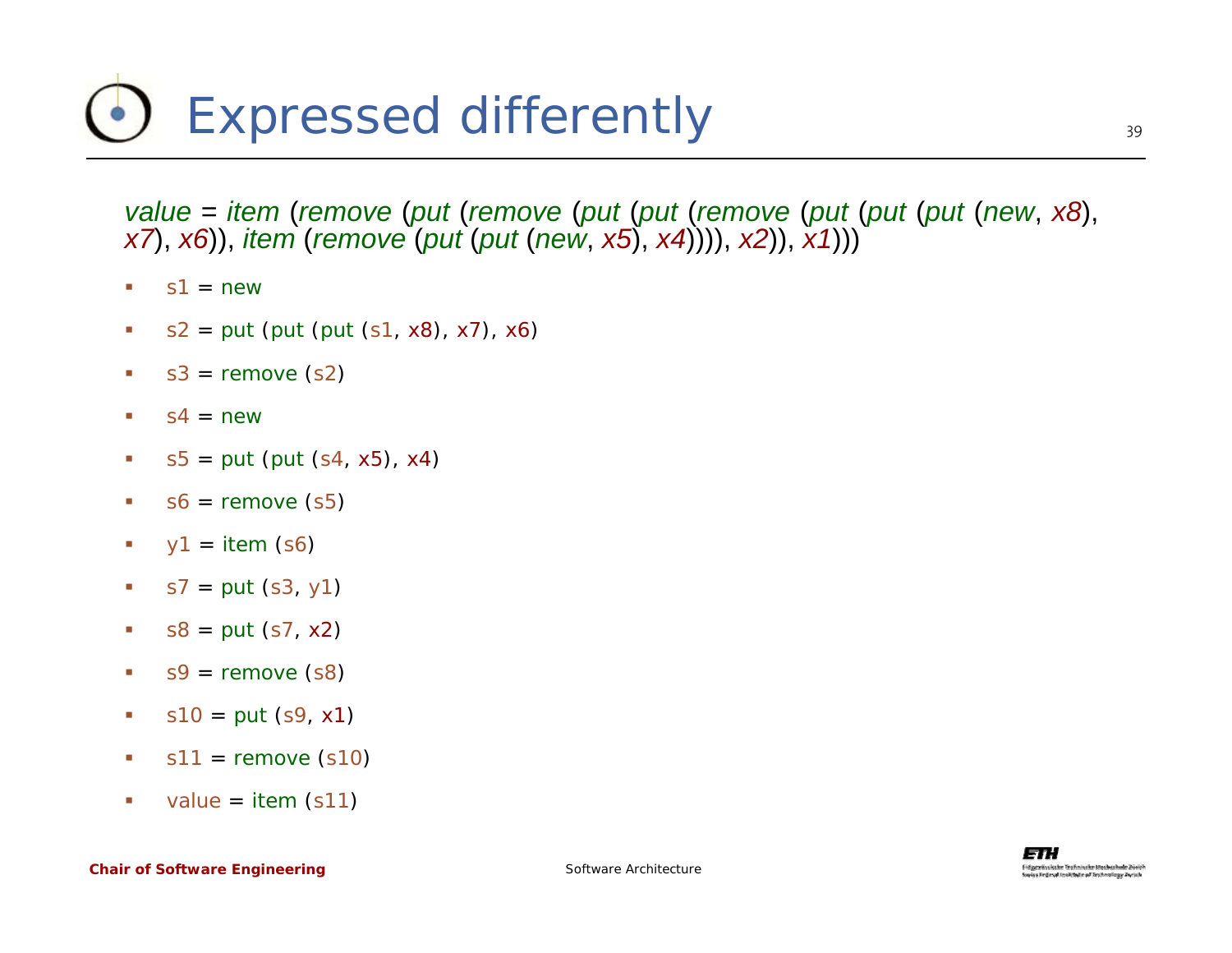#### An operational view of the expression



*value* = *item* (*remove* (*put* (*remove* (*put* (*put* (*remove* (*put* (*put* (*put* (*new*, *x8*), *x7*), *x6*)), *item* (*remove* (*put* (*put* (*new*, *x5*), *x4*)))), *x2*)), *x1*)))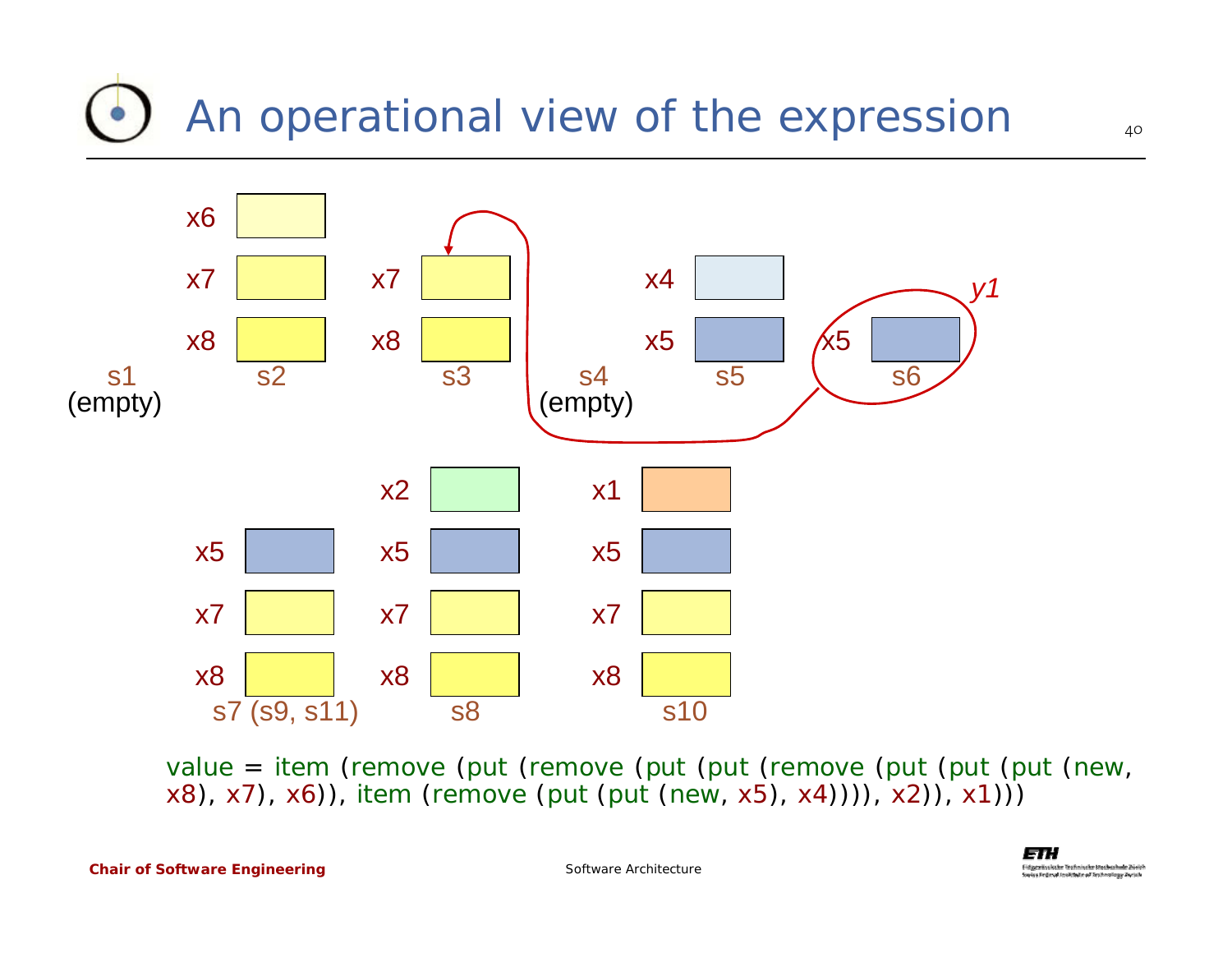#### **Consistent**

The axioms do not lead to contradiction

"Only the truth"

#### $\mathcal{L}_{\mathcal{A}}$ **Complete**

The axioms cover all needed properties

"All the truth"

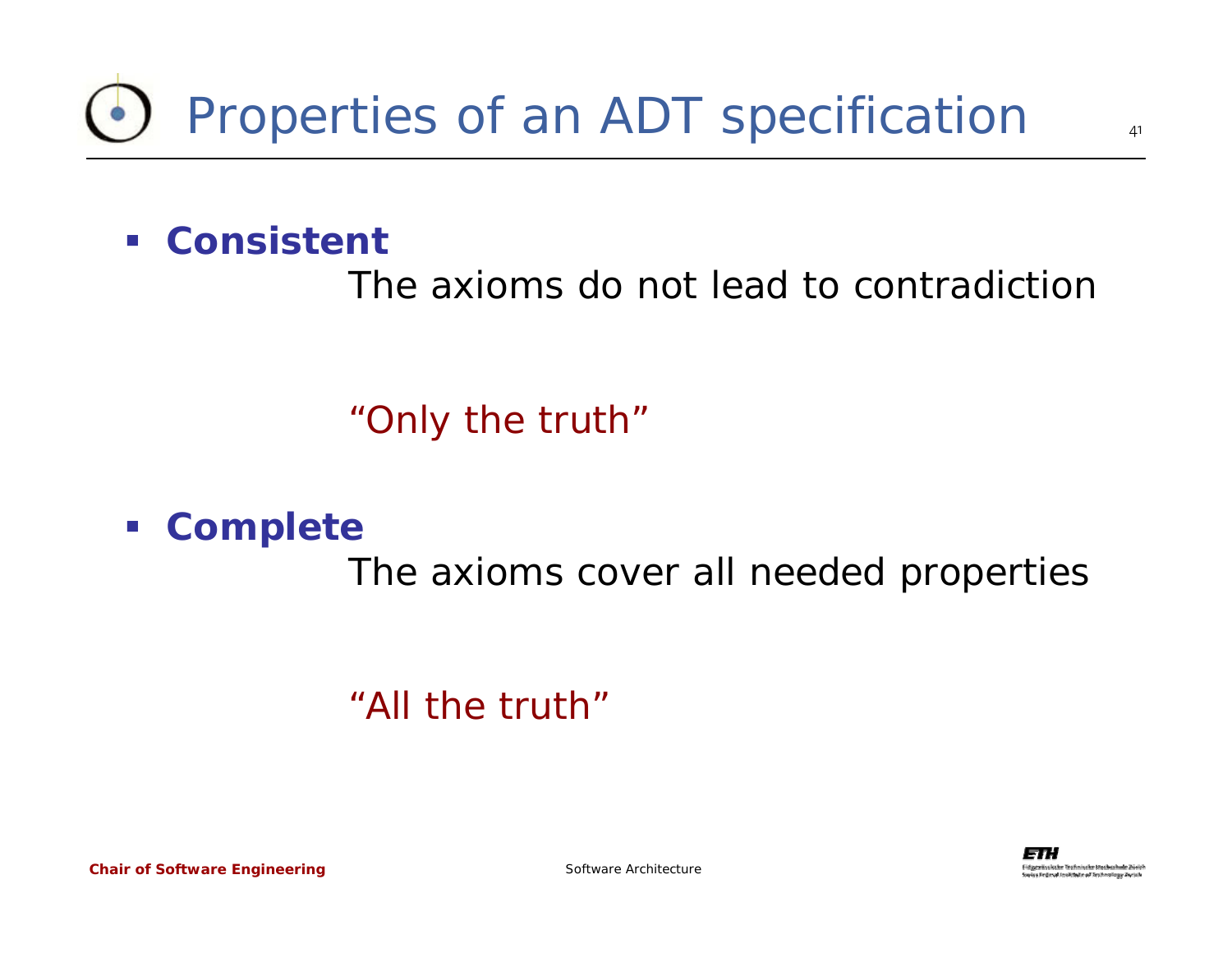

- Cannot be ascertained in general: it would have to be relative to some higher-level specification of the system, for which the same problem arises
- Useful notion in practice: sufficient completeness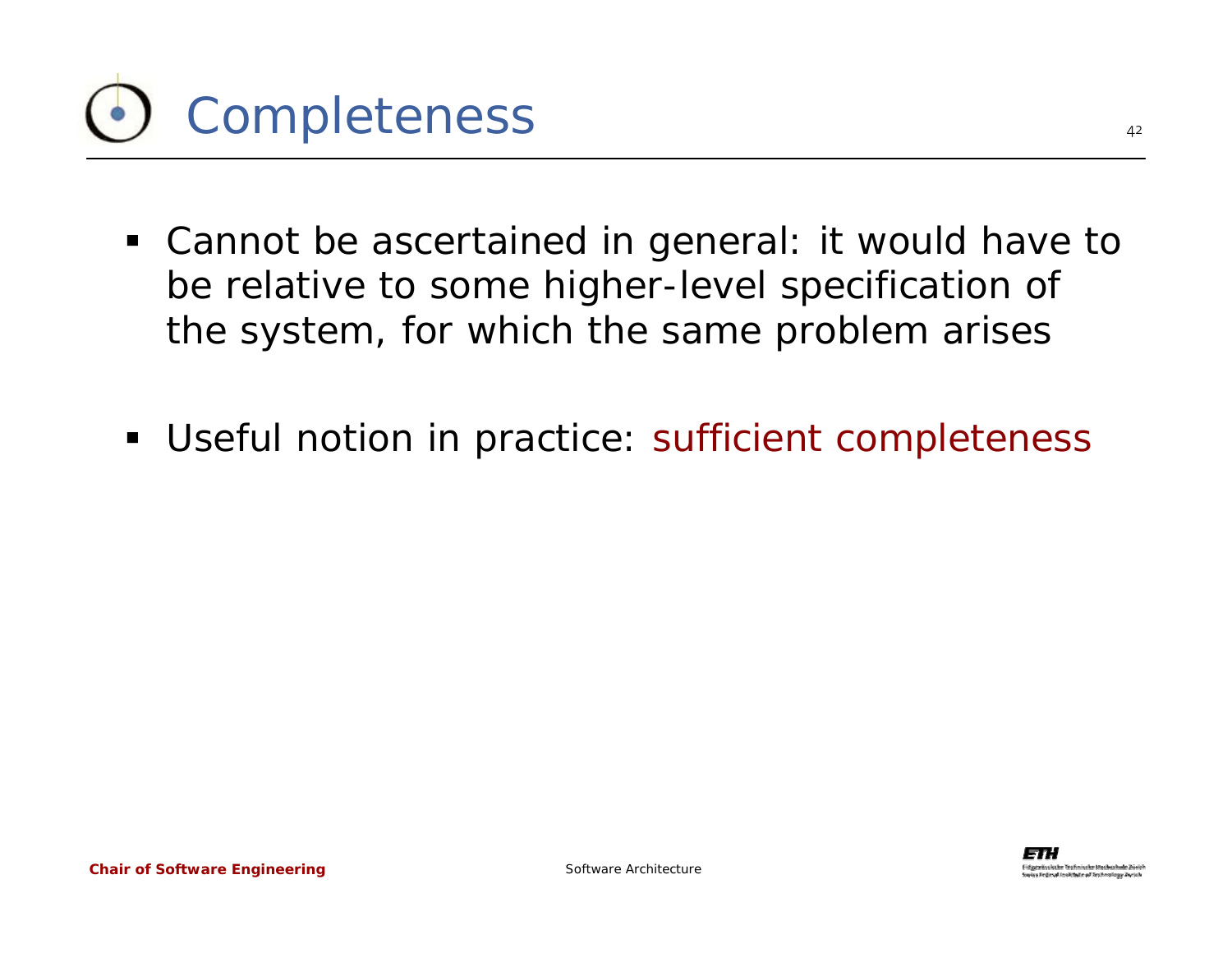An ADT specification for a type *T* is **sufficiently** 

**complete** if and only if any correct "query

Expression" may be reduced, through application of

the axioms, to a form not involving *T* .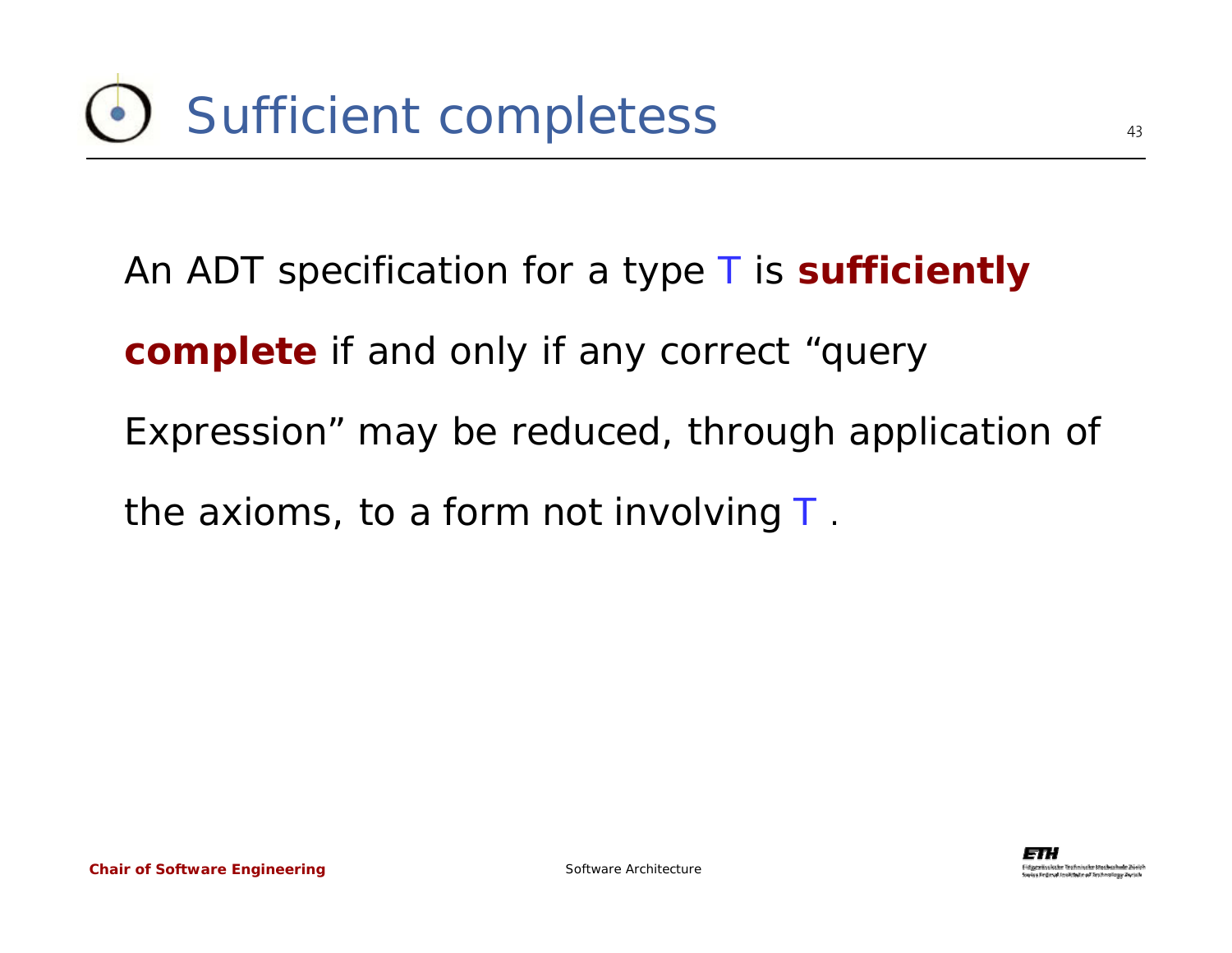An expression of which we can prove that all arguments to ADT functions satisfy the precondition if any

*put* (*put* (*new*, *x5*), *x4*) -- Correct

*remove* (*put* (*put* (*new*, *x5*), *x4*)) -- Correct

*item* (*remove* (*put* (*remove* (*put* (*put* (*remove* (*put* (*put* (*put* (*new*, *x8*), *x7*), *x6*)), *item* (*remove* (*put* (*put* (*new*, *x5*), *x4*)))), *x2*)), *x1*)))

-- Correct

*remove*

(*new*) -- Not correct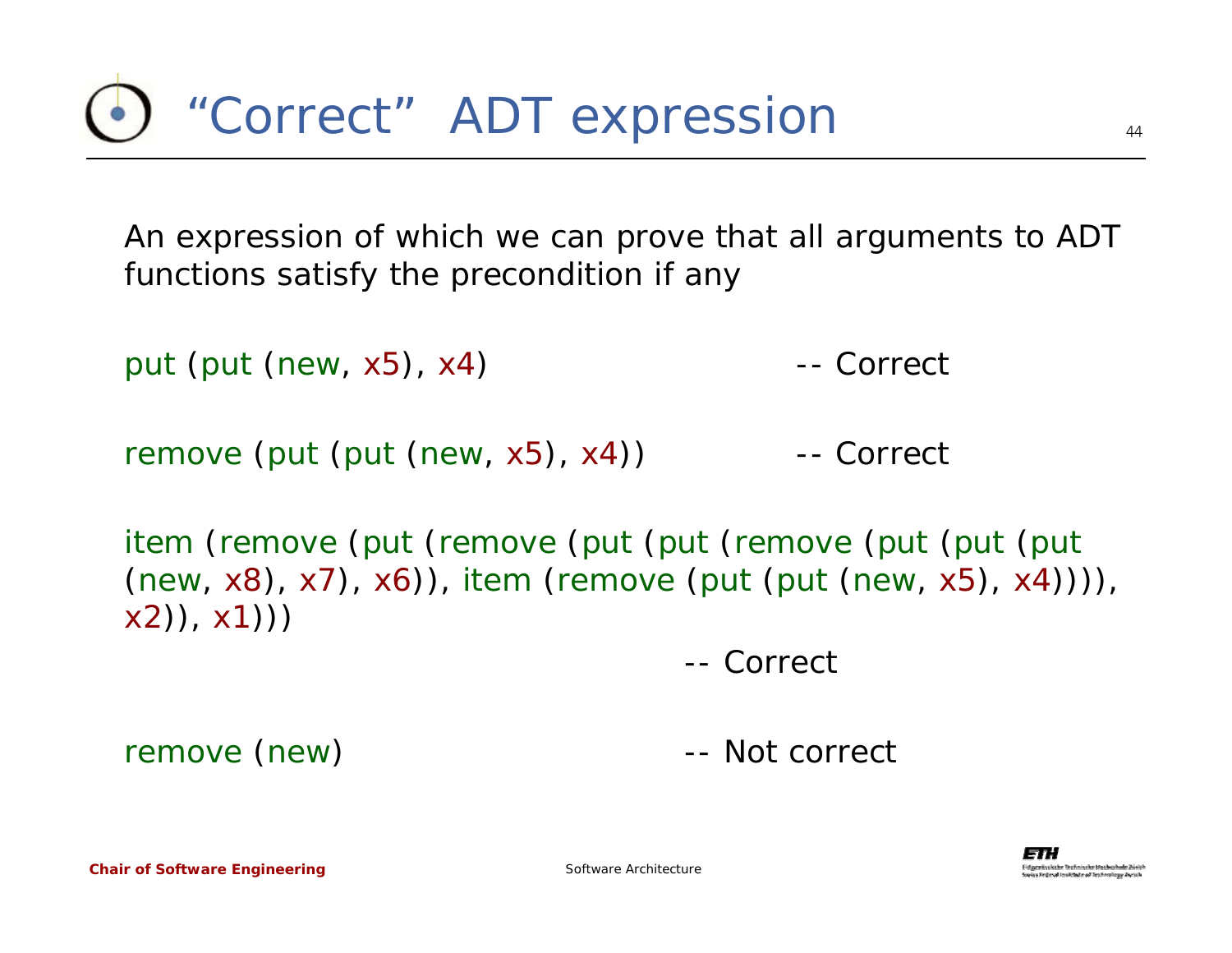Three kinds of functions in specification of an ADT *T*:

Creators:  $OTHER \rightarrow$  *T* e.g. *new* **Queries:**  $T \times \ldots \rightarrow$  *OTHER* e.g. *item*, *empty* Commands:  $T \times ... \rightarrow$ *T* e.g. *put, remove*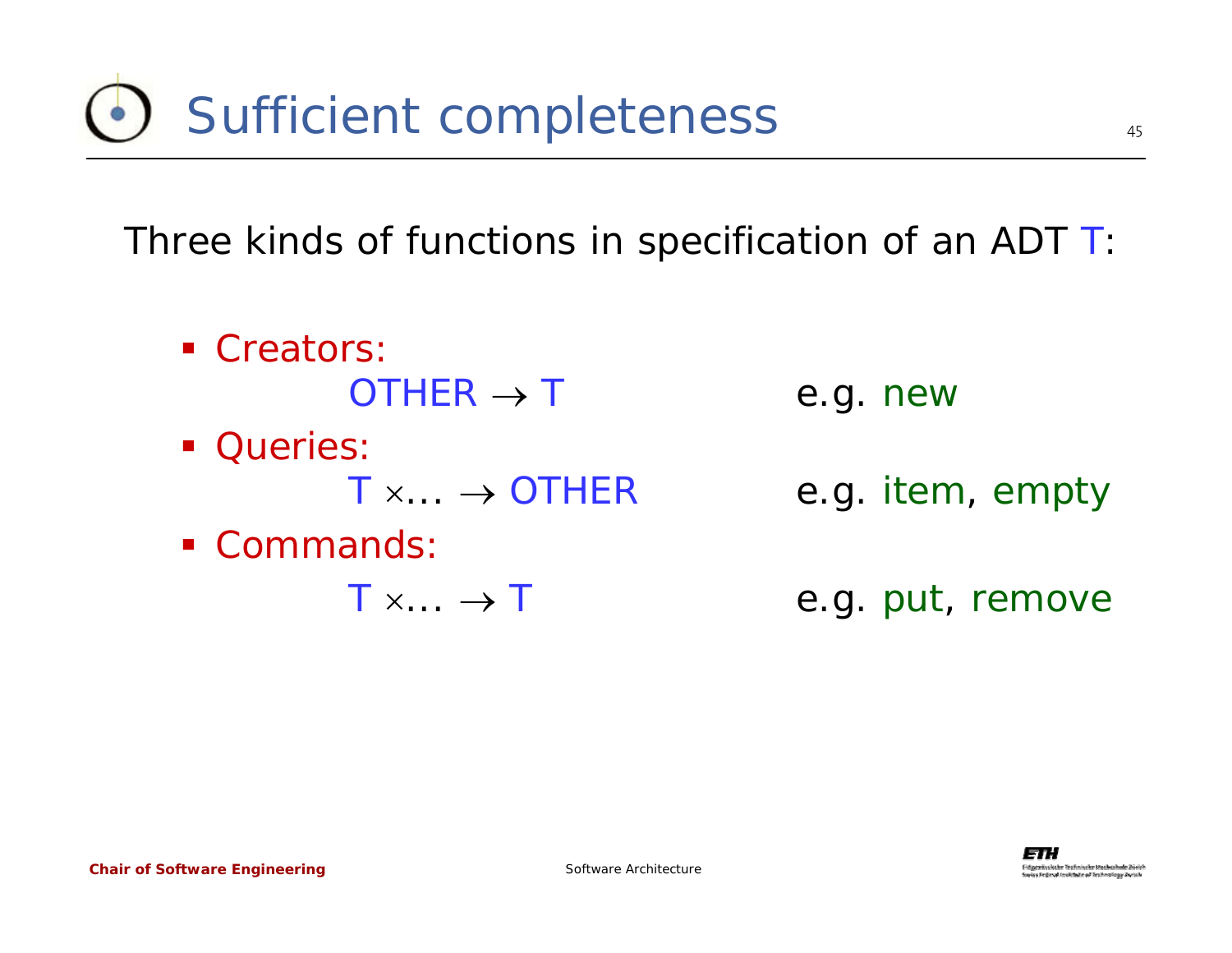An expression in which the outermost function is a query

Examples (correct expressions):

*item* (*put* (*new*, *x5*)) *item* (*remove* (*put* (*put* (*new*, *x5*), *x4*)))) *item* (*remove* (*put* (*remove* (*put* (*put* (*remove* (*put* (*put* (*put* (*new*, *x8*), *x7*), *x6*)), *item* (*remove* (*put* (*put* (*new*, *x5*), *x4*)))), *x2*)), *x1*)))

But not:

*newput* (*new*, *x5*) *remove* (*put* (*new*, *x5*))

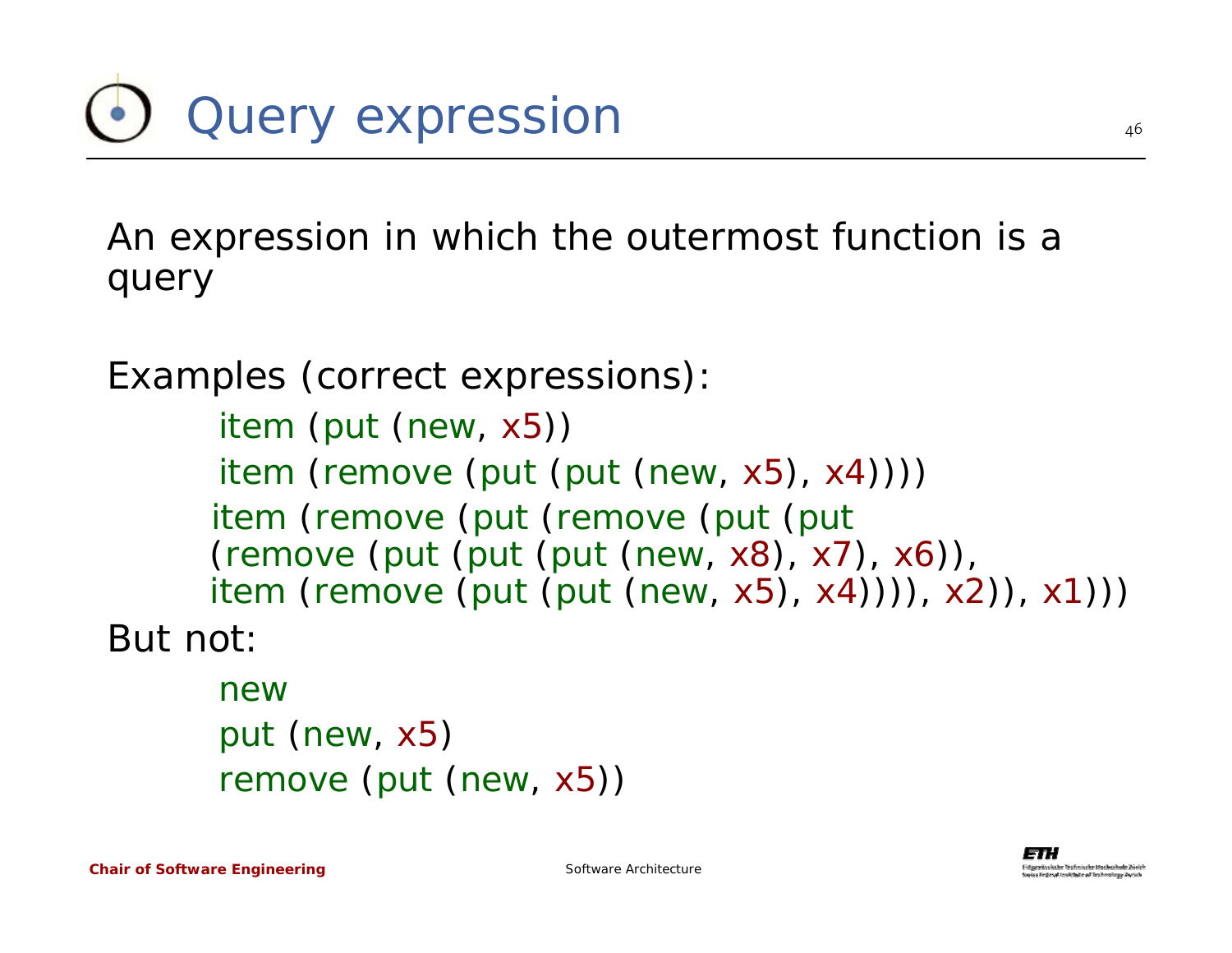An ADT specification for a type *T* is **sufficiently** 

**complete** if and only if any correct "query

Expression" may be reduced, through application of

the axioms, to a form not involving *T* .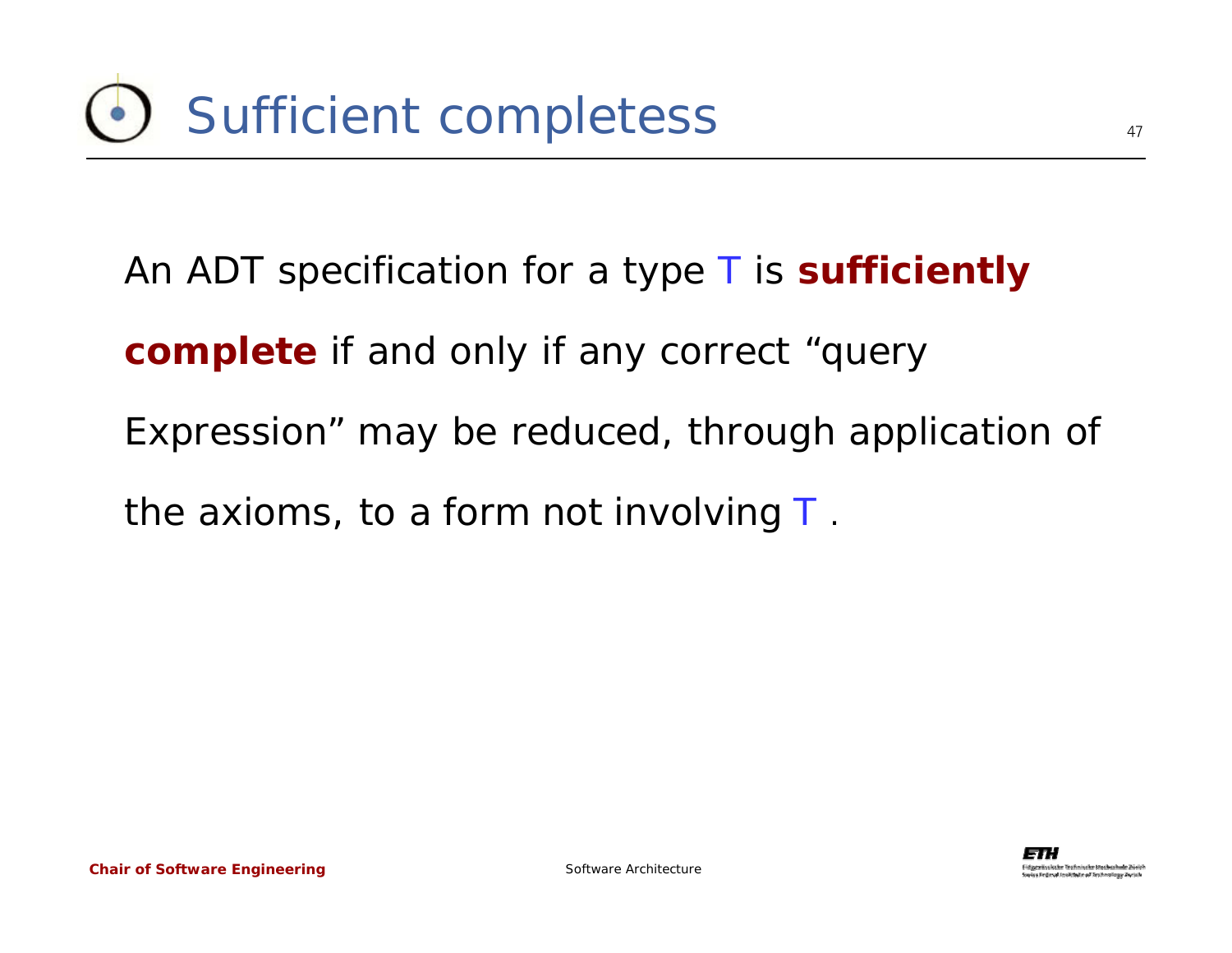

Prove that the specification of stacks is sufficiently complete.

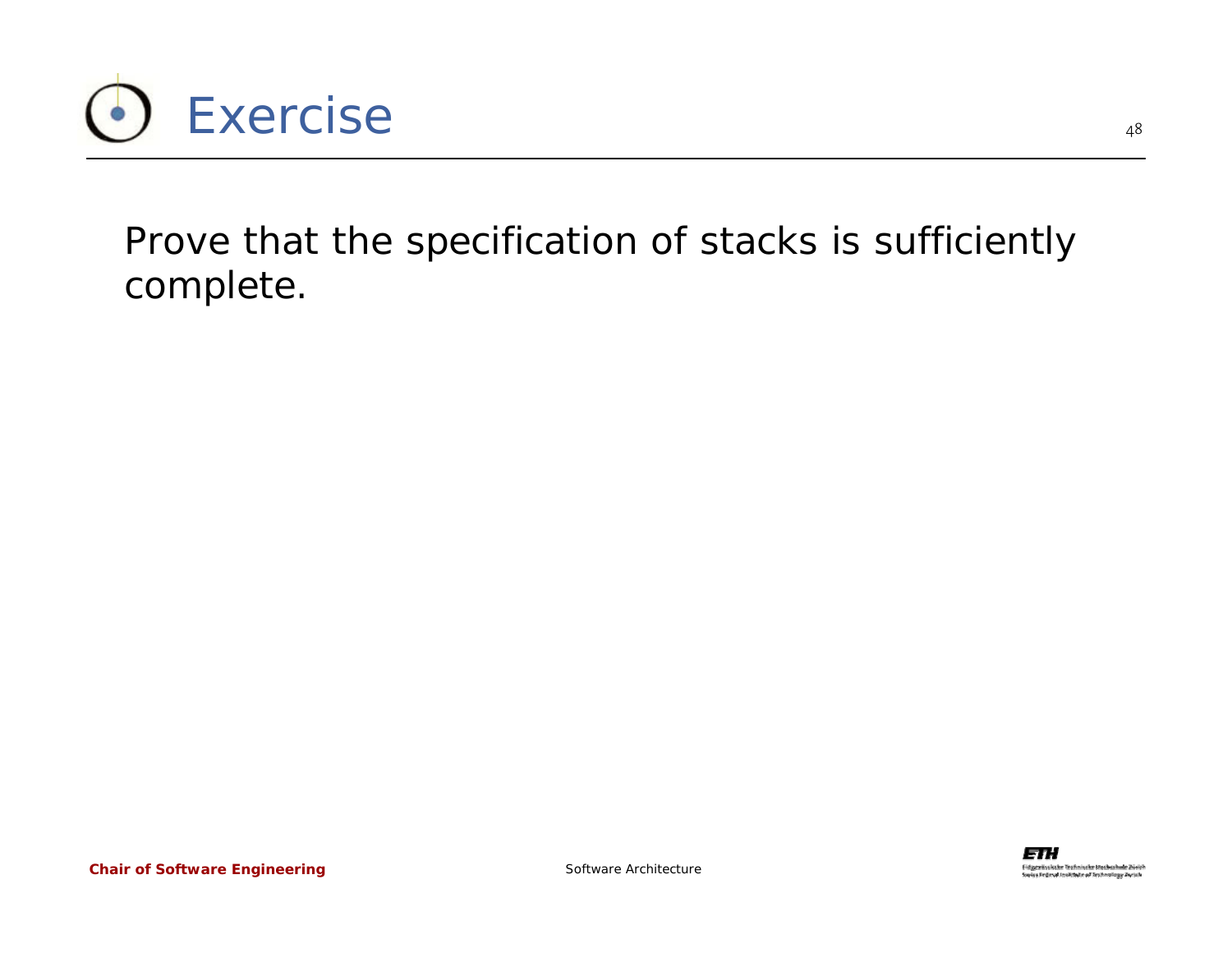#### Stack: An Abstract Data Type

**Types:** 

*STACK* [*G*] --*G*: Formal generic parameter

 Functions (Operations): *put*:  $STACK[G] \times G \rightarrow STACK[G]$ *remove*: *STACK* [*G*] <sup>→</sup> *STACK* [*G*] *item*: *STACK* [*G*] <sup>→</sup> *G empty*: *STACK* [*G*] <sup>→</sup> *BOOLEAN new*: *STACK* [*G*]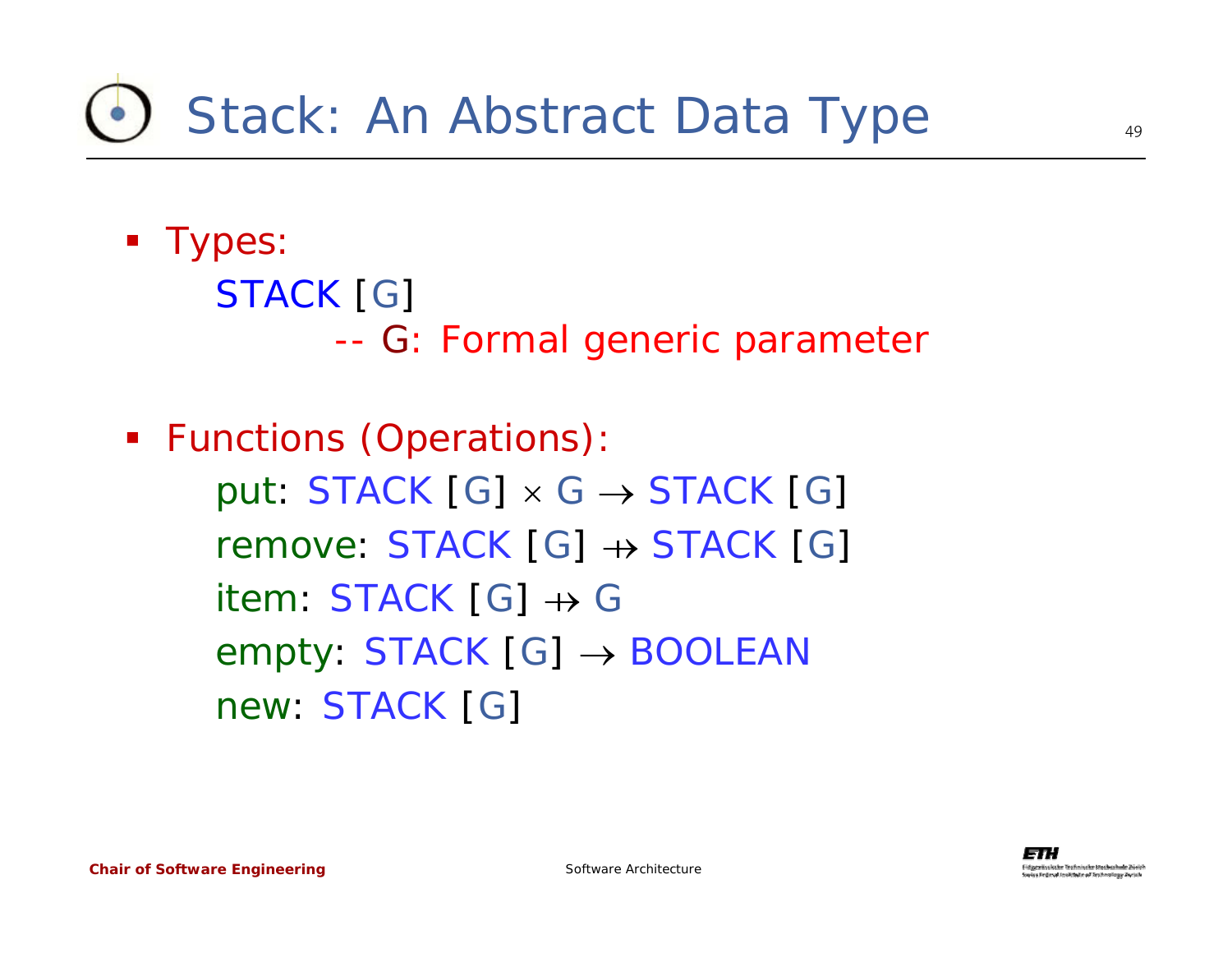Abstract data types provide an ideal basis for modularizing software.

- Build each module as an *implementation* of an ADT:
	- **Implements a set of** *objects* **with same** *interface*
	- **Interface is defined by a set of operations (the** ADT's functions) constrained by abstract properties (its axioms and preconditions).
- The module consists of:
	- A *representation* for the ADT
	- An *implementation* for each of its operations
	- Possibly, auxiliary operations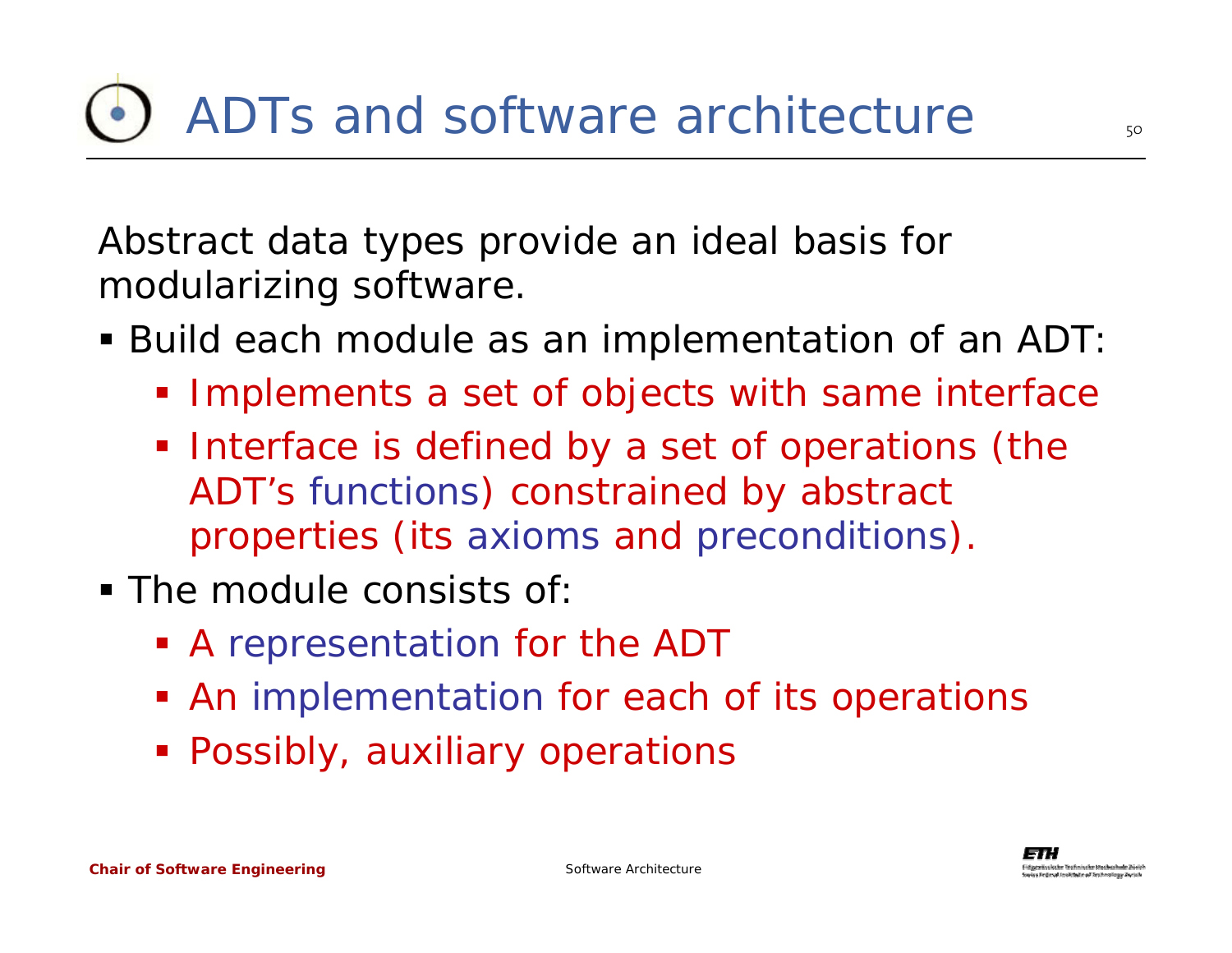#### **Three components:**

- (E1) The ADT's specification: functions, axioms, preconditions. (Example: stacks.)
- (E2) Some representation choice. (Example: <*representation*, *count*>.)
- (E3) A set of subprograms (routines) and attributes, each implementing one of the functions of the ADT specification (E1) in terms of the chosen representation (E2). (Example: routines *put*, *remove*, *item*, *empty*, *new*.)

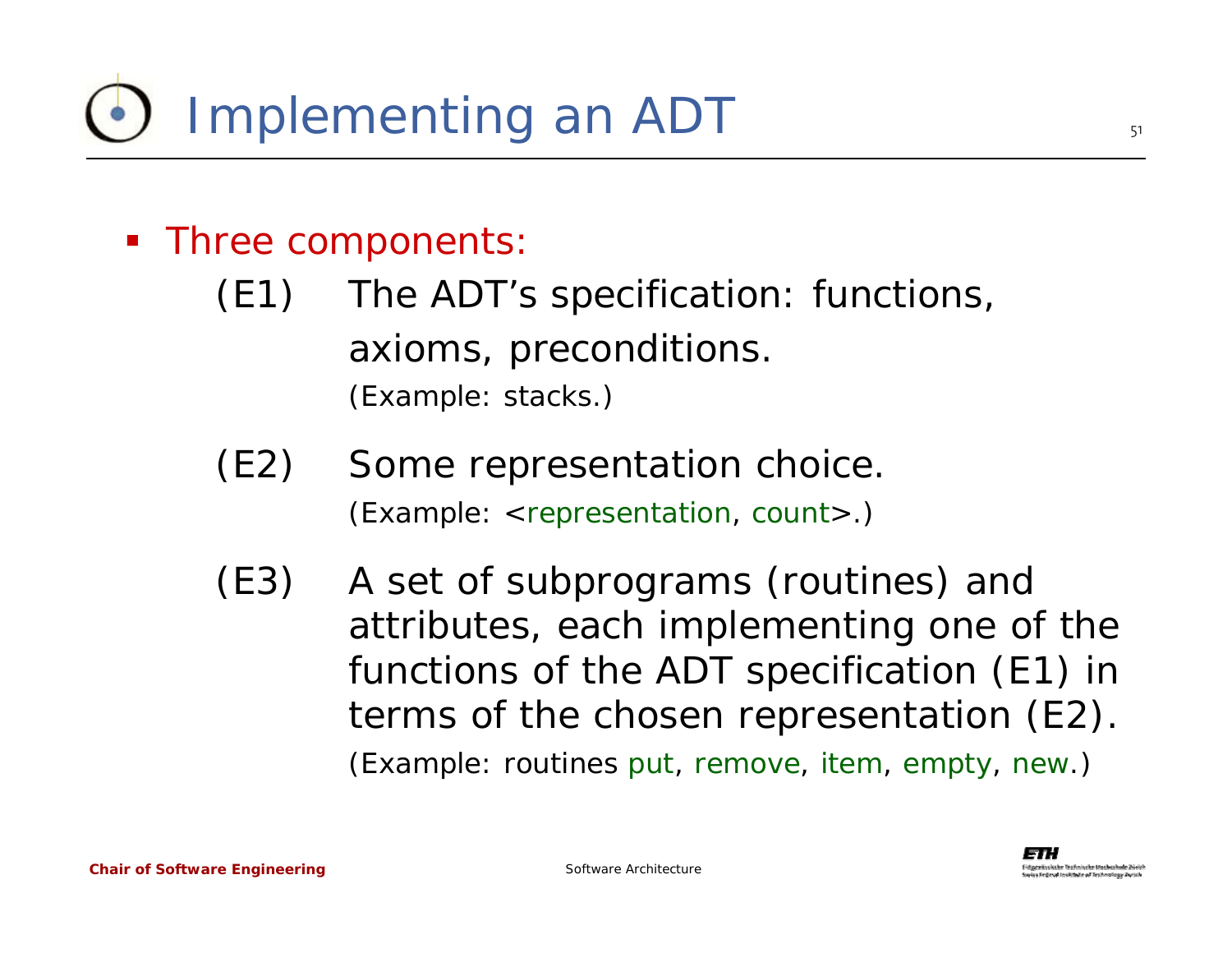#### A choice of stack representation



"Push" operation:

*count* := *count* + 1

*representation* [*count*] := *<sup>x</sup>*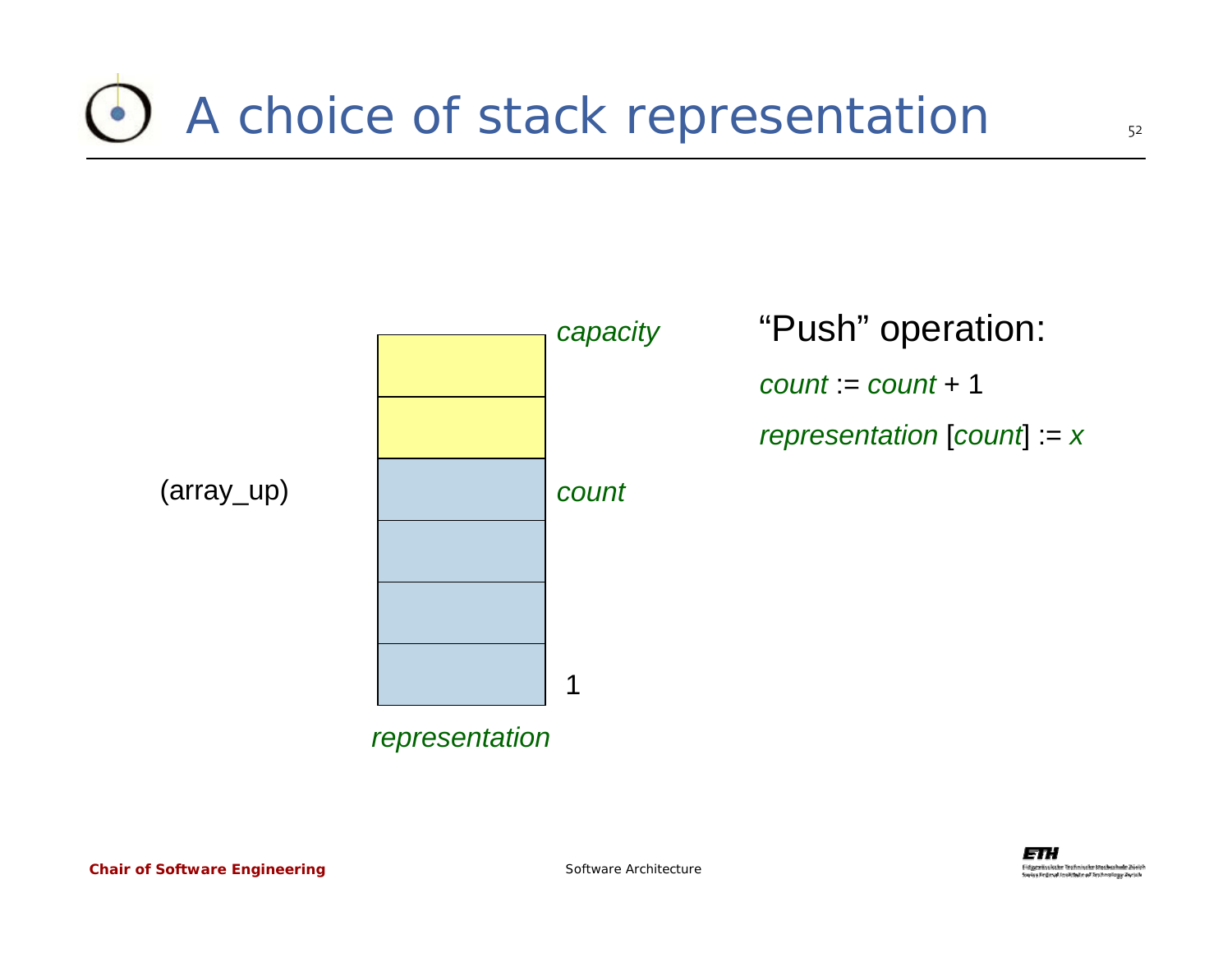# Application to information hiding



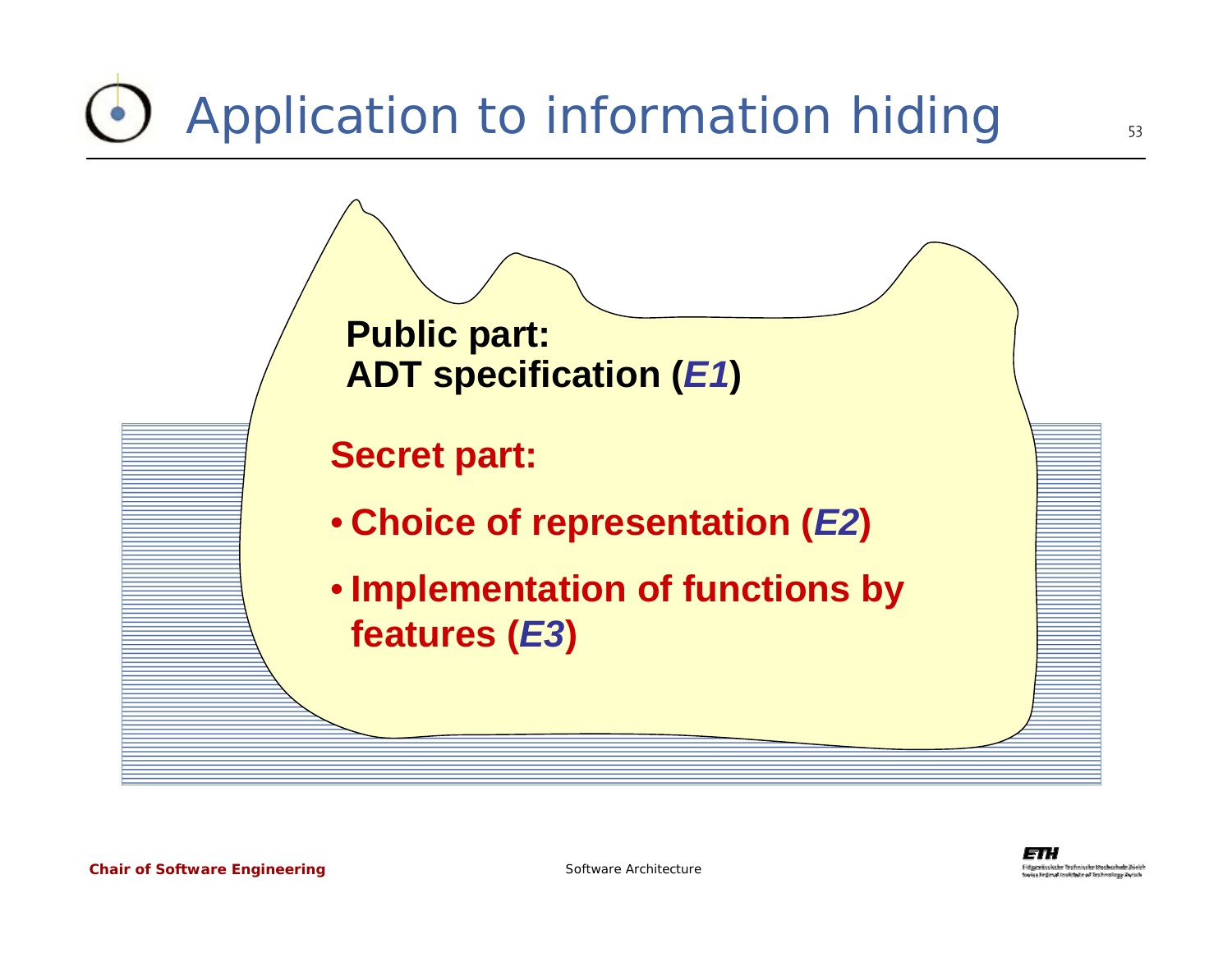# Object technology: A first definition

**• Object-oriented software construction is the** approach to system structuring that bases the architecture of software systems on the types of objects they manipulate — not on "the" function they achieve.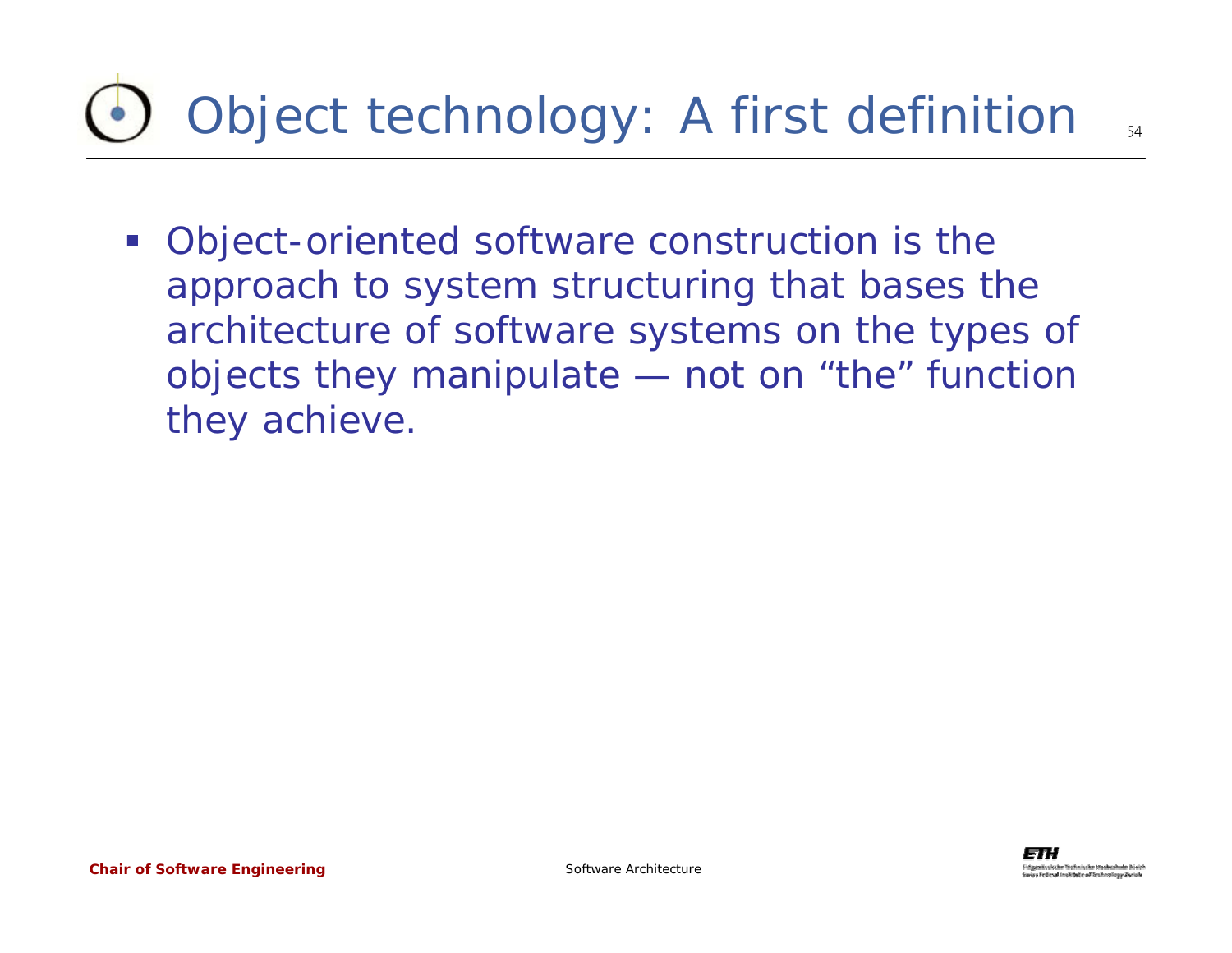#### Object technology: More precise definition  $_{\rm 55}$

 Object-oriented software construction is the construction of software systems as structured collections of (possibly partial) abstract data type implementations.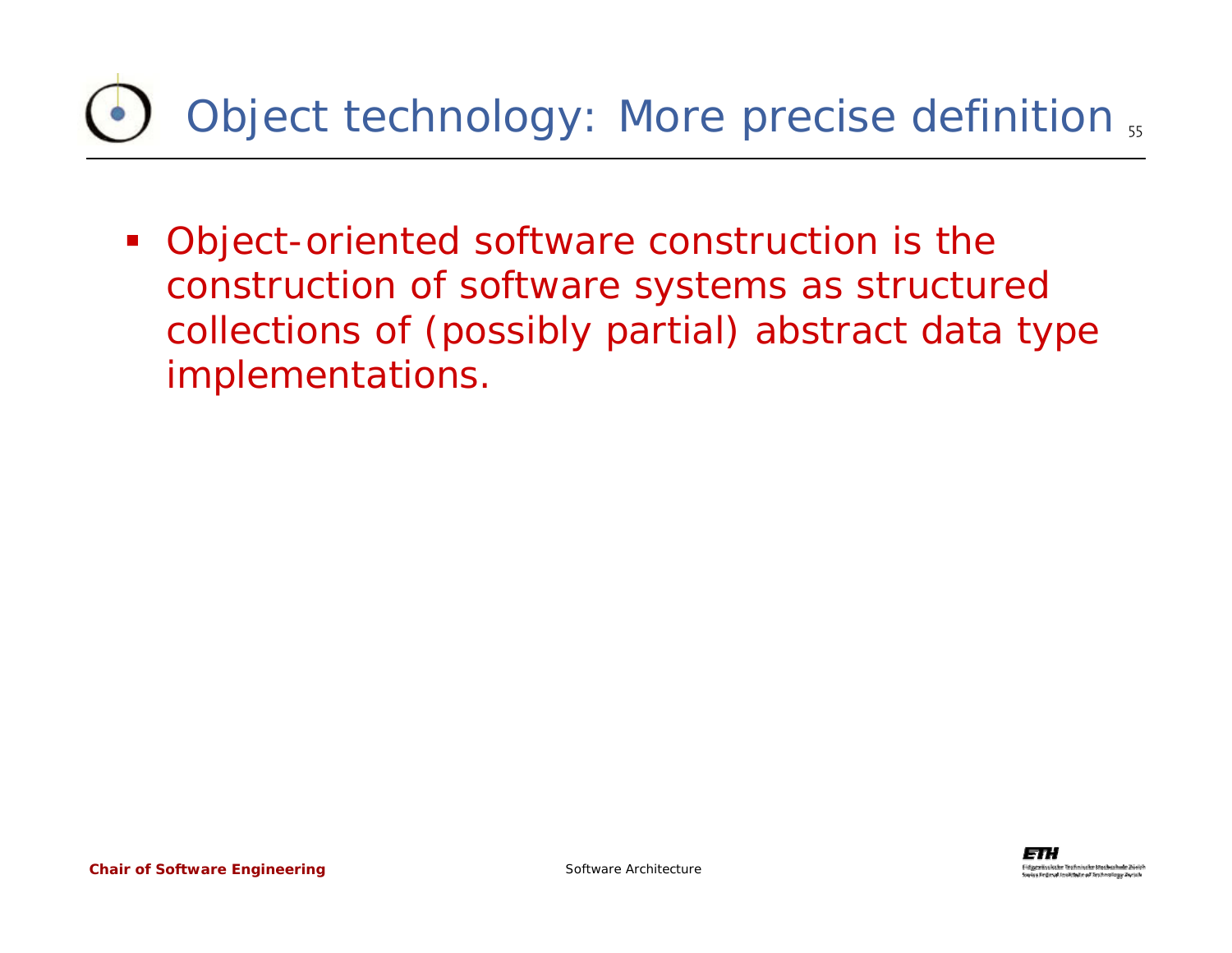## Classes: The fundamental structure

- $\blacksquare$  Merging of the notions of module and type:
	- Module = Unit of decomposition: set of services
	- Type = Description of a set of run-time objects ("instances" of the type)
- The connection:
	- **The services offered by the class, viewed as a** module, are the operations available on the instances of the class, viewed as a type.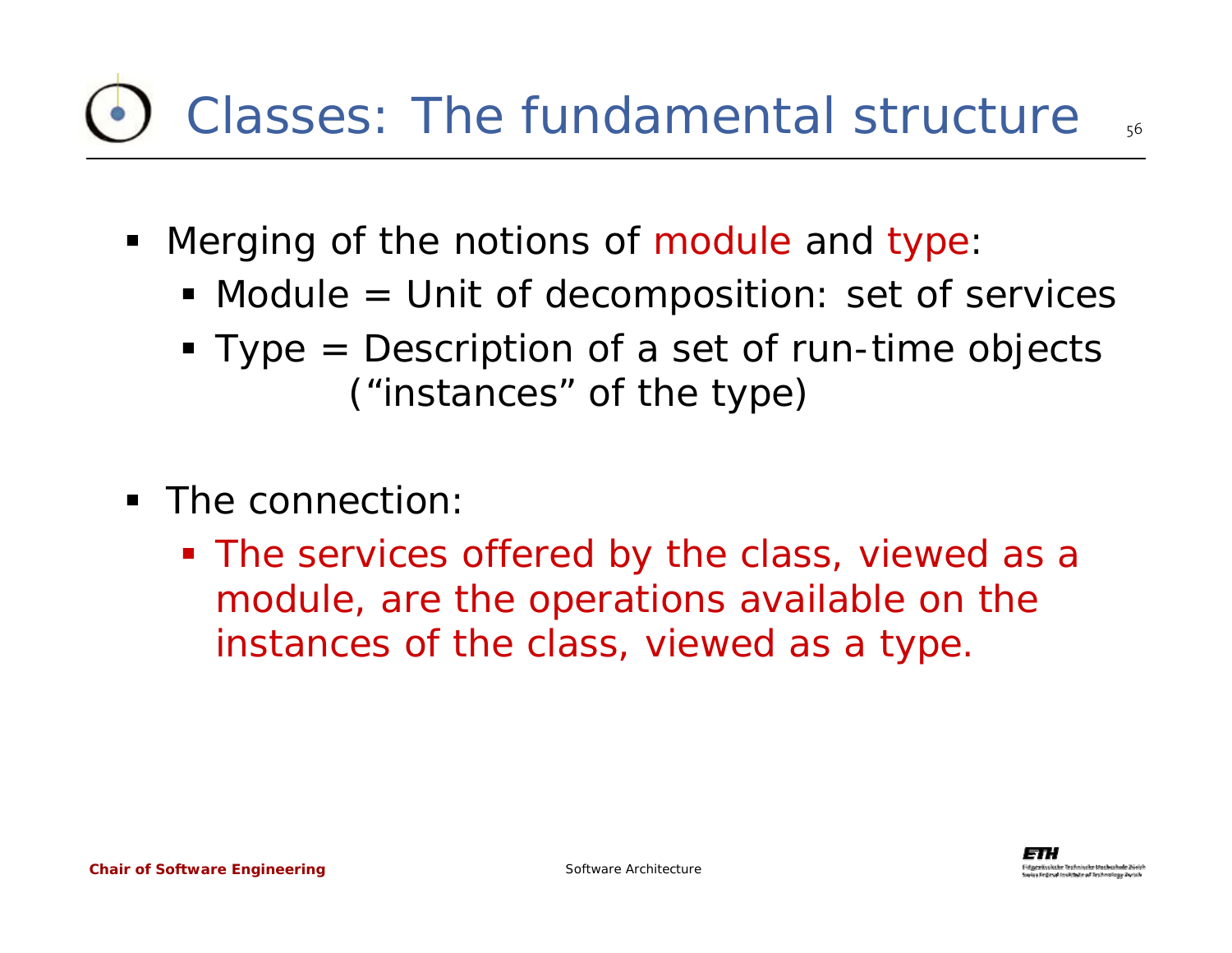

- Two relations:
	- Client
	- Heir

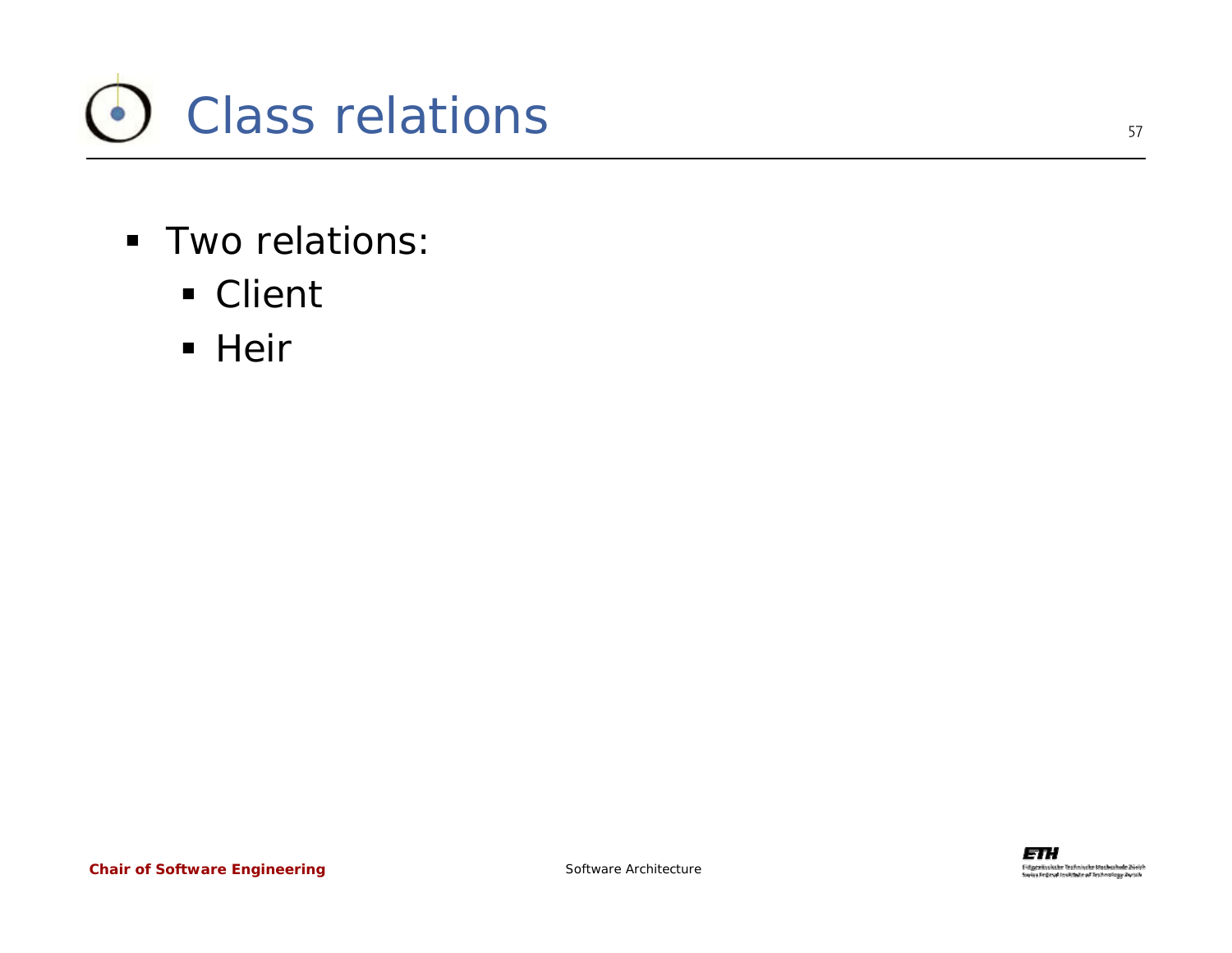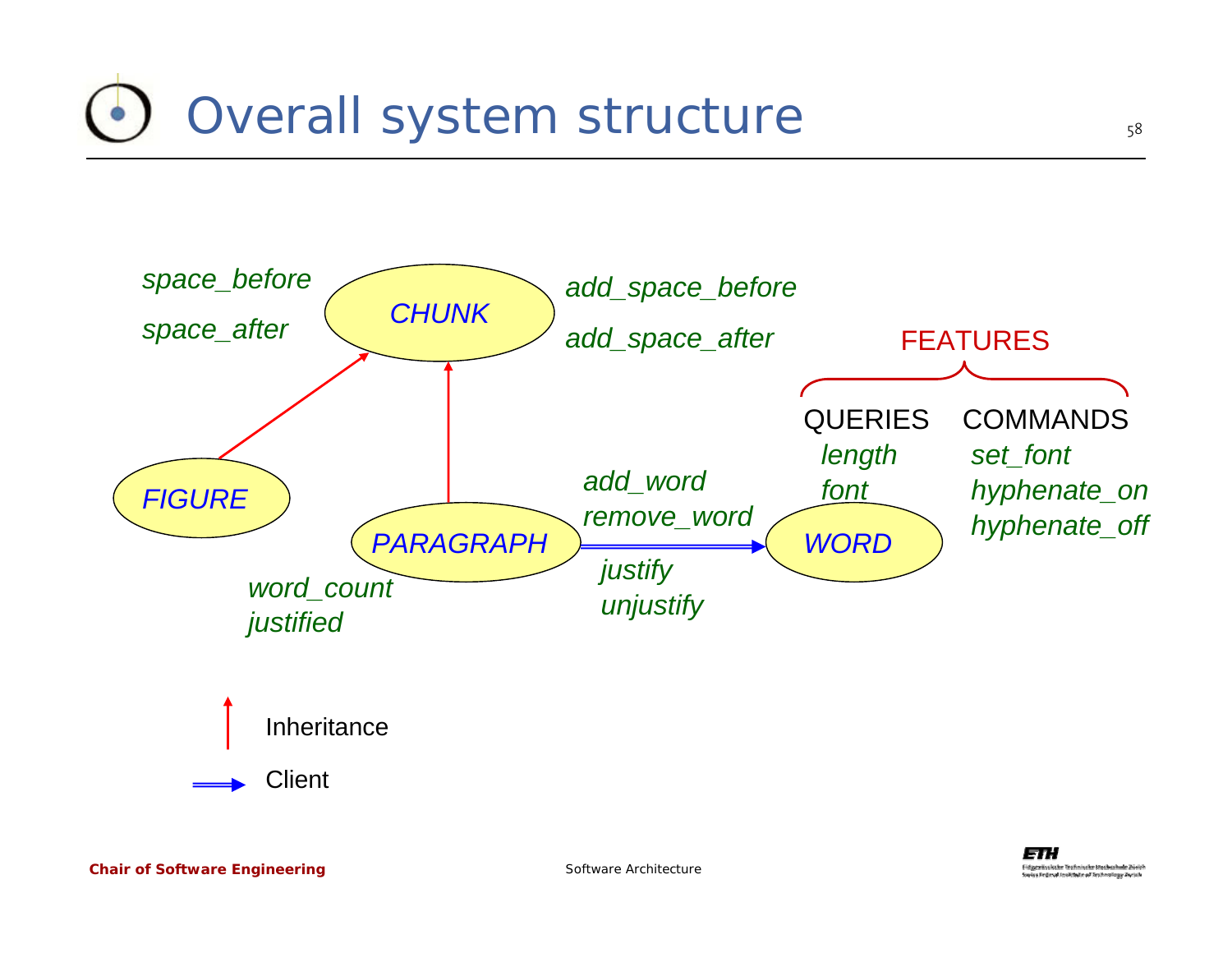

#### **deferred class***COUNTER***feature***item*: *INTEGER* **is** -- Counter value**deferredend***up* **is** -- Increase *item* by 1. **deferredensure***item* <sup>=</sup>**old** *item* + 1 **end***down* **is** -- Decrease *item* by 1. **deferredensure***item* <sup>=</sup>**old** *item* – 1 **endinvariant***item* >= 0 **end**